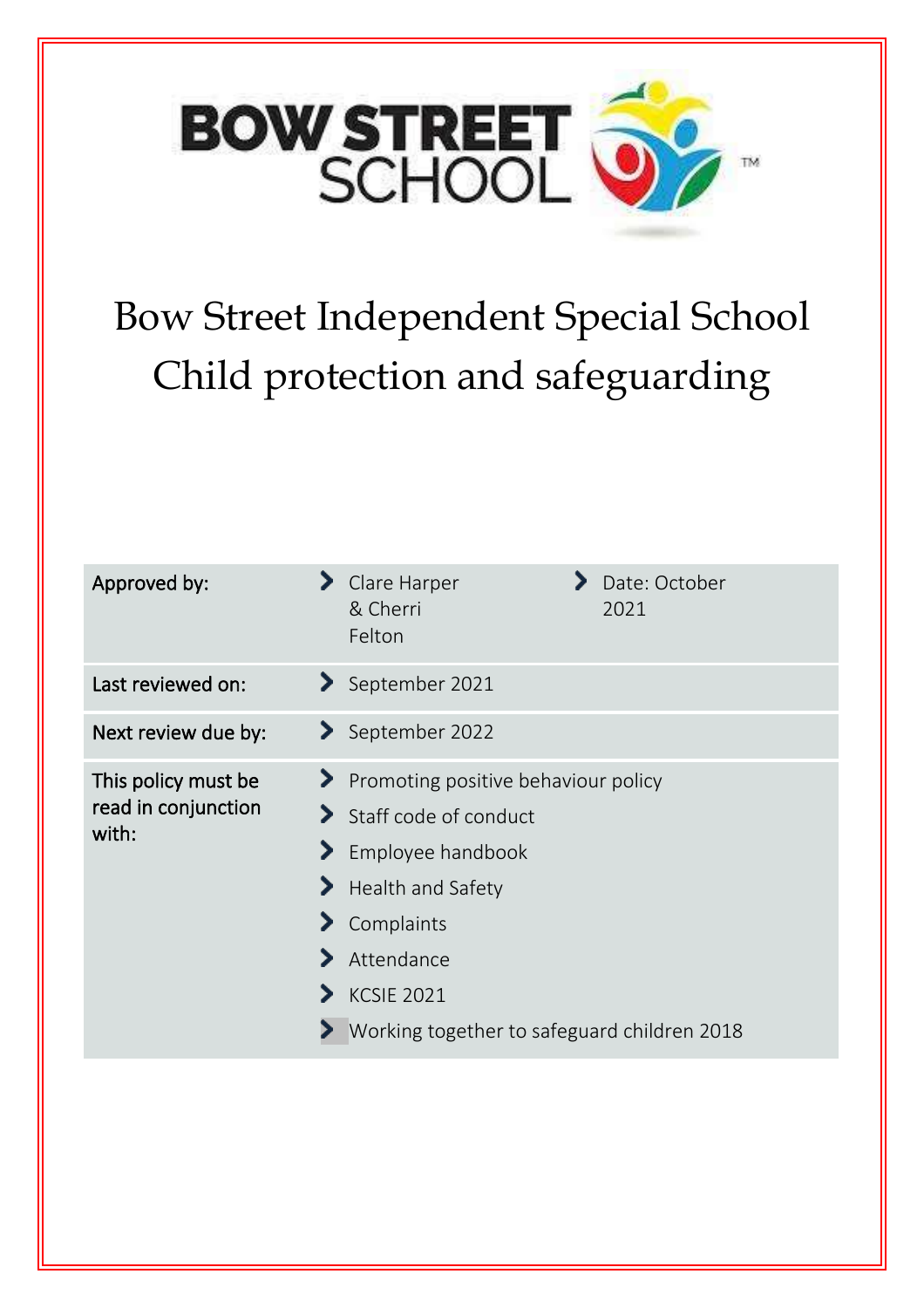# Contents

| 10. Pupils with special educational needs, disabilities or health issues  29 |  |
|------------------------------------------------------------------------------|--|
|                                                                              |  |
|                                                                              |  |
| 13. Complaints and concerns about school safeguarding policies31             |  |
|                                                                              |  |
|                                                                              |  |
|                                                                              |  |
|                                                                              |  |
| Appendix 2: safer recruitment and DBS checks - policy and procedures 37      |  |
|                                                                              |  |
|                                                                              |  |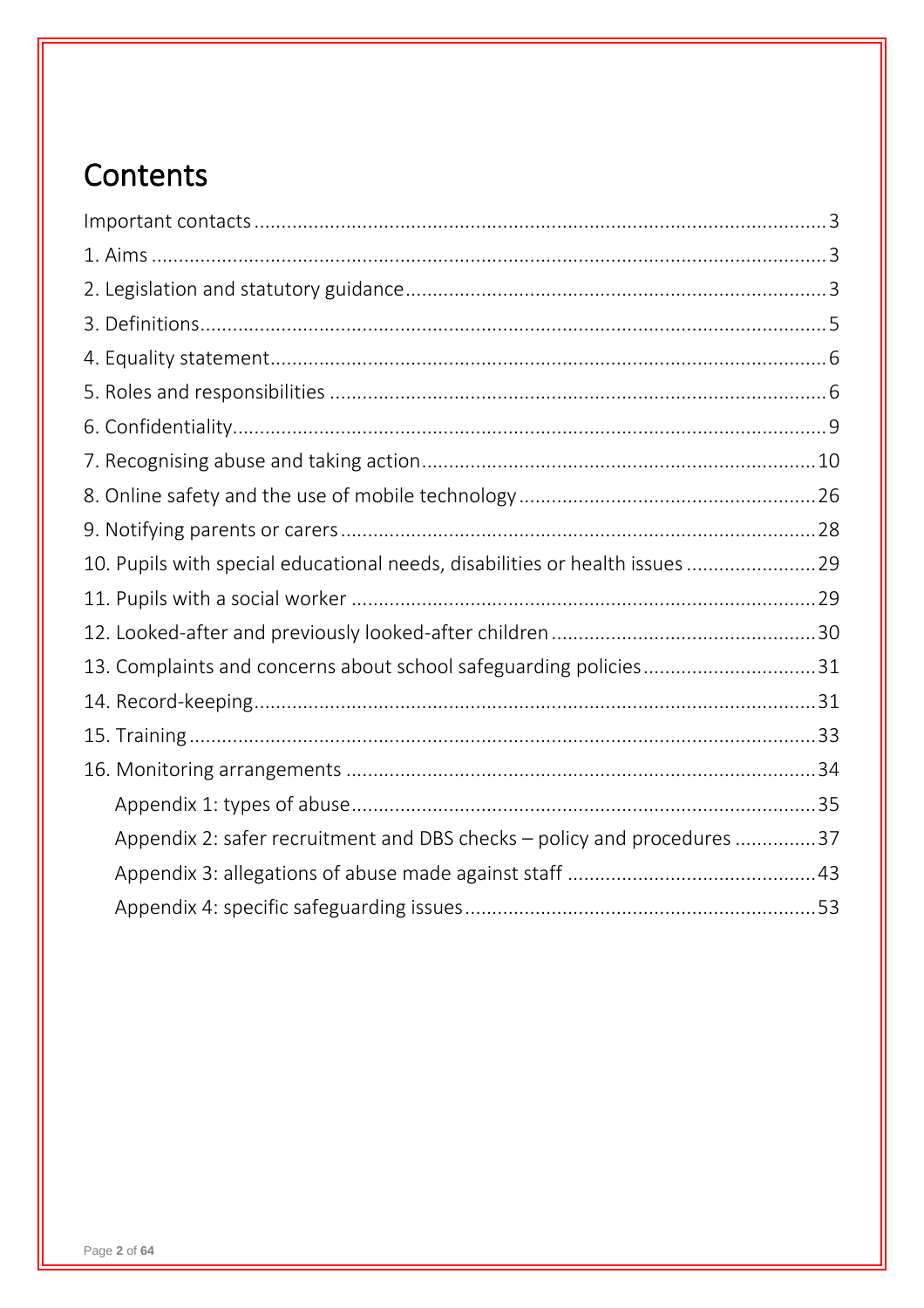#### <span id="page-2-0"></span>Important contacts

| ROLE/ORGANISATION                            | <b>NAME</b>                                                                                                                                   | <b>CONTACT DETAILS</b>                                                       |
|----------------------------------------------|-----------------------------------------------------------------------------------------------------------------------------------------------|------------------------------------------------------------------------------|
| Designated safeguarding<br>lead (DSL)        | Clare Harper                                                                                                                                  | 07904217207                                                                  |
| Deputy DSL                                   | Charlotte Dodd                                                                                                                                |                                                                              |
| Local authority<br>designated officer (LADO) | Kenny Edgar:<br>Wolverhampton<br>Yvonne Nelson - Brown:<br>Dudley<br>Valerie Wilmot: Dudley<br>Tina Cooper: Walsall<br>Uzma Bhatti - Sandwell | 01902 550 661<br>01384 813110<br>01384 813164<br>01922 654040<br>01215694771 |
| Proprietor                                   | Cherri Felton<br>Clare Harper                                                                                                                 | 07939163220<br>07904217207                                                   |
| Channel helpline                             |                                                                                                                                               | 020 7340 7264                                                                |

#### <span id="page-2-1"></span>1. Aims

The school aims to ensure that:

Appropriate action is taken in a timely manner to safeguard and promote children's welfare

All staff are aware of their statutory responsibilities with respect to safeguarding

Staff are properly training in recognising and reporting safeguarding issues

#### <span id="page-2-2"></span>2. Legislation and statutory guidance

This policy is based on the Department for Education's statutory guidance [Keeping](https://www.gov.uk/government/publications/keeping-children-safe-in-education--2)  [Children Safe in Education \(2021\)](https://www.gov.uk/government/publications/keeping-children-safe-in-education--2) and [Working Together to Safeguard Children \(2018\),](https://www.gov.uk/government/publications/working-together-to-safeguard-children--2)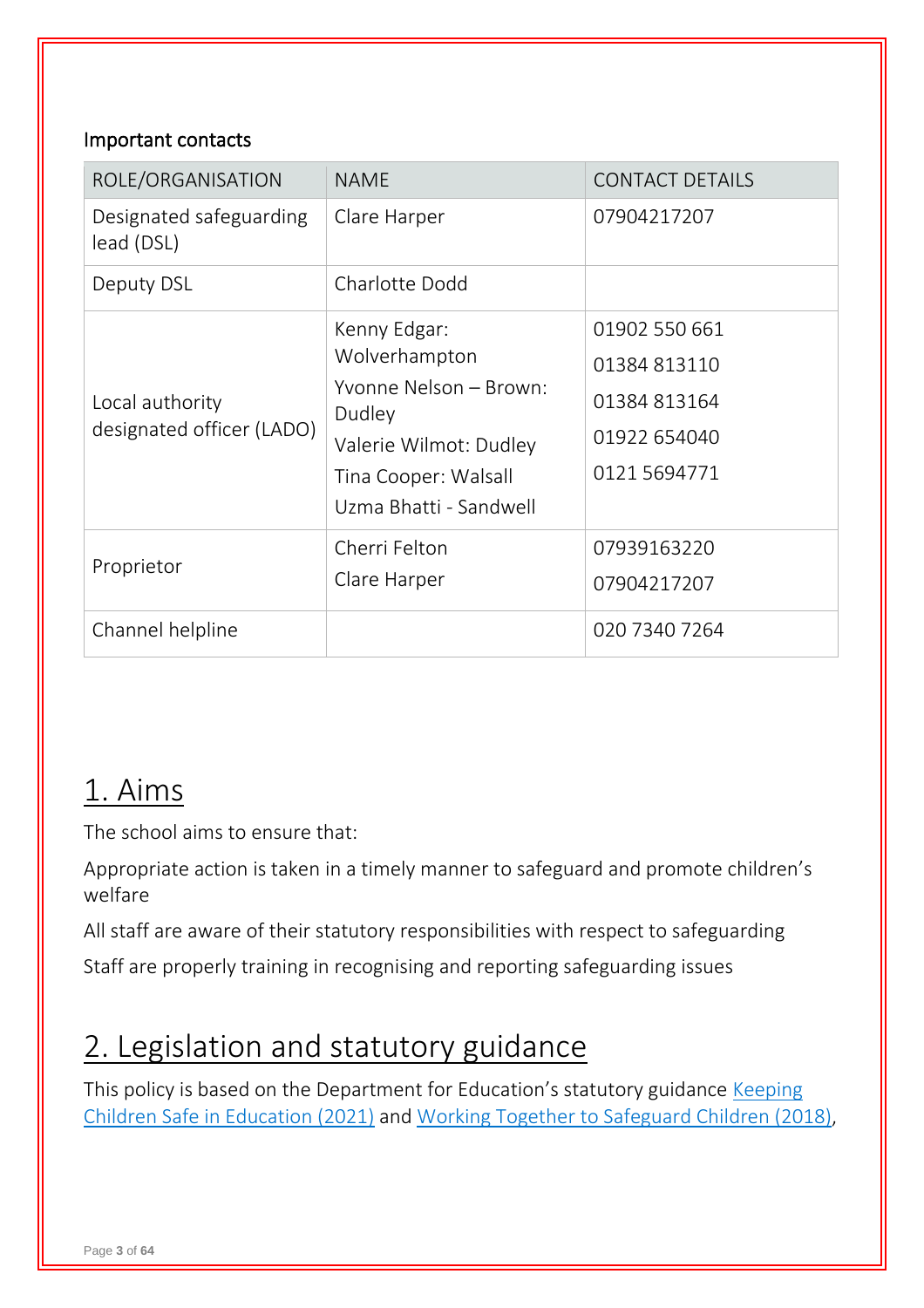and the [Governance Handbook.](https://www.gov.uk/government/publications/governance-handbook) We comply with this guidance and the arrangements agreed and published by our 3 local safeguarding partners.

This policy is also based on the following legislation:

Part 3 of the schedule to the [Education \(Independent School Standards\) Regulations](http://www.legislation.gov.uk/uksi/2014/3283/schedule/part/3/made)  [2014,](http://www.legislation.gov.uk/uksi/2014/3283/schedule/part/3/made) which places a duty on academies and independent schools to safeguard and promote the welfare of pupils at the school

Part 1 of the schedule to the [Non-Maintained Special Schools \(England\) Regulations](http://www.legislation.gov.uk/uksi/2015/728/schedule/made)  [2015,](http://www.legislation.gov.uk/uksi/2015/728/schedule/made) which places a duty on non-maintained special schools to safeguard and promote the welfare of pupils at the school

[The Children Act 1989](http://www.legislation.gov.uk/ukpga/1989/41) (and [2004 amendment\)](http://www.legislation.gov.uk/ukpga/2004/31/contents), which provides a framework for the care and protection of children

Section 5B(11) of the Female Genital Mutilation Act 2003, as inserted by section 74 of the [Serious Crime Act 2015,](http://www.legislation.gov.uk/ukpga/2015/9/part/5/crossheading/female-genital-mutilation) which places a statutory duty on teachers to report to the police where they discover that female genital mutilation (FGM) appears to have been carried out on a girl under 18

[Statutory guidance on FGM,](https://www.gov.uk/government/publications/multi-agency-statutory-guidance-on-female-genital-mutilation) which sets out responsibilities with regards to safeguarding and supporting girls affected by FGM

[The Rehabilitation of Offenders Act 1974,](http://www.legislation.gov.uk/ukpga/1974/53) which outlines when people with criminal convictions can work with children

Schedule 4 of the [Safeguarding Vulnerable Groups Act 2006,](http://www.legislation.gov.uk/ukpga/2006/47/schedule/4) which defines what 'regulated activity' is in relation to children

[Statutory guidance on the Prevent duty](https://www.gov.uk/government/publications/prevent-duty-guidance), which explains schools' duties under the Counter-Terrorism and Security Act 2015 with respect to protecting people from the risk of radicalisation and extremism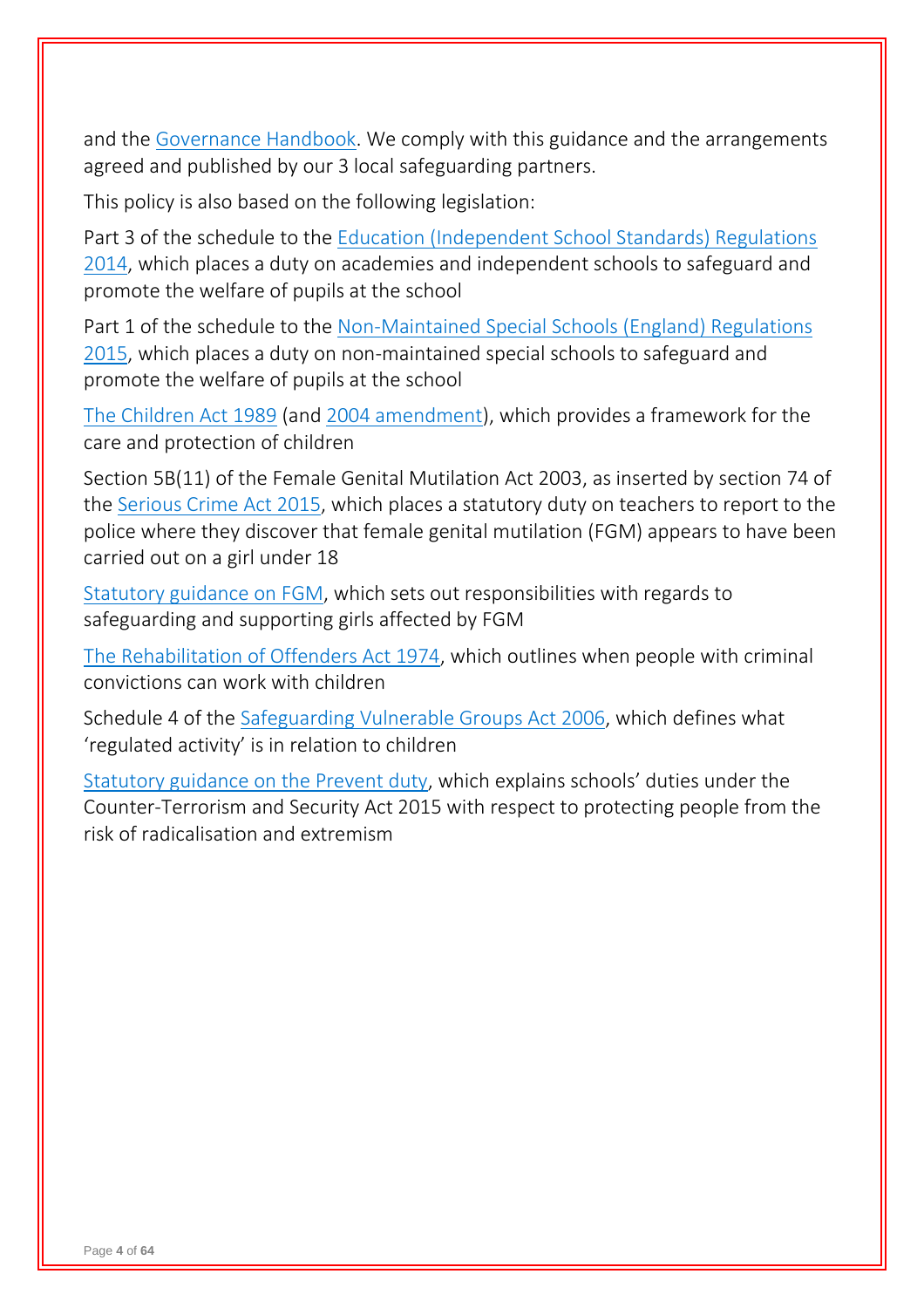# <span id="page-4-0"></span>3. Definitions

# Safeguarding and promoting the welfare of children

#### means:

Protecting children from maltreatment

Preventing impairment of children's mental and physical health or development

Ensuring that children grow up in circumstances consistent with the provision of safe and effective care

Taking action to enable all children to have the best outcomes

Child protection is part of this definition and refers to activities undertaken to prevent children suffering, or being likely to suffer, significant harm.

Abuse is a form of maltreatment of a child, and may involve inflicting harm or failing to act to prevent harm. Appendix 1 explains the different types of abuse.

#### Neglect is a

form of abuse and is the persistent failure to meet a child's basic physical and/or psychological needs, likely to result in the serious impairment of the child's health or development. Appendix 1 defines neglect in more detail.

Sharing of nudes and semi-nudes (also known as sexting or youth produced sexual imagery) is where children share nude or semi-nude images, videos or live streams.

Children includes everyone under the age of 18.

The following 3 safeguarding partners are identified in Keeping Children Safe in Education (and defined in the Children Act 2004, as amended by chapter 2 of the Children and Social Work Act 2017). They will make arrangements to work together to safeguard and promote the welfare of local children, including identifying and responding to their needs:

The local authority (LA)

A clinical commissioning group for an area within the LA

The chief officer of police for a police area in the LA area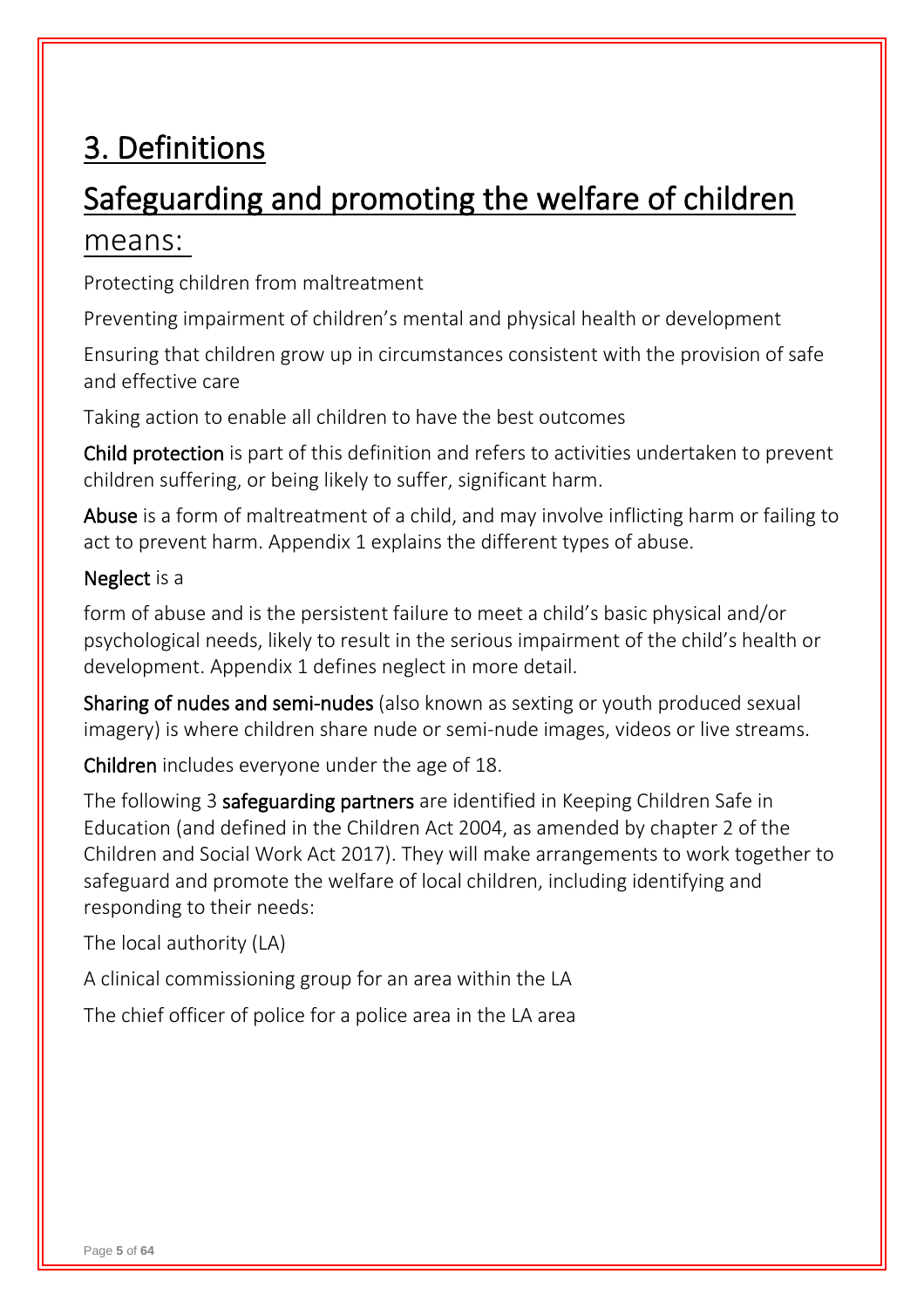#### <span id="page-5-0"></span>4. Equality statement

Some children have an increased risk of abuse, and additional barriers can exist for some children with respect to recognising or disclosing it. We are committed to antidiscriminatory practice and recognise children's diverse circumstances. We ensure that all children have the same protection, regardless of any barriers they may face.

We give special consideration to children who:

Have special educational needs (SEN) or disabilities or health conditions (see section 10)

Are young carers

May experience discrimination due to their race, ethnicity, religion, gender identification or sexuality

Have English as an additional language

Are known to be living in difficult situations – for example, temporary accommodation or where there are issues such as substance abuse or domestic violence

Are at risk of FGM, sexual exploitation, forced marriage, or radicalisation

Are asylum seekers

Are at risk due to either their own or a family member's mental health needs

Are looked after or previously looked after (see section 12)

Are missing from education

Whose parent/carer has expressed an intention to remove them from school to be home educated

### <span id="page-5-1"></span>5. Roles and responsibilities

Safeguarding and child protection is everyone's responsibility. This policy applies to all staff, volunteers and governors in the school and is consistent with the procedures of the 3 safeguarding partners. Our policy and procedures also apply to extended school and off-site activities.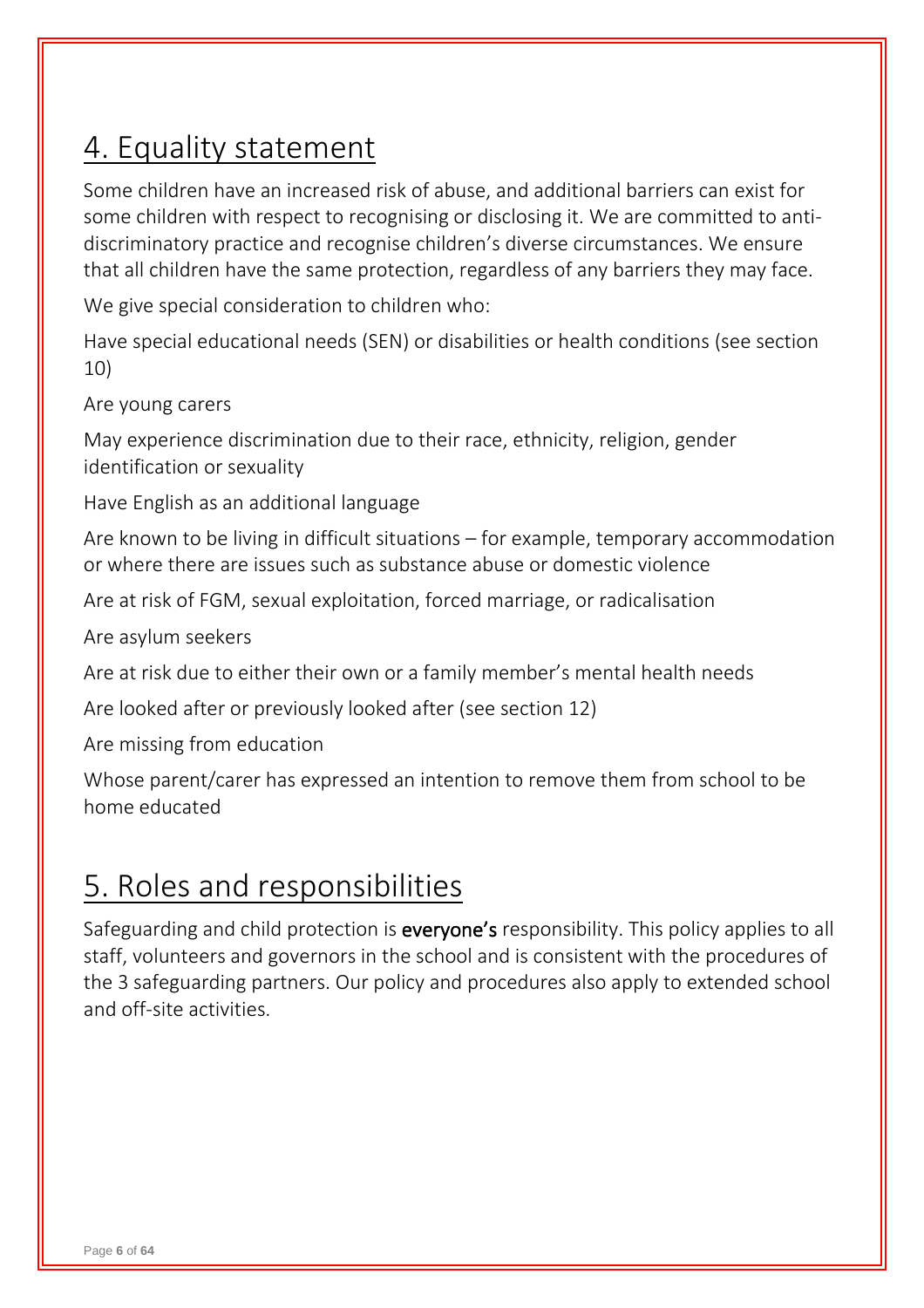# 5.1 All staff

All staff will read and understand part 1 and annex B of the Department for Education's statutory safeguarding guidance, [Keeping Children Safe in Education,](https://www.gov.uk/government/publications/keeping-children-safe-in-education--2) and review this guidance at least annually.

All staff will sign a declaration at the beginning of each academic year to say that they have reviewed the guidance.

All staff will be aware of:

Our systems which support safeguarding, including this child protection and safeguarding policy, the staff behaviour policy, code of conduct, the role and identity of the designated safeguarding lead (DSL) and deputy, the behaviour policy, online safety policy and the safeguarding response to children who go missing from education

The early help process (sometimes known as the common assessment framework) and their role in it, including identifying emerging problems, liaising with the DSL, and sharing information with other professionals to support early identification and assessment

The process for making referrals to local authority children's social care and for statutory assessments that may follow a referral, including the role they might be expected to play

What to do if they identify a safeguarding issue or a child tells them they are being abused or neglected, including specific issues such as FGM, and how to maintain an appropriate level of confidentiality while liaising with relevant professionals

The signs of different types of abuse and neglect, as well as specific safeguarding issues, such as peer-on-peer abuse, child sexual exploitation (CSE), child criminal exploitation (CCE), indicators of being at risk from or involved with serious violent crime, FGM and radicalisation

The importance of reassuring victims that they are being taken seriously and that they will be supported and kept safe

Section 15 and appendix 4 of this policy outline in more detail how staff are supported to do this.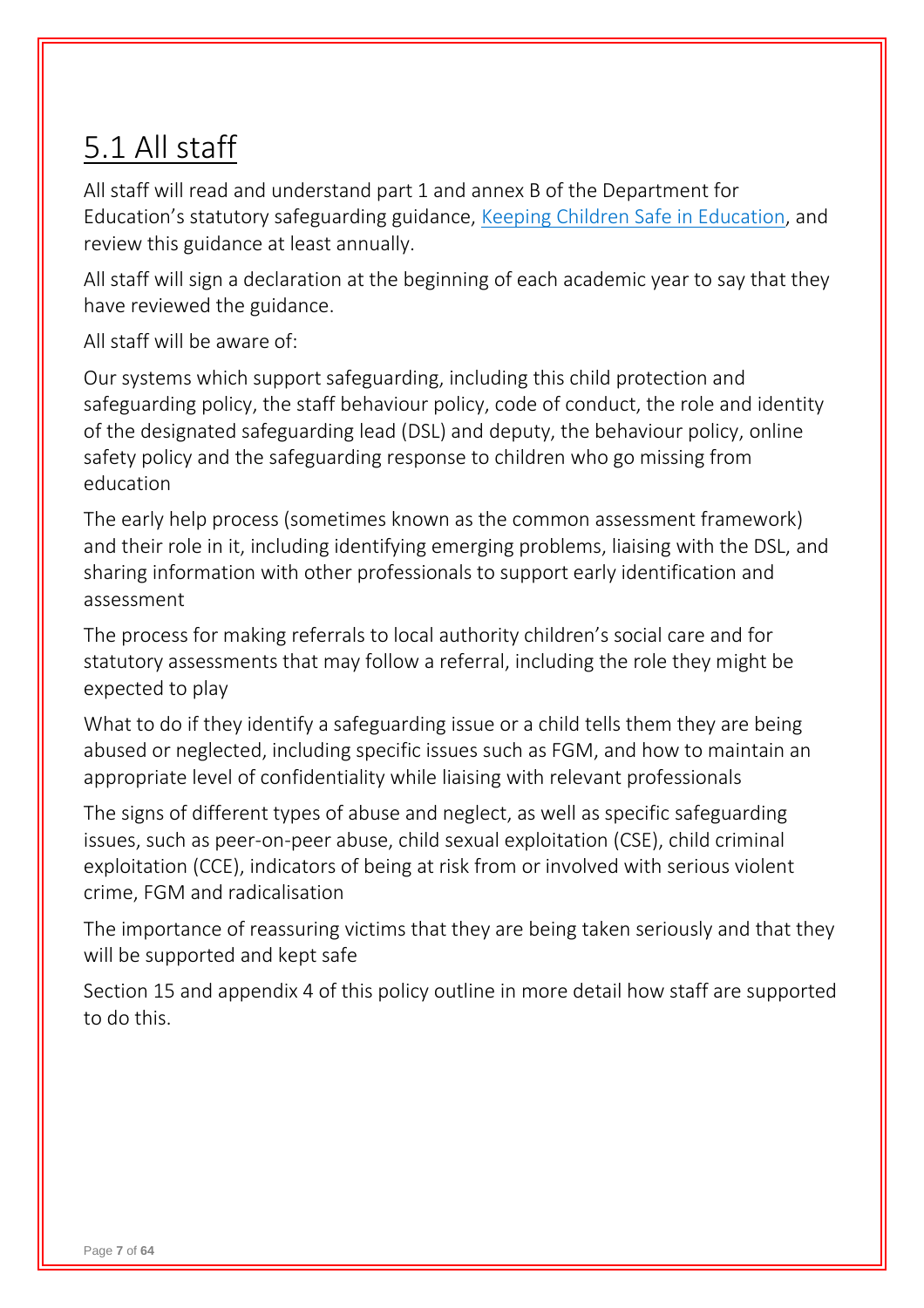# 5.2 The designated safeguarding lead (DSL)

The DSL is a member of the senior leadership team. Our DSL is Clare Harper, Headteacher. The DSL takes lead responsibility for child protection and wider safeguarding in the school.

During term time, the DSL will be available during school hours for staff to discuss any safeguarding concerns.

The DSL can also be contacted out of school hours if necessary by phone or email at bowstreetschool@mail.com.

When the DSL is absent, the deputy Charlotte Dodd, Deputy Headteacher will act as cover.

If the DSL and deputy are not available, Cherri Felton, Proprietor will act as cover (for example, during out-of-hours/out-of-term activities).

The DSL will be given the time, funding, training, resources and support to:

Provide advice and support to other staff on child welfare and child protection matters

Take part in strategy discussions and inter-agency meetings and/or support other staff to do so

Contribute to the assessment of children

Refer suspected cases, as appropriate, to the relevant body (local authority children's social care, Channel programme, Disclosure and Barring Service, and/or police), and support staff who make such referrals directly

The DSL will also keep the headteacher informed of any issues, and liaise with local authority case managers and designated officers for child protection concerns as appropriate.

The full responsibilities of the DSL and deputy are set out in their job description.

# 5.3 The governing board / Proprietor

#### The Proprietor will:

Facilitate a whole-school approach to safeguarding, ensuring that safeguarding and child protection are at the forefront and underpin all relevant aspects of process and policy development

Evaluate and approve this policy at each review, ensuring it complies with the law, and hold the headteacher to account for its implementation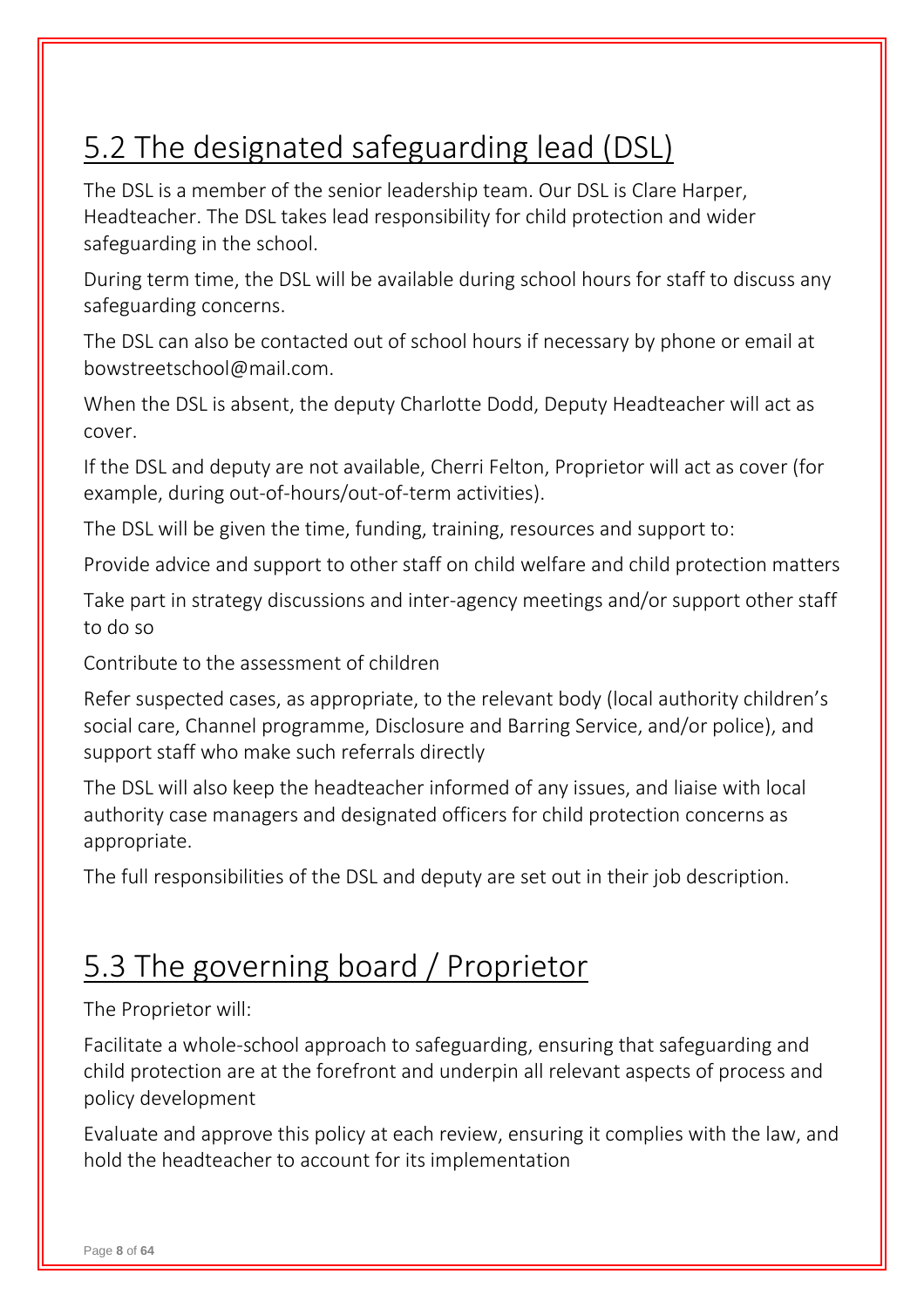The proprietor will act as the 'case manager' in the event that an allegation of abuse is made against the headteacher, where appropriate (see appendix 3).

All proprietors will read Keeping Children Safe in Education in its entirety.

Section 15 of this policy has information on how proprietors are supported to fulfil their role.

# 5.4 The headteacher

The headteacher is responsible for the implementation of this policy, including:

Ensuring that staff (including temporary staff) and volunteers:

- o Are informed of our systems which support safeguarding, including this policy, as part of their induction
- o Understand and follow the procedures included in this policy, particularly those concerning referrals of cases of suspected abuse and neglect

Communicating this policy to parents/carers when their child joins the school and via the school website

Ensuring that the DSL has appropriate time, funding, training and resources, and that there is always adequate cover if the DSL is absent

Ensuring that all staff undertake appropriate safeguarding and child protection training, and updating the content of the training regularly

Acting as the 'case manager' in the event of an allegation of abuse made against another member of staff or volunteer, where appropriate (see appendix 3)

# <span id="page-8-0"></span>6. Confidentiality

Due to the sensitive nature of safeguarding, information is provided on a needs to know basis. However when managing a safeguarding concern, all staff should never promise a child that they will not tell anyone about a report of abuse, as this may not be in the child's best interests. Timely information sharing is essential to effective safeguarding. If staff are in any doubt about sharing information, they should speak to the designated safeguarding lead (or deputy).

Fears about sharing information must not be allowed to stand in the way of the need to promote the welfare, and protect the safety, of children.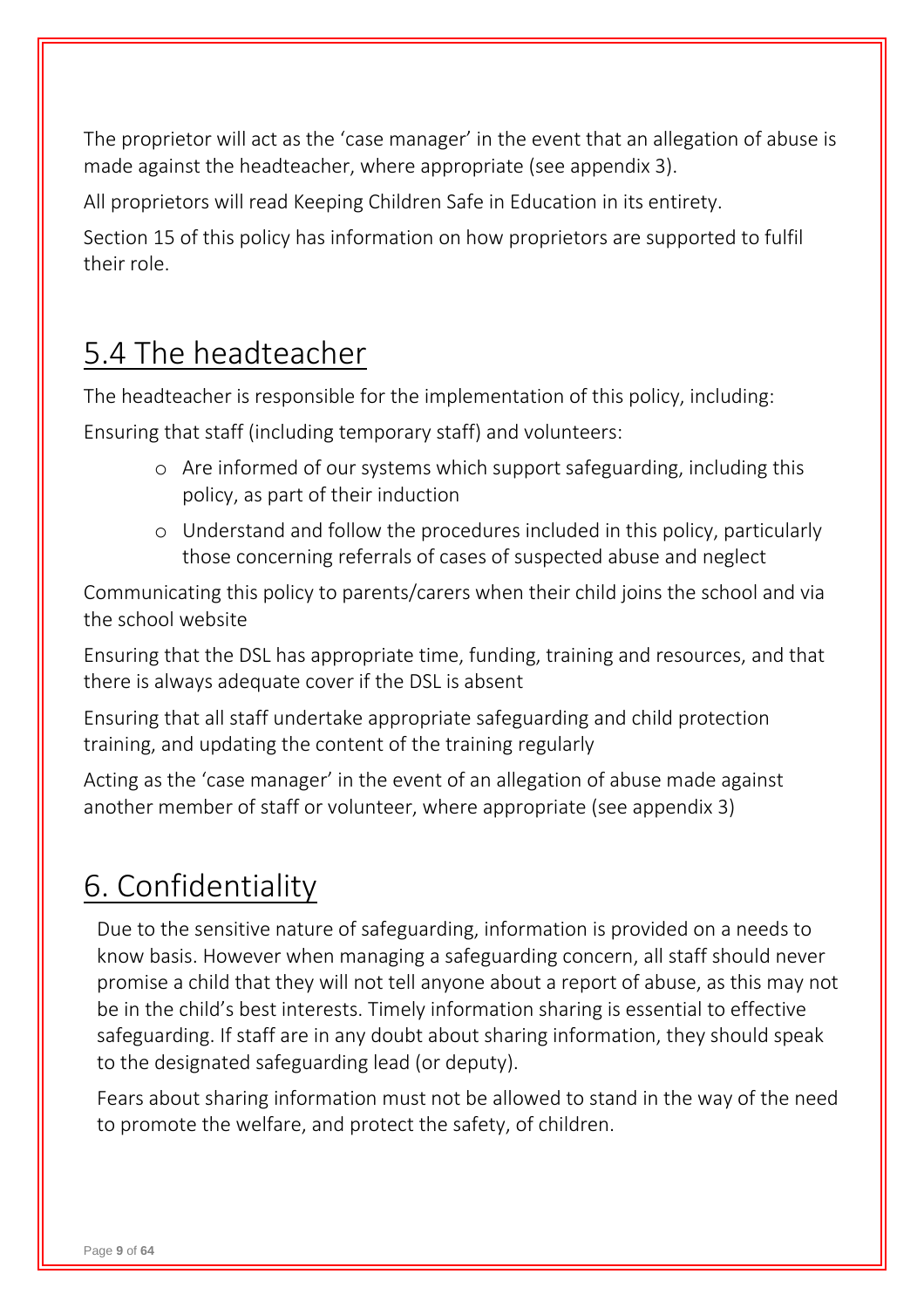The Data Protection Act (DPA) 2018 and UK GDPR do not prevent, or limit, the sharing of information for the purposes of keeping children safe If staff need to share 'special category personal data', the DPA 2018 contains 'safeguarding of children and individuals at risk' as a processing condition that allows practitioners to share information without consent if it is not possible to gain consent, it cannot be reasonably expected that a practitioner gains consent, or if to gain consent would place a child at risk.

The government's [information sharing advice for safeguarding practitioners](https://www.gov.uk/government/publications/safeguarding-practitioners-information-sharing-advice) includes 7 'golden rules' for sharing information, and will support staff who have to make decisions about sharing information

Confidentiality is also addressed in this policy with respect to record-keeping in section 14, and allegations of abuse against staff in appendix 3

### <span id="page-9-0"></span>7. Recognising abuse and taking action

Staff, volunteers and governors must follow the procedures set out below in the event of a safeguarding issue.

Please note – in this and subsequent sections, you should take any references to the DSL to mean "the DSL (or deputy DSL)".

# 7.1 If a child is suffering or likely to suffer harm, or in immediate danger

Make a referral to children's social care and/or the police immediately if you believe a child is suffering or likely to suffer from harm, or is in immediate danger. Anyone can make a referral.

Tell the DSL (see section 5.2) as soon as possible if you make a referral directly.

If you have safeguarding concerns please follow the steps below set out by each Local Authority Bow Street School work in conjunction with.

Regardless of the child's Local Authority If you believe a child is in immediate danger call the police on 999.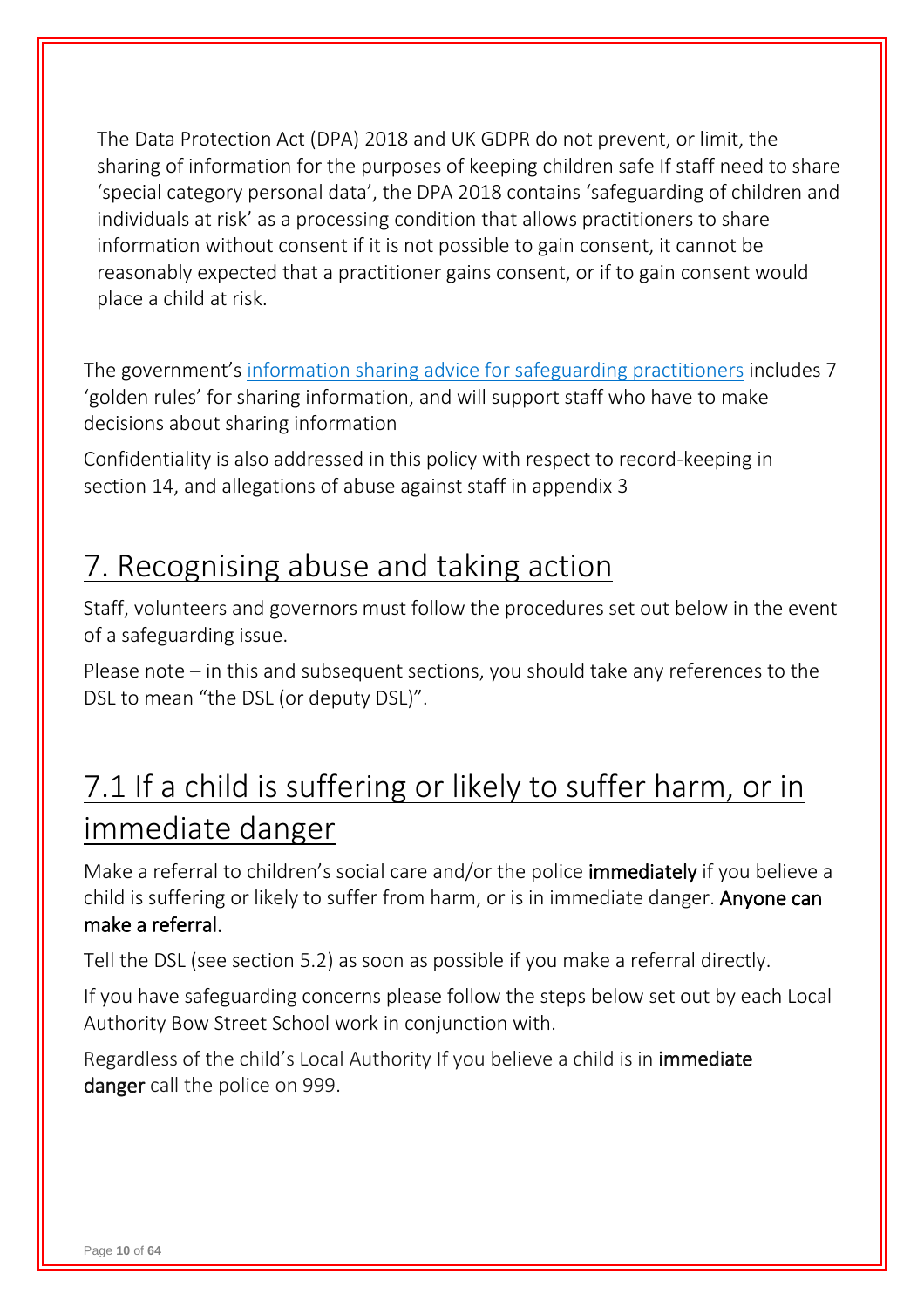# Wolverhampton Safeguarding Together sets out their safeguarding procedures below.

To report any concerns about a child's safety or wellbeing telephone (01902) 555392. This is the number for the MASH. Early Help and Social Care staff in the MASH will carry out a range of information checks to see what if any additional information there is in partners' files.

• For out of hours contact the emergency duty team on 01902 552999.

Once a telephone referral has been made, the member of staff making the referral must complete and submit the [online Multi Agency Referral Form](https://marf.wolverhampton.gov.uk/) to the MASH within 24 hours.

# Sandwell Childrens Safeguarding Partnership sets out their safeguarding procedures below.

If you suspect that a child is at risk of harm or neglect. You may know of a family who could benefit from some additional support and help to look after a child better, you should contact the MASH (Multi Agency Safeguarding Hub) on 0121 569 3100.

• Same contact number to be used out of hours.

A MARF (Multi Agency Referral Form) must then be completed within 24hours and sent to [access\\_team@sandwellchildrenstrust.org](mailto:access_team@sandwellchildrenstrust.org) .

# Dudley Safeguarding People Partnership sets out their safeguarding procedures below.

If you are worried, concerned, or scared about the way you, or someone you know is being treated, or is treating themselves, contact the MASH (Multi Agency Safeguarding Hub) on 03005550050 option 4.

#### • Out of hours contact emergency duty- 0300 555 8574

A MARF (Multi Agency Referral Form) should be completed If a child has been identified as a 'Child in Need' or is a Child in need of Protection', as detailed at level 4 in the threshold document.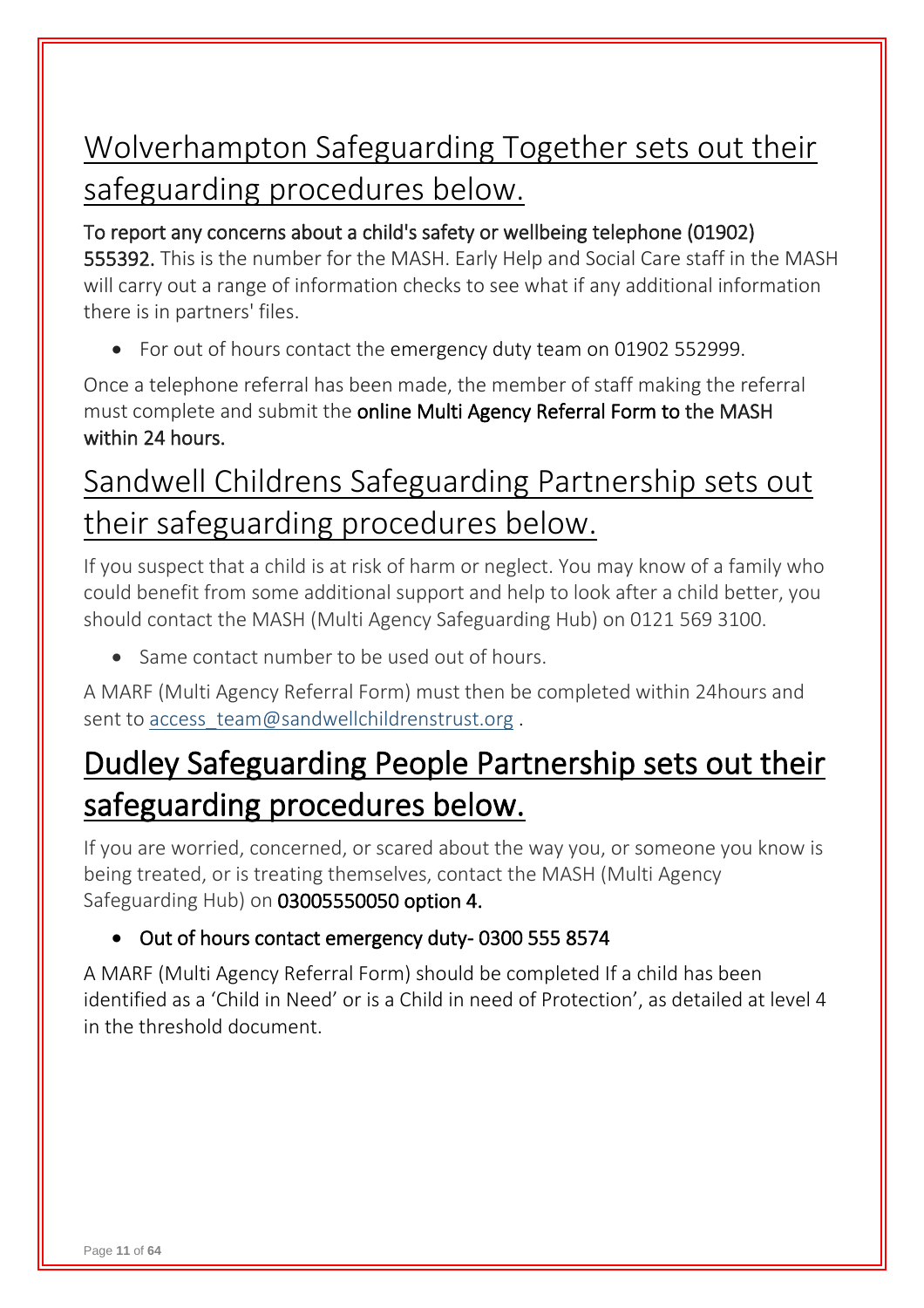CONSULT: Dudley Threshold Guidance and Framework for Support 2019 (found on the [Early Help web page\)](https://safeguarding.dudley.gov.uk/safeguarding/child/work-with-children-young-people/dudley-early-help/), discuss with your safeguarding lead and use your professional judgement to identify the level of need. A completed MARF must be emailed to: [MASH\\_Referrals@dudley.gov.uk](mailto:MASH_Referrals@dudley.gov.uk)

# Walsall Safeguarding Partnership sets out their safeguarding procedures below.

If you suspect that a child or young person is being, or is at risk of being significantly harmed as a result of abuse or neglect, you must report this **immediately:** 

- During office hours (Monday Thursday, 8.45am 5.15pm Friday, 8.45am 4.45pm) call Multi-Agency Safeguarding Hub: 0300 555 2866
- Out of office hours (evenings, weekends and bank holidays) Emergency Response Team Telephone: 0300 555 2922

To make a child protection referral, please send all information to the MASH using the Multi Agency Referral Form (MARF). Completed Multi Agency Referral Forms must be sent to [MASH@walsall.gov.uk.](mailto:MASH@walsall.gov.uk)

# 7.2 If a child makes a disclosure to you

If a child discloses a safeguarding issue to you, you should:

Listen to and believe them. Allow them time to talk freely and do not ask leading questions

Stay calm and do not show that you are shocked or upset

Tell the child they have done the right thing in telling you. Do not tell them they should have told you sooner

Explain what will happen next and that you will have to pass this information on. Do not promise to keep it a secret

Write up your conversation as soon as possible in the child's own words. Stick to the facts, and do not put your own judgement on it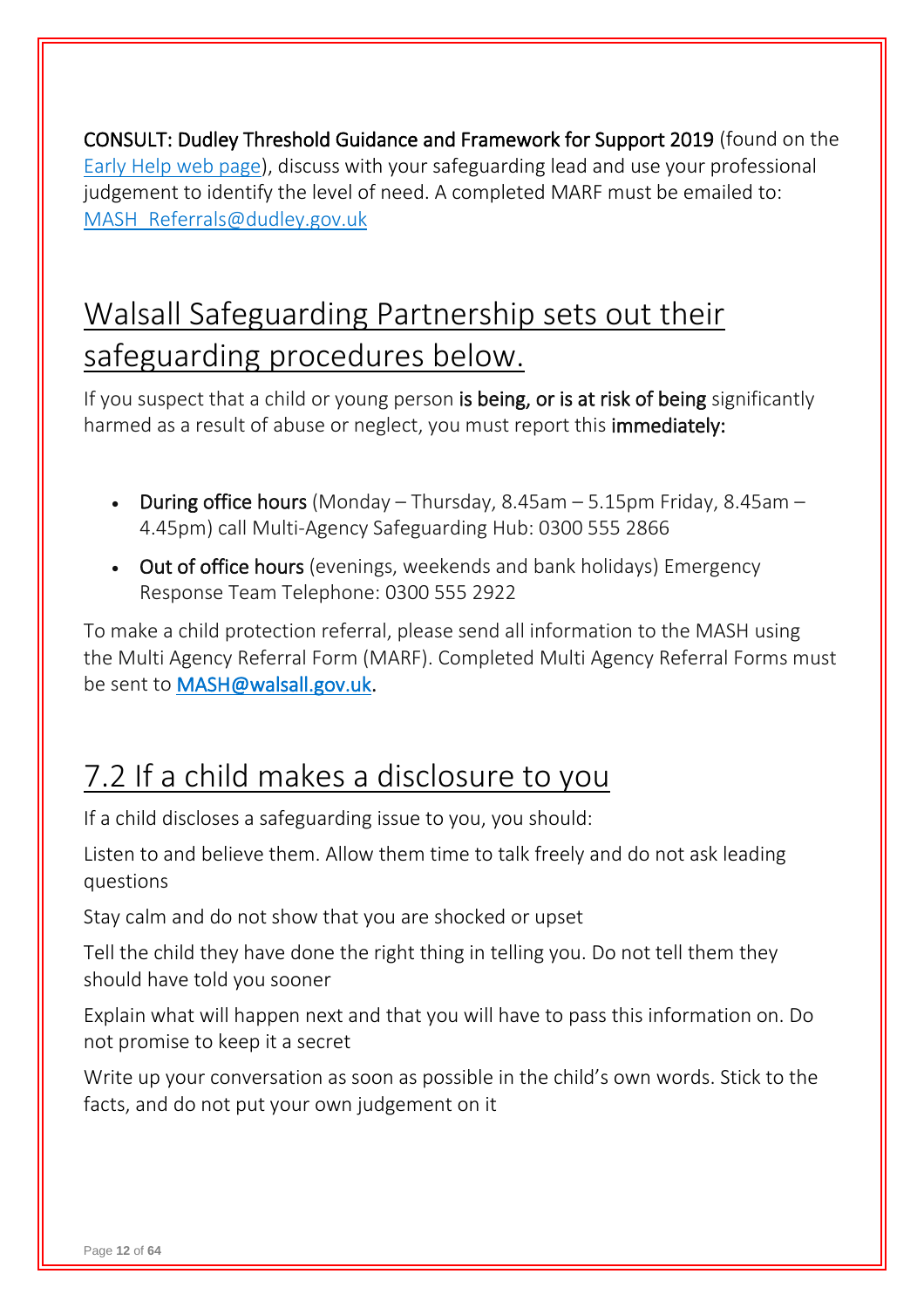Sign and date the write-up and pass it on to the DSL. Alternatively, if appropriate, make a referral to children's social care and/or the police directly (see 7.1), and tell the DSL as soon as possible that you have done so. Aside from these people, do not disclose the information to anyone else unless told to do so by a relevant authority involved in the safeguarding process

# 7.3 If you discover that FGM has taken place or a pupil is at risk of FGM

Keeping Children Safe in Education explains that FGM comprises "all procedures involving partial or total removal of the external female genitalia, or other injury to the female genital organs".

FGM is illegal in the UK and a form of child abuse with long-lasting, harmful consequences. It is also known as 'female genital cutting', 'circumcision' or 'initiation'.

Possible indicators that a pupil has already been subjected to FGM, and factors that suggest a pupil may be at risk, are set out in appendix 4 of this policy.

Any teacher who either:

- Is informed by a girl under 18 that an act of FGM has been carried out on her; or
- Observes physical signs which appear to show that an act of FGM has been carried out on a girl under 18 and they have no reason to believe that the act was necessary for the girl's physical or mental health or for purposes connected with labour or birth

Must immediately report this to the police, personally. This is a mandatory statutory duty, and teachers will face disciplinary sanctions for failing to meet it.

Unless they have been specifically told not to disclose, they should also discuss the case with the DSL and involve children's social care as appropriate.

Any other member of staff who discovers that an act of FGM appears to have been carried out on a pupil under 18 must speak to the DSL and follow our local safeguarding procedures.

The duty for teachers mentioned above does not apply in cases where a pupil is *at risk*  of FGM or FGM is suspected but is not known to have been carried out. Staff should not examine pupils.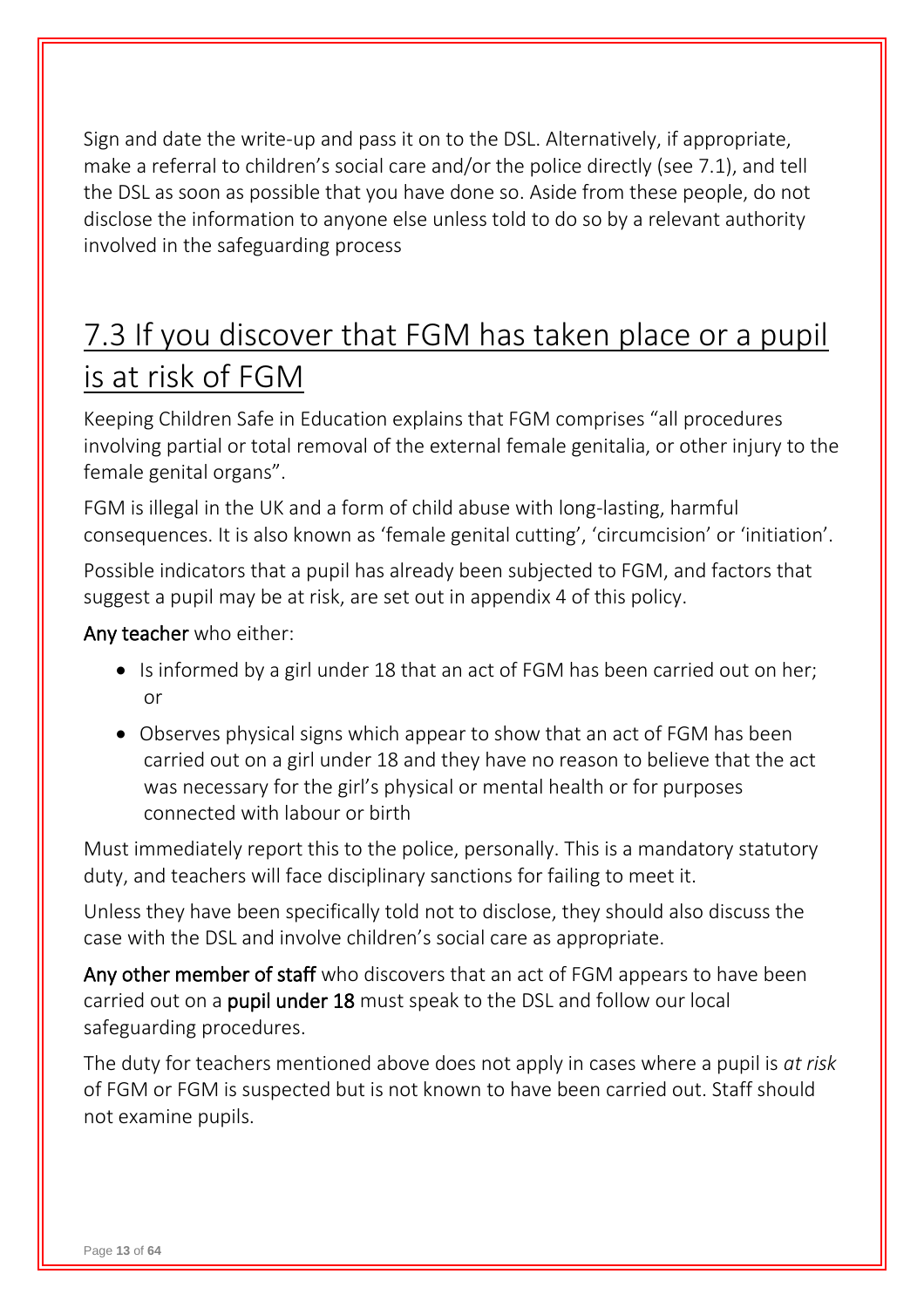Any member of staff who suspects a pupil is *at risk* of FGM or suspects that FGM has been carried out must speak to the DSL and follow our local safeguarding procedures.

If suspected that a child is at risk of FGM or suspect that FGM has been carried out the DSL will contact the relevant Local Authorities MASH (Multi Agency Referral Hub) and completed a MARF (Multi Agency Referral Form within 24 hours).

# 7.4 If you have concerns about a child (as opposed to believing a child is suffering or likely to suffer from harm, or is in immediate danger)

Figure 1 below, before section 7.7, illustrates the procedure to follow if you have any concerns about a child's welfare.

#### Where possible, speak to the DSL first to agree a course of action.

If in exceptional circumstances the DSL is not available, this should not delay appropriate action being taken. Speak to a member of the senior leadership team and/or take advice from local authority children's social care. You can also seek advice at any time from the NSPCC helpline on 0808 800 5000. Share details of any actions you take with the DSL as soon as practically possible.

Make a referral to local authority children's social care directly, if appropriate (see 'Referral' below). Share any action taken with the DSL as soon as possible.

#### Early help

If early help is appropriate, the DSL will generally lead on liaising with other agencies and setting up an inter-agency assessment as appropriate. Staff may be required to support other agencies and professionals in an early help assessment, in some cases acting as the lead practitioner.

The DSL will keep the case under constant review and the school will consider a referral to local authority children's social care if the situation does not seem to be improving. Timelines of interventions will be monitored and reviewed.

Wolverhampton Working Together to Safeguard Children's procedures are outlined below.

The key to our approach to supporting children and young people in Wolverhampton is a commitment to early help through a range of evidence based interventions. The Multi-Agency Children Services Threshold Guidance: Continuum of Help & Support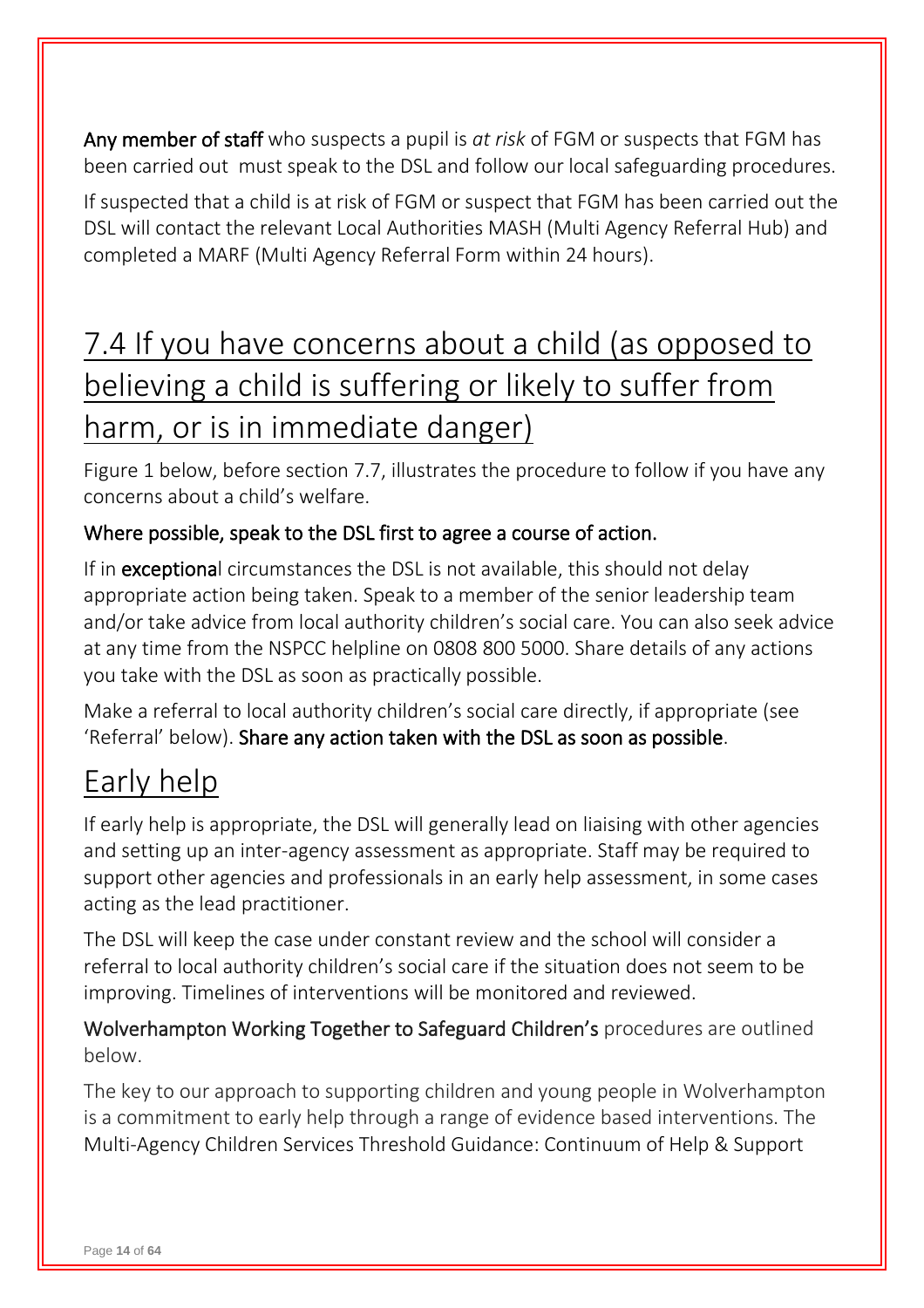2020 sets out, the role and processes around universal support, single-agency Early Help, multi-agency Early Help, and support from specialist services. It also gives indications of the level of need that can be managed by each level of support

Eclipse is the online Early Help Assessment tool, it enables an assessment of the whole family to be recorded with the family's consent.

Anyone who is unsure of how best to manage the risks and support for a family should phone the Multi-Agency Safeguarding Hub (MASH) on 01902 555392.

As Bow Street School works with four separate Local Authorities please ensure you check which area the pupil resides in to identify which Local Authority you need to contact for support. Please find below the websites for Early Help Support for Dudley, Sandwell and Walsall.

Dudley: [https://safeguarding.dudley.gov.uk/safeguarding/child/work-with-children](https://safeguarding.dudley.gov.uk/safeguarding/child/work-with-children-young-people/dudley-early-help/)[young-people/dudley-early-help/](https://safeguarding.dudley.gov.uk/safeguarding/child/work-with-children-young-people/dudley-early-help/) 

Sandwell: [https://www.sandwell.gov.uk/info/200219/children/677/early\\_help](https://www.sandwell.gov.uk/info/200219/children/677/early_help)  Walsall: https://go.walsall.gov.uk/children\_and\_young\_people/early\_help

#### Referral

If it is appropriate to refer the case to local authority children's social care or the police, the DSL will make the referral or support you to do so.

If you make a referral directly (see section 7.1), you must tell the DSL as soon as possible.

The local authority will make a decision within 1 working day of a referral about what course of action to take and will let the person who made the referral know the outcome. The DSL or person who made the referral must follow up with the local authority if this information is not made available, and ensure outcomes are properly recorded.

If the child's situation does not seem to be improving after the referral, the DSL or person who made the referral must follow local escalation procedures to ensure their concerns have been addressed and that the child's situation improves.

Please find below the escalation procedures for Wolverhampton, Dudley, Sandwell and Walsall.

Wolverhampton Safeguarding Together - Escalation Policy for dispute resolution and escalation procedures

[https://www.wolverhamptonsafeguarding.org.uk/images/WST\\_Escalation\\_Policy.pdf](https://www.wolverhamptonsafeguarding.org.uk/images/WST_Escalation_Policy.pdf)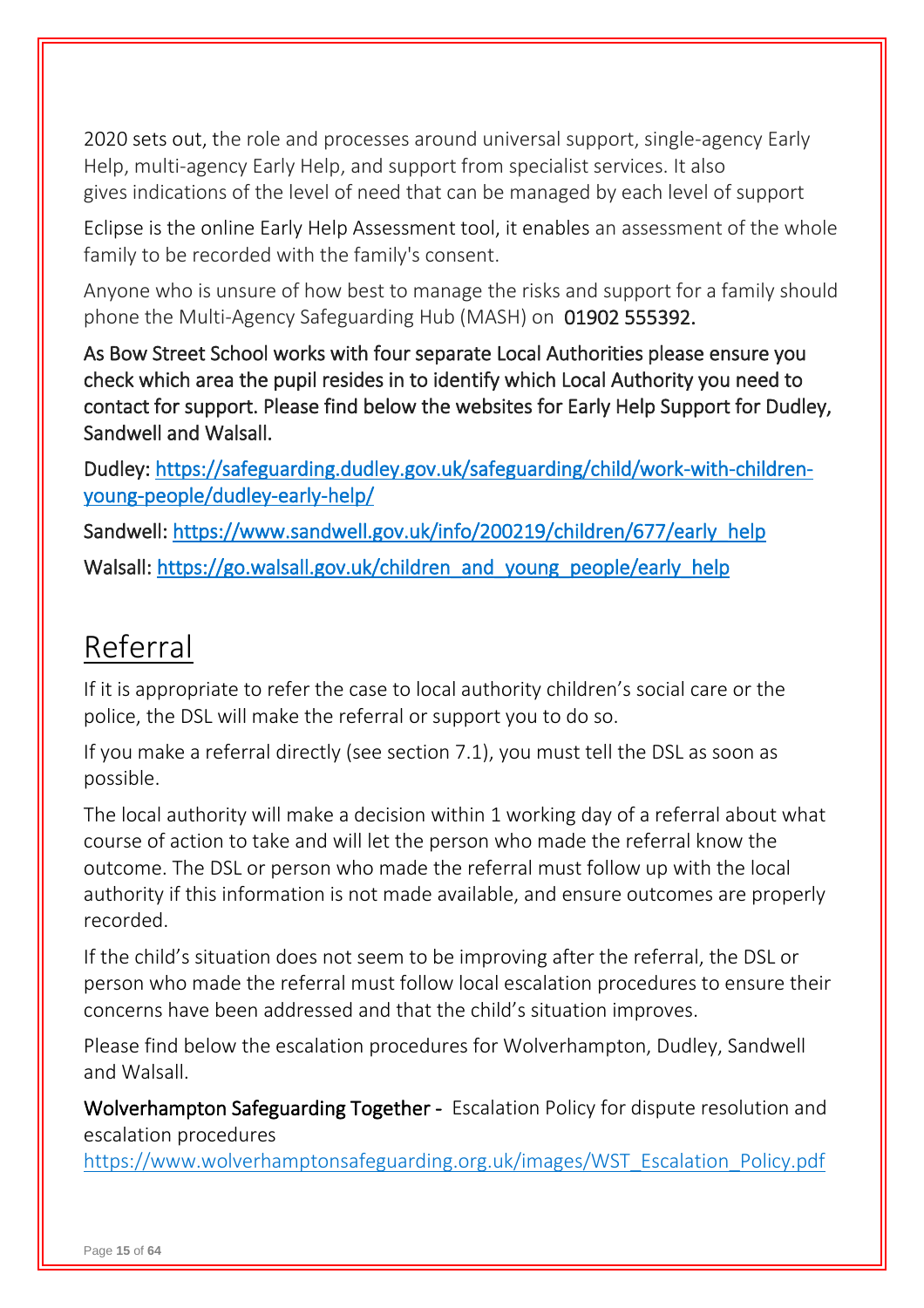Dudley Safeguarding People Partnership – Safeguarding Resolution and Escalation Protocol (Children) [https://safeguarding.dudley.gov.uk/media/18113/resolution-and](https://safeguarding.dudley.gov.uk/media/18113/resolution-and-escalation-protocol-children.pdf)[escalation-protocol-children.pdf](https://safeguarding.dudley.gov.uk/media/18113/resolution-and-escalation-protocol-children.pdf)

Sandwell Childrens Safeguarding Partnership – Resolving Professional Disagreement and Escalation Policy [https://www.sandwellcsp.org.uk/wp](https://www.sandwellcsp.org.uk/wp-content/uploads/2020/08/2020_05_18-SCSP-Resolution-and-Escalation-Protocol-v02.pdf)[content/uploads/2020/08/2020\\_05\\_18-SCSP-Resolution-and-Escalation-Protocol](https://www.sandwellcsp.org.uk/wp-content/uploads/2020/08/2020_05_18-SCSP-Resolution-and-Escalation-Protocol-v02.pdf)[v02.pdf](https://www.sandwellcsp.org.uk/wp-content/uploads/2020/08/2020_05_18-SCSP-Resolution-and-Escalation-Protocol-v02.pdf)

Walsall Safeguarding Childrens Partnership – Resolution and Escalation Policy [https://westmidlands.procedures.org.uk/local-content/4gjN/escalation-policy](https://westmidlands.procedures.org.uk/local-content/4gjN/escalation-policy-resolution-of-professional-disagreements/?b=Walsall)[resolution-of-professional-disagreements/?b=Walsall](https://westmidlands.procedures.org.uk/local-content/4gjN/escalation-policy-resolution-of-professional-disagreements/?b=Walsall)

### 7.5 If you have concerns about extremism

If a child is not suffering or likely to suffer from harm, or in immediate danger, where possible speak to the DSL first to agree a course of action.

If in exceptional circumstances the DSL is not available, this should not delay appropriate action being taken. Speak to a member of the senior leadership team and/or seek advice from local authority children's social care. Make a referral to local authority children's social care directly, if appropriate (see 'Referral' above). Inform the DSL or deputy as soon as practically possible after the referral.

Where there is a concern, the DSL will consider the level of risk and decide which agency to make a referral to. This could include [Channel](https://www.gov.uk/government/publications/channel-guidance), the government's programme for identifying and supporting individuals at risk of being drawn into terrorism, or the local authority children's social care team.

The Department for Education also has a dedicated telephone helpline, 020 7340 7264, which school staff and governors can call to raise concerns about extremism with respect to a pupil. You can also email [counter.extremism@education.gov.uk.](mailto:counter.extremism@education.gov.uk) Note that this is not for use in emergency situations.

In an emergency, call 999 or the confidential anti-terrorist hotline on 0800 789 321 if you:

Think someone is in immediate danger

Think someone may be planning to travel to join an extremist group

See or hear something that may be terrorist-related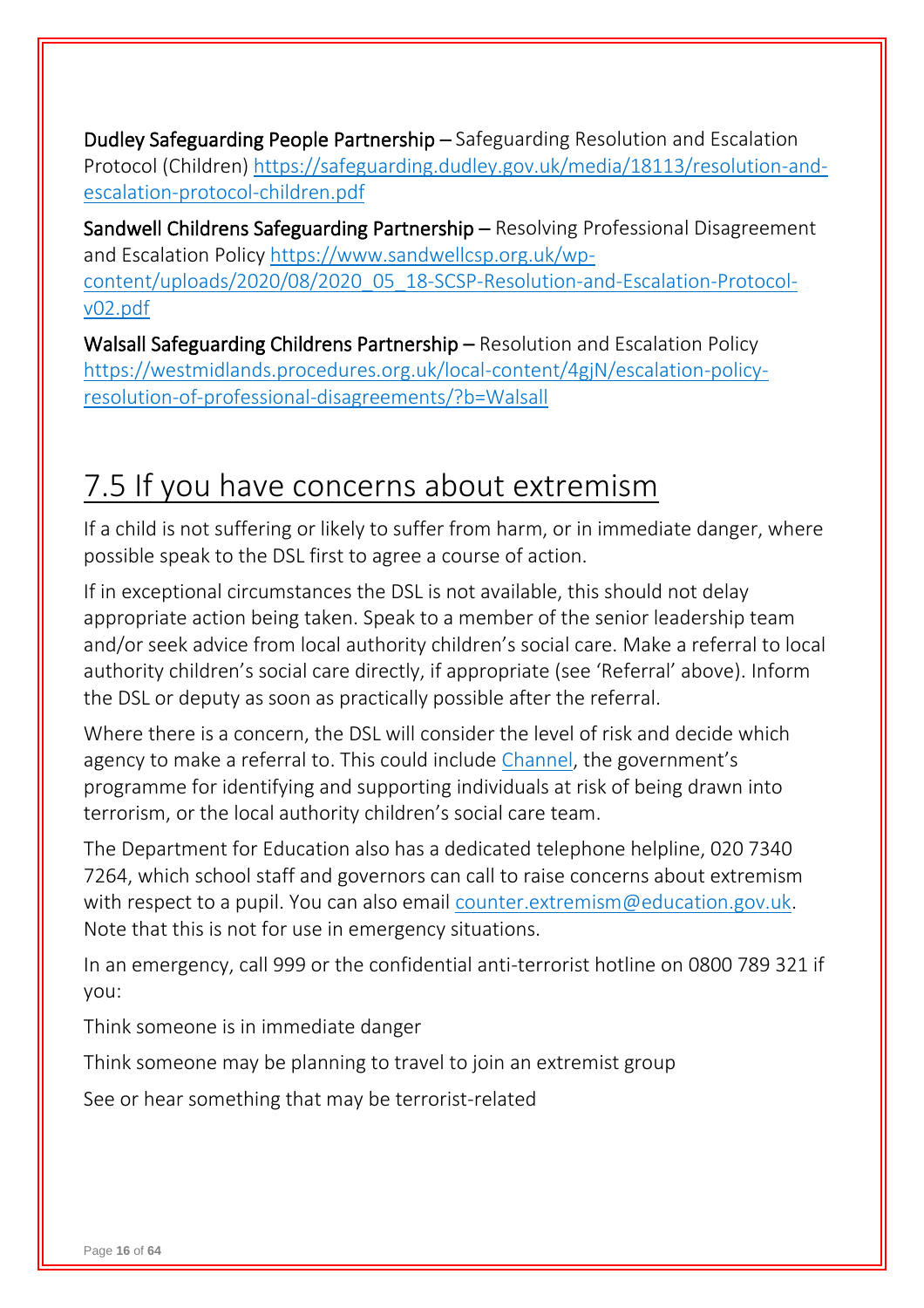# 7.6 If you have a mental health concern

Mental health problems can, in some cases, be an indicator that a child has suffered or is at risk of suffering abuse, neglect or exploitation.

Staff will be alert to behavioural signs that suggest a child may be experiencing a mental health problem or be at risk of developing one.

If you have a mental health concern about a child that is also a safeguarding concern, take immediate action by following the steps in section 7.4.

If you have a mental health concern that is **not** also a safeguarding concern, speak to the DSL to agree a course of action.

If you have a concern with regards to a child's mental health and they are presenting with low mood, or they are struggling to cope with their emotions/ anxieties, you must make the DSL aware and make a record on the area of concern. Parents and carers will be contacted to share mental health concerns and where appropriate plans will be implemented to help support the child manage throughout the school day. If the child already has involvement from services each professional involved will be contacted and made aware of the child's current frame of mind. If deemed appropriate and parents/ carers consent it may be beneficial to complete an Early Help assessment and refer to specific services such as CAMHS (Child Adolescent Mental Health Service). If the child's mental health is declining, progress is not being made and safeguarding concerns arise the DSL will refer the concern to the appropriate Local Authorities MASH (Multi Agency Hub) and complete a MARF (Multi Agency Referral Form) within 24 hours.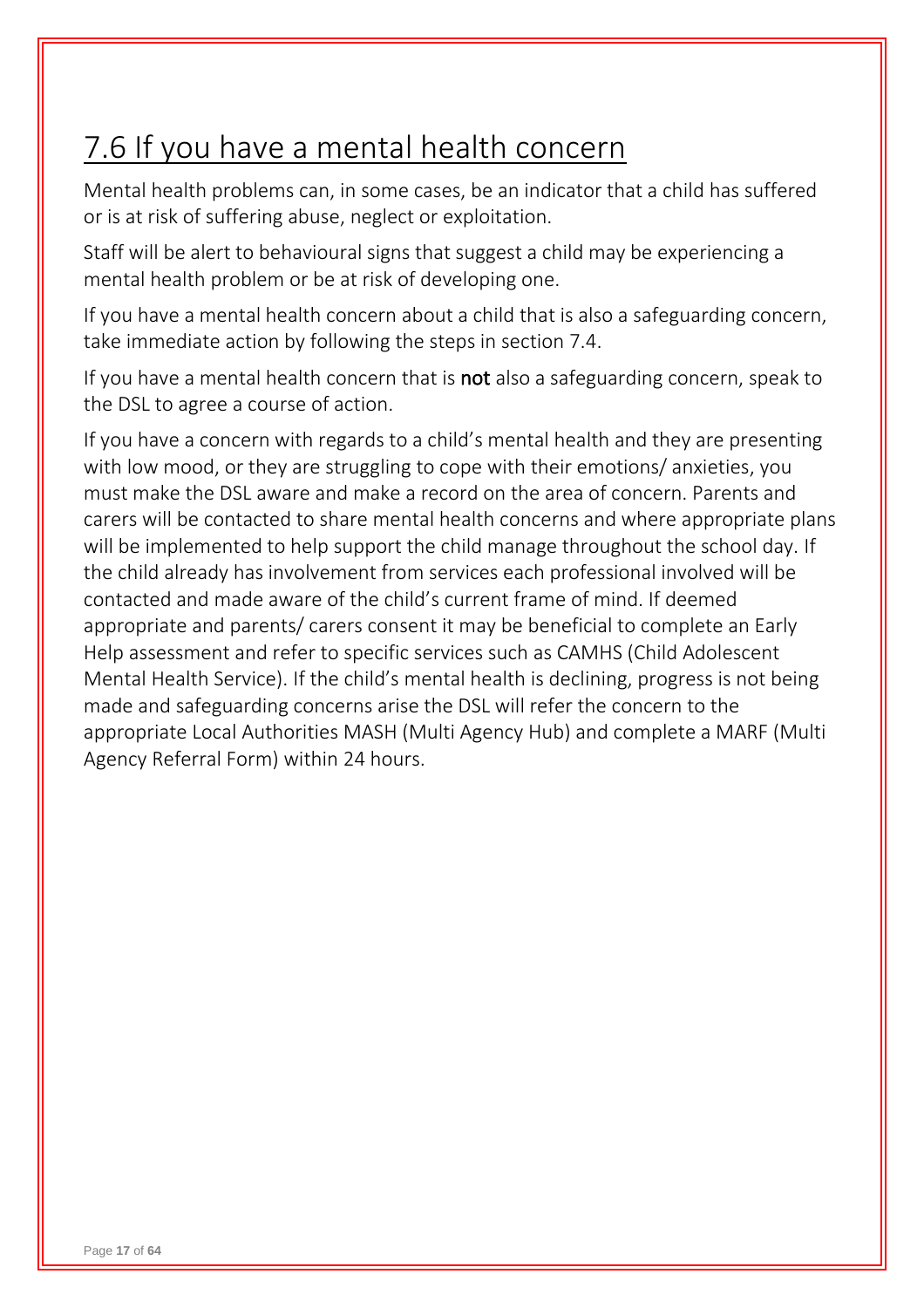#### Figure 1: procedure if you have concerns about a child's welfare (as opposed to believing a child is suffering or likely to suffer from harm, or in immediate danger)

(Note – if the DSL is unavailable, this should not delay action. See section 7.4 for what to do.)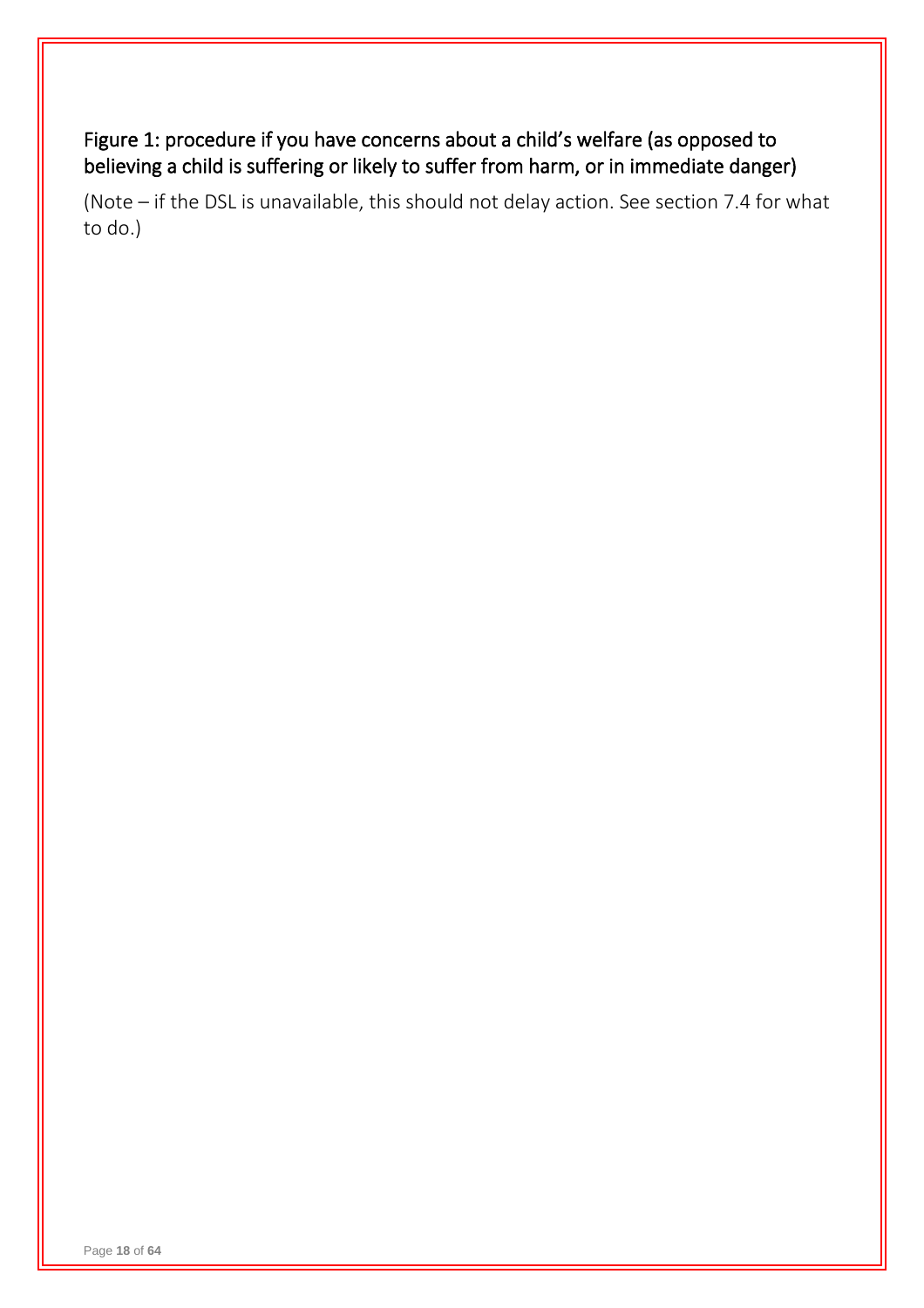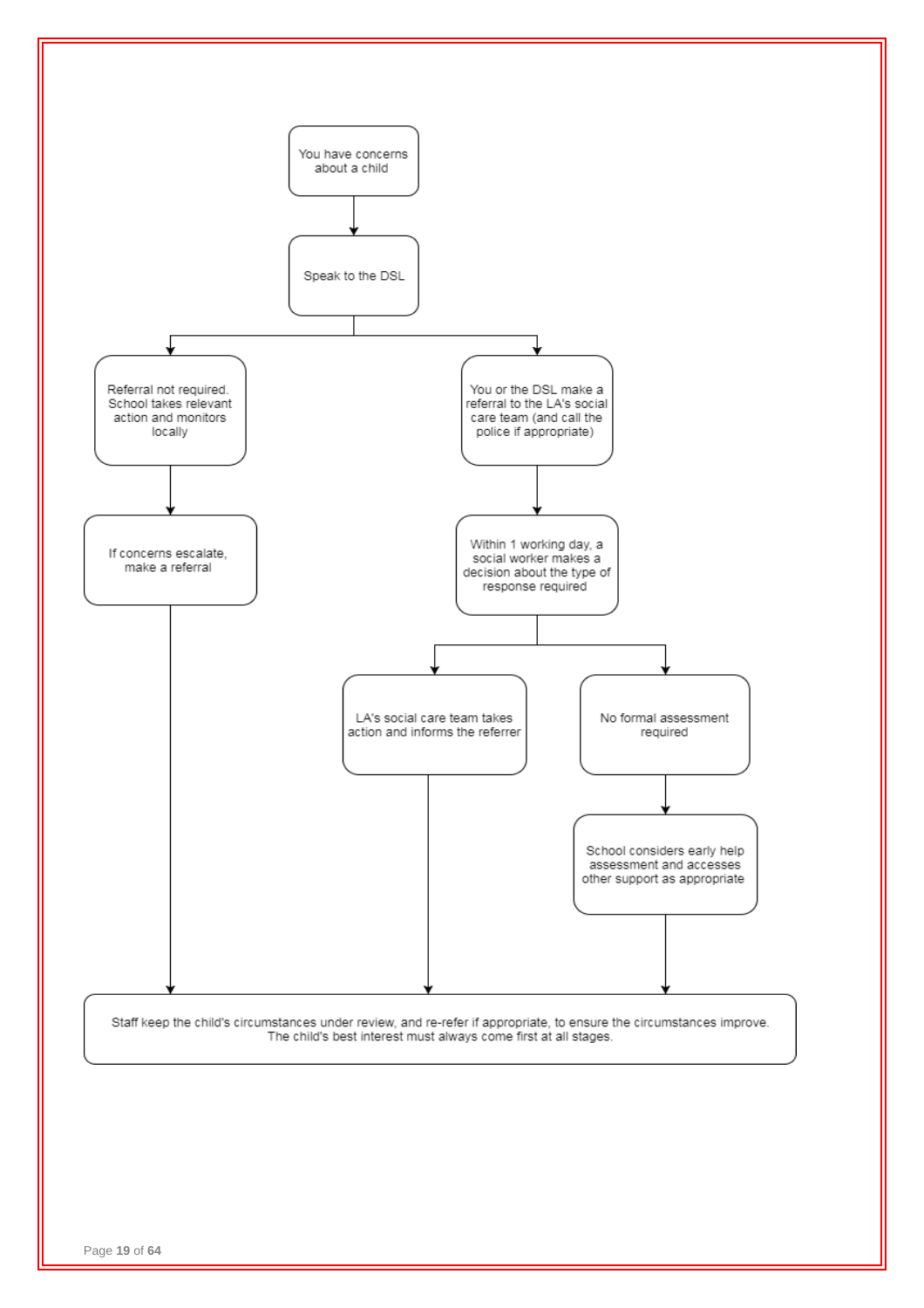# 7.7 Concerns about a staff member, supply teacher, volunteer or contractor

If you have concerns about a member of staff (including a supply teacher, volunteer or contractor), or an allegation is made about a member of staff (including a supply teacher, volunteer or contractor) posing a risk of harm to children, speak to the headteacher as soon as possible. If the concerns/allegations are about the headteacher, speak to the proprietor Cherri Felton.

The headteacher will then follow the procedures set out in appendix 3, if appropriate.

If you have concerns about a member of staff (including a supply teacher, volunteer or contractor), or an allegation is made about a member of staff (including a supply teacher, volunteer or contractor) posing a risk of harm to children, speak to the headteacher as soon as possible. If the concerns/allegations are about the headteacher, speak to the proprietor Cherri Felton.

The headteacher/proprietor will then follow the procedures set out in appendix 3, if appropriate.

Where you believe there is a conflict of interest in reporting a concern or allegation about a member of staff (including a supply teacher, volunteer or contractor) to the headteacher or proprietor report it directly to the local authority designated officer (LADO).

# 7.8 Allegations of abuse made against other pupils

We recognise that children are capable of abusing their peers. Abuse will never be tolerated or passed off as "banter", "just having a laugh" or "part of growing up", as this can lead to a culture of unacceptable behaviours and an unsafe environment for pupils.

We also recognise the gendered nature of peer-on-peer abuse. However, all peer-onpeer abuse is unacceptable and will be taken seriously.

Most cases of pupils hurting other pupils will be dealt with under our school's behaviour policy, but this child protection and safeguarding policy will apply to any allegations that raise safeguarding concerns. This might include where the alleged behaviour:

Is serious, and potentially a criminal offence

Could put pupils in the school at risk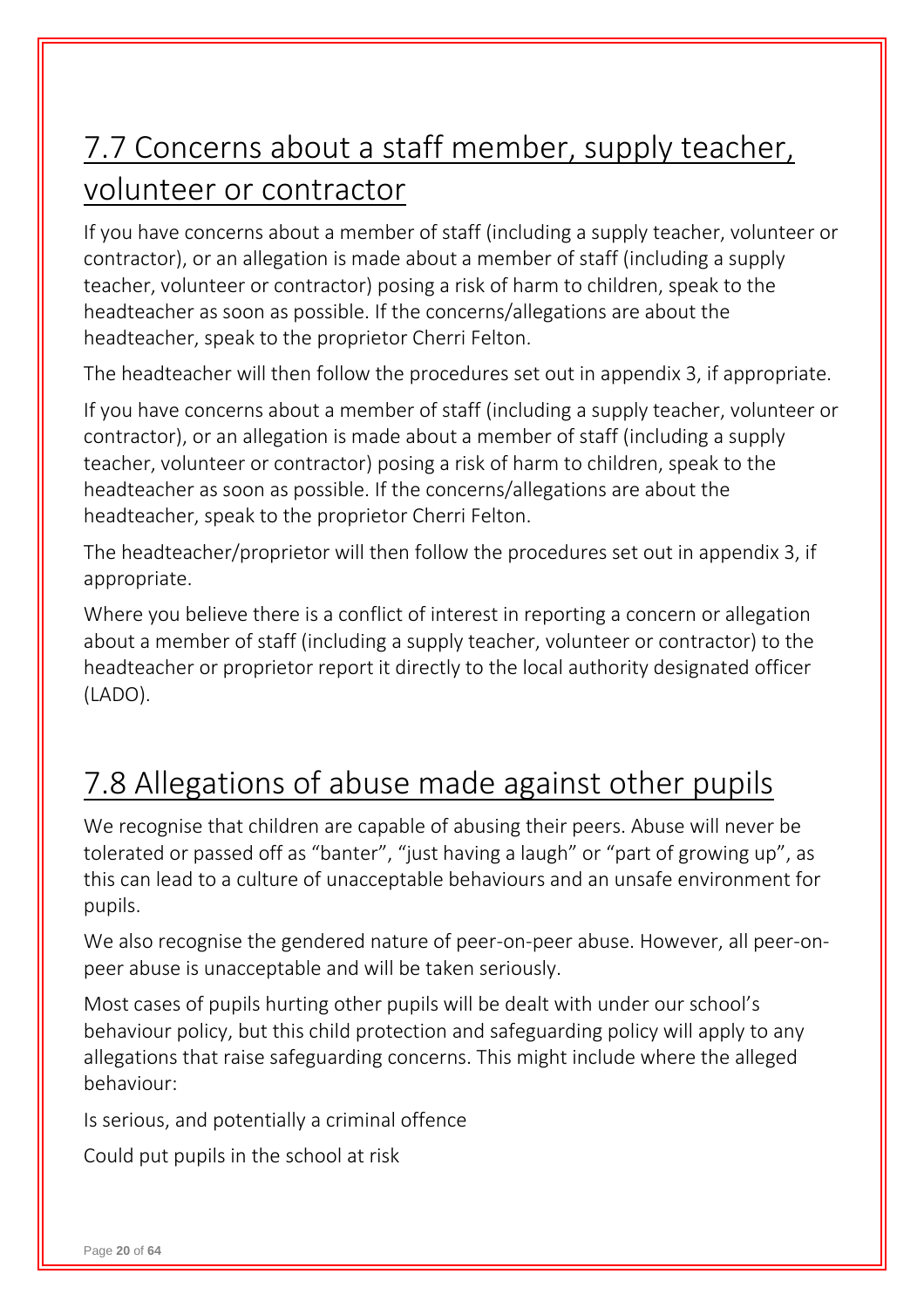#### Is violent

Involves pupils being forced to use drugs or alcohol

Involves sexual exploitation, sexual abuse or sexual harassment, such as indecent exposure, sexual assault, upskirting or sexually inappropriate pictures or videos (including the sharing of nudes and semi-nudes)

See appendix 4 for more information about peer-on-peer abuse.

#### Procedures for dealing with allegations of peer-onpeer abuse

If a pupil makes an allegation of abuse against another pupil:

You must record the allegation and tell the DSL, but do not investigate it

The DSL will contact the local authority children's social care team and follow its advice, as well as the police if the allegation involves a potential criminal offence

Alternatively the allegation may be managed internally, through our school behaviour policy/ disciplinary action, pastoral support or referrals to outside agencies for specific intervention and support. All these actions would be discussed and completed alongside parents/ carers.

The DSL will update and lease with any professionals that may be working with the victim or the alleged perpetrator.

The DSL will put a risk assessment and support plan into place for all children involved (including the victim(s), the child(ren) against whom the allegation has been made and any others affected) with a named person they can talk to if needed

The DSL will contact the children and adolescent mental health services (CAMHS), if appropriate

# Creating a supportive environment in school and minimising the risk of peer-on-peer abuse

We recognise the importance of taking proactive action to minimise the risk of peeron-peer abuse, and of creating a supportive environment where victims feel confident in reporting incidents.

To achieve this, we will: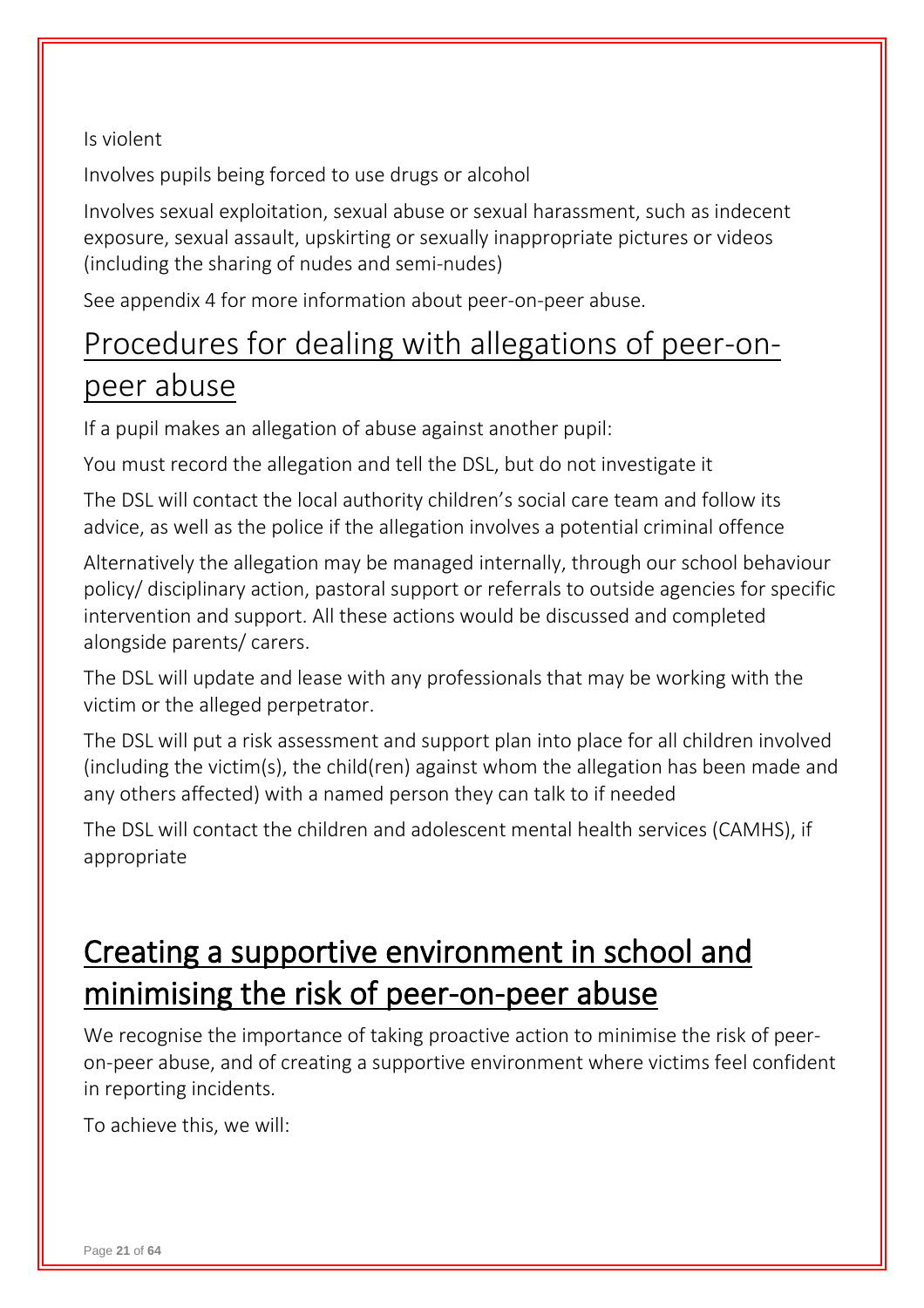Challenge any form of derogatory or sexualised language or inappropriate behaviour between peers, including requesting or sending sexual images

Be vigilant to issues that particularly affect different genders – for example, sexualised or aggressive touching or grabbing towards female pupils, and initiation or hazing type violence with respect to boys

Ensure our curriculum helps to educate pupils about appropriate behaviour and consent

Ensure pupils are able to easily and confidently report abuse using our reporting systems (as described in section 7.10 below)

Ensure staff reassure victims that they are being taken seriously

Ensure staff are trained to understand:

- o How to recognise the indicators and signs of peer-on-peer abuse, and know how to identify it and respond to reports
- o That even if there are no reports of peer-on-peer abuse in school, it does not mean it is not happening – staff should maintain an attitude of "it could happen here"
- o That if they have any concerns about a child's welfare, they should act on them immediately rather than wait to be told, and that victims may not always make a direct report. For example:
	- Children can show signs or act in ways they hope adults will notice and react to
	- A friend may make a report
	- A member of staff may overhear a conversation
	- A child's behaviour might indicate that something is wrong
- o That certain children may face additional barriers to telling someone because of their vulnerability, disability, gender, ethnicity and/or sexual orientation
- o That a pupil harming a peer could be a sign that the child is being abused themselves, and that this would fall under the scope of this policy
- o The important role they have to play in preventing peer-on-peer abuse and responding where they believe a child may be at risk from it
- o That they should speak to the DSL if they have any concerns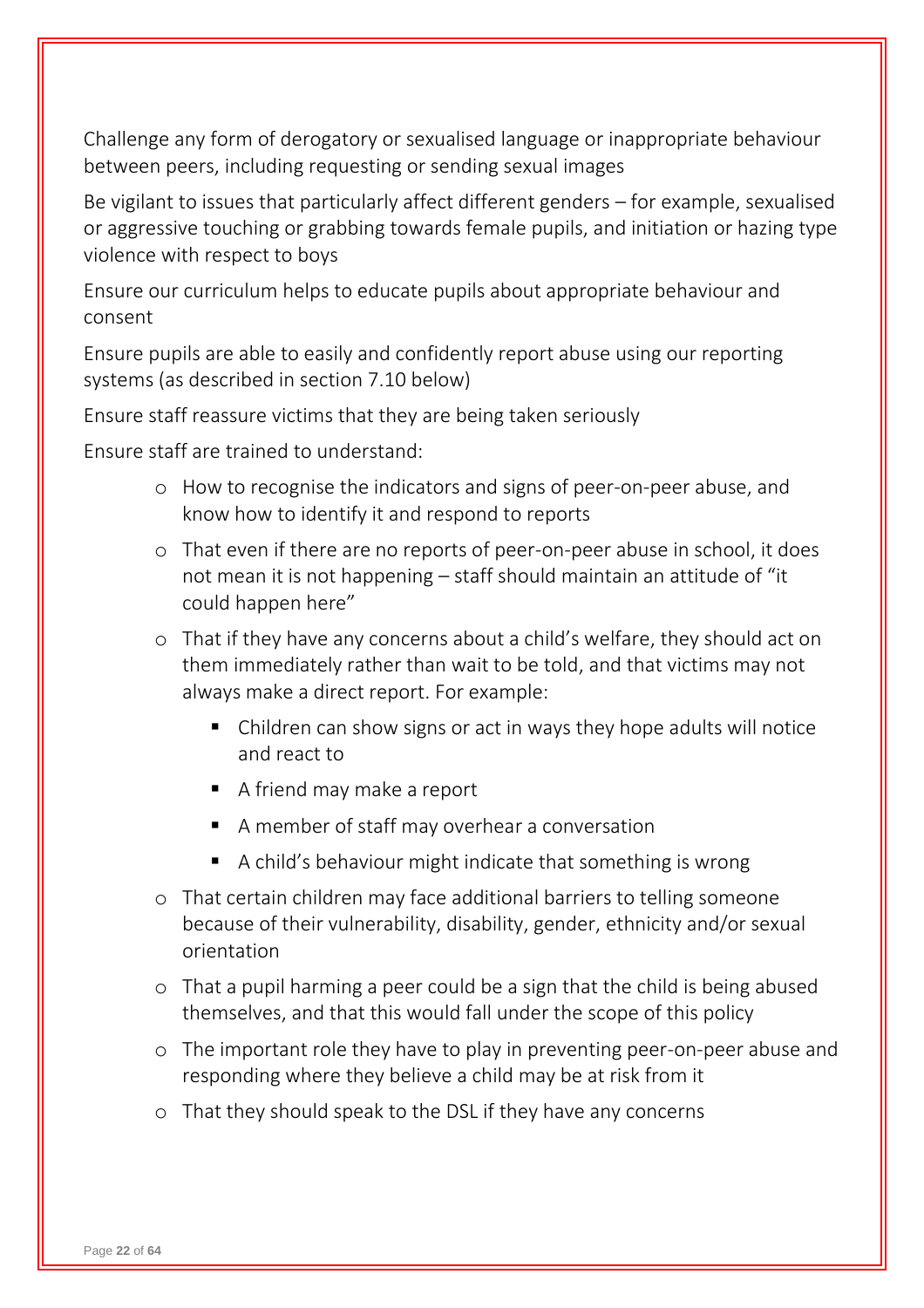# 7.9 Sharing of nudes and semi-nudes ('sexting')

#### Your responsibilities when responding to an incident

If you are made aware of an incident involving the consensual or non-consensual sharing of nude or semi-nude images/videos (also known as 'sexting' or 'youth produced sexual imagery'), you must report it to the DSL immediately.

You must not:

View, copy, print, share, store or save the imagery yourself, or ask a pupil to share or download it (if you have already viewed the imagery by accident, you must report this to the DSL)

Delete the imagery or ask the pupil to delete it

Ask the pupil(s) who are involved in the incident to disclose information regarding the imagery (this is the DSL's responsibility)

Share information about the incident with other members of staff, the pupil(s) it involves or their, or other, parents and/or carers

Say or do anything to blame or shame any young people involved

You should explain that you need to report the incident, and reassure the pupil(s) that they will receive support and help from the DSL.

#### Initial review meeting

Following a report of an incident, the DSL will hold an initial review meeting with appropriate school staff – this may include the staff member who reported the incident and the safeguarding or leadership team that deals with safeguarding concerns. This meeting will consider the initial evidence and aim to determine:

Whether there is an immediate risk to pupil(s)

If a referral needs to be made to the police and/or children's social care

If it is necessary to view the image(s) in order to safeguard the young person (in most cases, images or videos should not be viewed)

What further information is required to decide on the best response

Whether the image(s) has been shared widely and via what services and/or platforms (this may be unknown)

Whether immediate action should be taken to delete or remove images or videos from devices or online services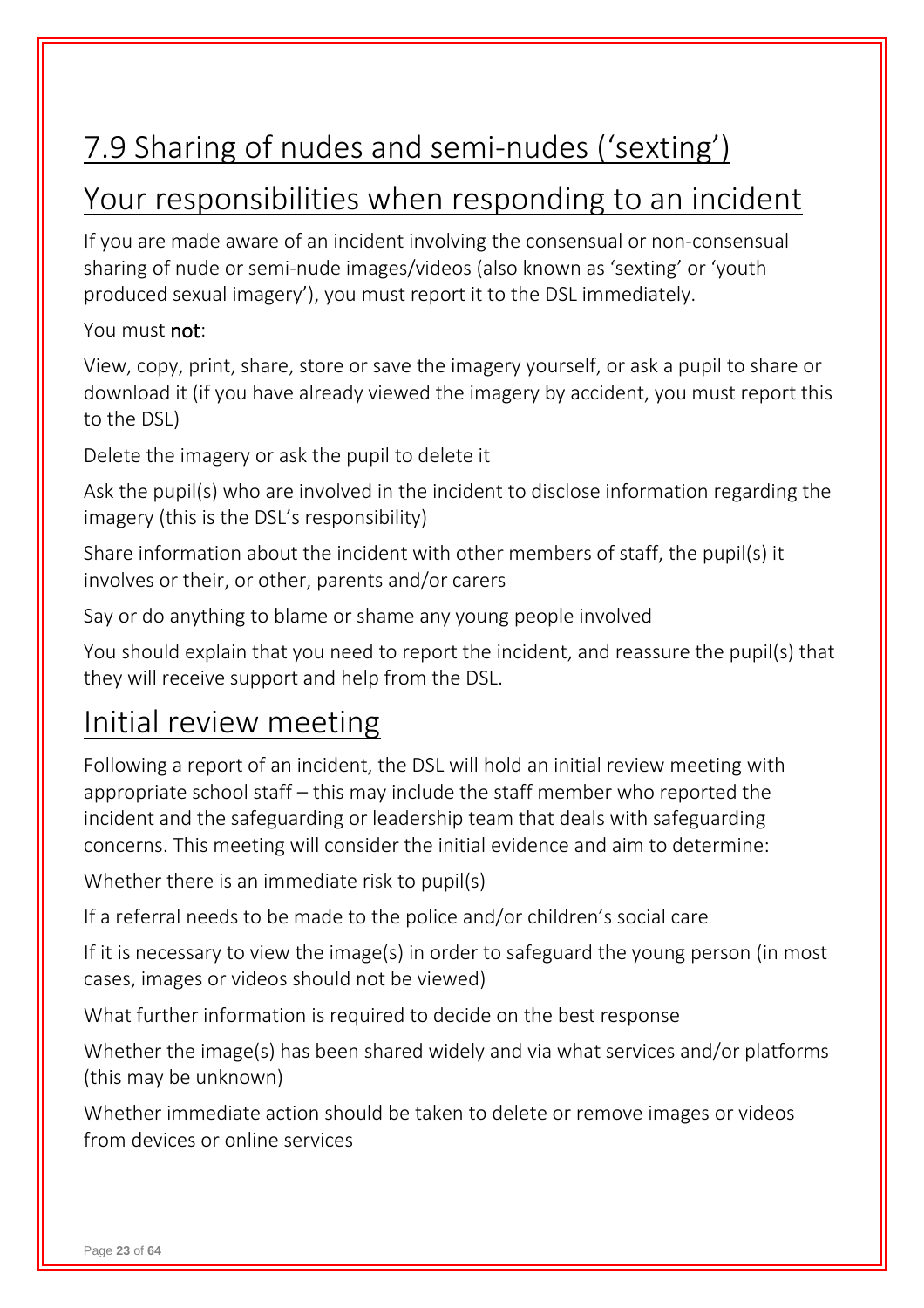Any relevant facts about the pupils involved which would influence risk assessment

If there is a need to contact another school, college, setting or individual

Whether to contact parents or carers of the pupils involved (in most cases parents/carers should be involved)

The DSL will make an immediate referral to police and/or children's social care if:

The incident involves an adult

There is reason to believe that a young person has been coerced, blackmailed or groomed, or if there are concerns about their capacity to consent (for example owing to special educational needs)

What the DSL knows about the images or videos suggests the content depicts sexual acts which are unusual for the young person's developmental stage, or are violent

The imagery involves sexual acts and any pupil in the images or videos is under 13

The DSL has reason to believe a pupil is at immediate risk of harm owing to the sharing of nudes and semi-nudes (for example, the young person is presenting as suicidal or self-harming)

If none of the above apply then the DSL, in consultation with the headteacher and other members of staff as appropriate, may decide to respond to the incident without involving the police or children's social care. The decision will be made and recorded in line with the procedures set out in this policy.

#### Further review by the DSL

If at the initial review stage a decision has been made not to refer to police and/or children's social care, the DSL will conduct a further review to establish the facts and assess the risks.

They will hold interviews with the pupils involved (if appropriate).

If at any point in the process there is a concern that a pupil has been harmed or is at risk of harm, a referral will be made to children's social care and/or the police immediately.

#### Informing parents/carers

The DSL will inform parents/carers at an early stage and keep them involved in the process, unless there is a good reason to believe that involving them would put the pupil at risk of harm.

#### Referring to the police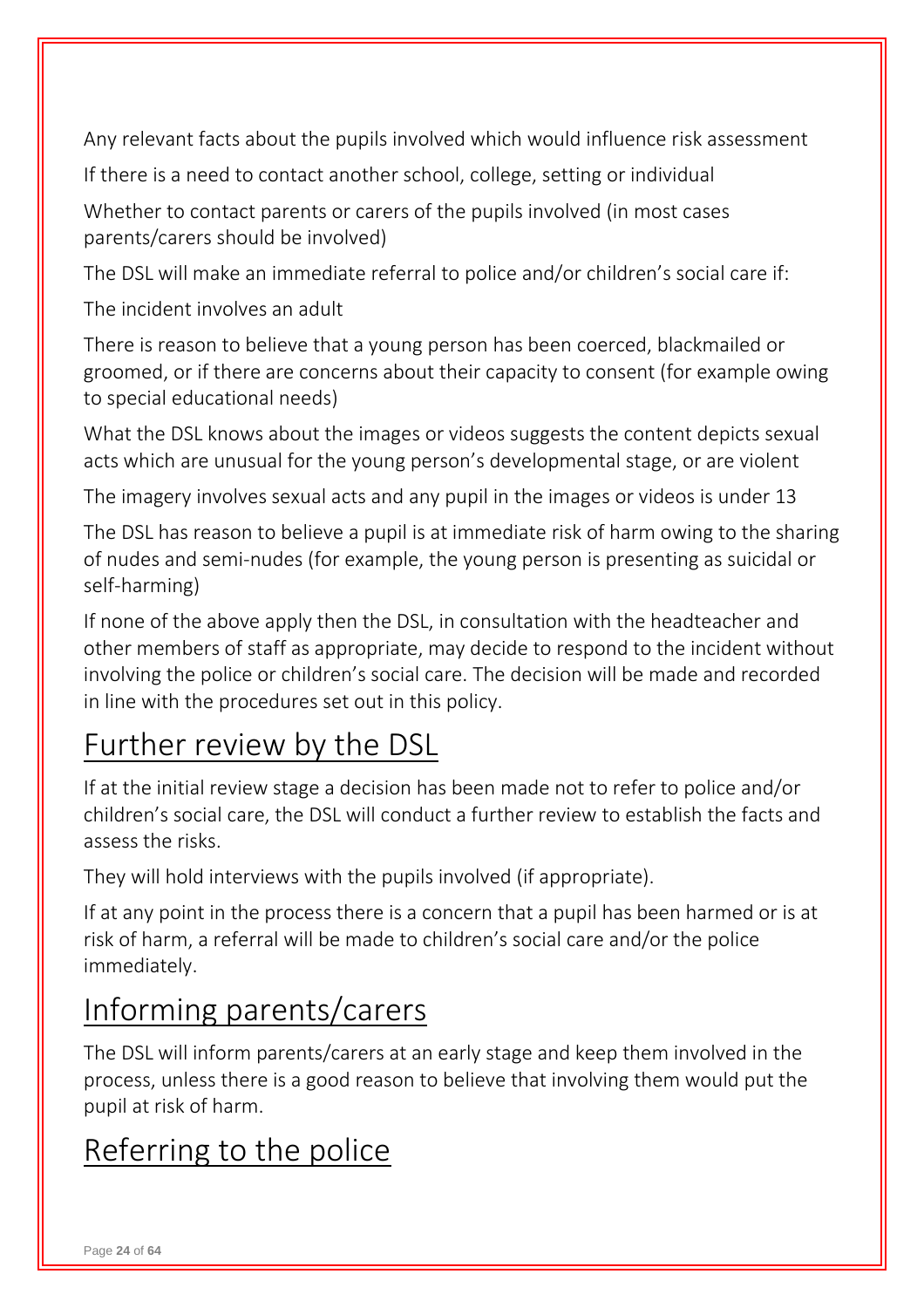If it is necessary to refer an incident to the police, this will be done through local neighbourhood police, dialing 101.

#### Recording incidents

All incidents of sharing of nudes and semi-nudes, and the decisions made in responding to them, will be recorded. The record-keeping arrangements set out in section 14 of this policy also apply to recording these incidents.

#### Curriculum coverage

Pupils are taught about the issues surrounding the sharing of nudes and semi-nudes as part of our PSHE, relationships and sex education and E safety which is taught as part of Functional Skills ICT. Teaching covers the following in relation to the sharing of nudes and semi-nudes:

What it is

How it is most likely to be encountered

The consequences of requesting, forwarding or providing such images, including when it is and is not abusive and when it may be deemed as online sexual harassment

Issues of legality

The risk of damage to people's feelings and reputation

Pupils also learn the strategies and skills needed to manage:

Specific requests or pressure to provide (or forward) such images

The receipt of such images

This policy on the sharing of nudes and semi-nudes is also shared with pupils so they are aware of the processes the school will follow in the event of an incident.

# 7.10 Reporting systems for our pupils

Where there is a safeguarding concern, we will take the child's wishes and feelings into account when determining what action to take and what services to provide.

We recognise the importance of ensuring pupils feel safe and comfortable to come forward and report any concerns and/or allegations.

To achieve this, we will:

Put systems in place for pupils to confidently report abuse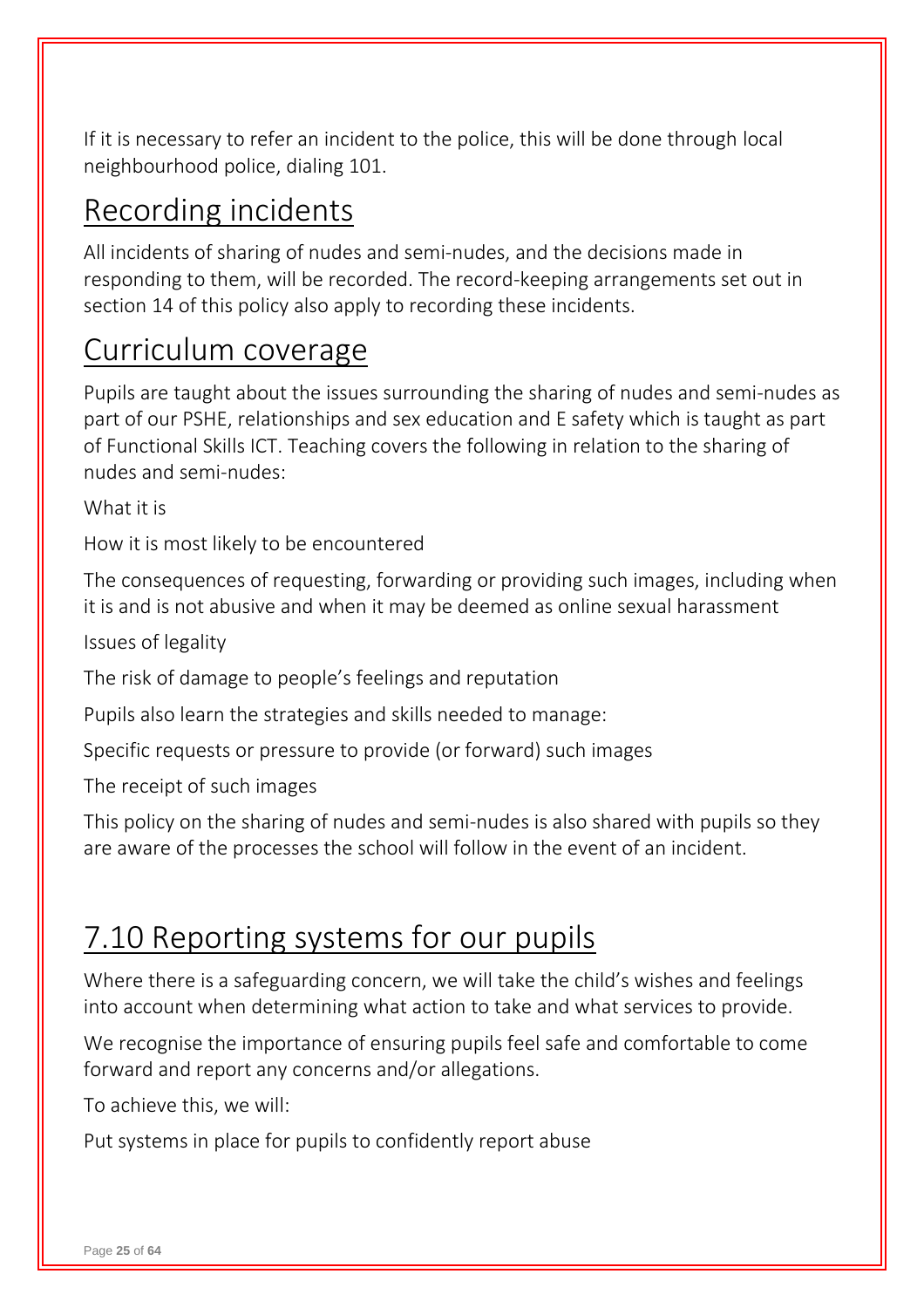Ensure our reporting systems are well promoted, easily understood and easily accessible for pupils

Make it clear to pupils that their concerns will be taken seriously, and that they can safely express their views and give feedback

Pupils are made aware of who the DSL so they are able to report any concerns. This information is clearly displayed for all pupils within the recreation area where pupils have their breaks and lunch.

Pupils are reminded of reporting processes, throughout the school day. Through meet and greet and discussions in relationship/sex education and PSHE curriculum.

Pupils must always be reassured following any disclosures that they will be offered full support, however no promises must be made with regards to confidentiality.

Bow Street School promotes a safe, nurturing and none judgemental environment for all pupils.

# <span id="page-25-0"></span>8. Online safety and the use of mobile technology

We recognise the importance of safeguarding children from potentially harmful and inappropriate online material, and we understand that technology is a significant component in many safeguarding and wellbeing issues.

To address this, our school aims to:

Have robust processes in place to ensure the online safety of pupils, staff, volunteers and proprietors.

Protect and educate the whole school community in its safe and responsible use of technology, including mobile and smart technology (which we refer to as 'mobile phones')

Set clear guidelines for the use of mobile phones for the whole school community

Establish clear mechanisms to identify, intervene in and escalate any incidents or concerns, where appropriate

#### The 4 key categories of risk

Our approach to online safety is based on addressing the following categories of risk:

Content – being exposed to illegal, inappropriate or harmful content, such as pornography, fake news, racism, misogyny, self-harm, suicide, anti-Semitism, radicalisation and extremism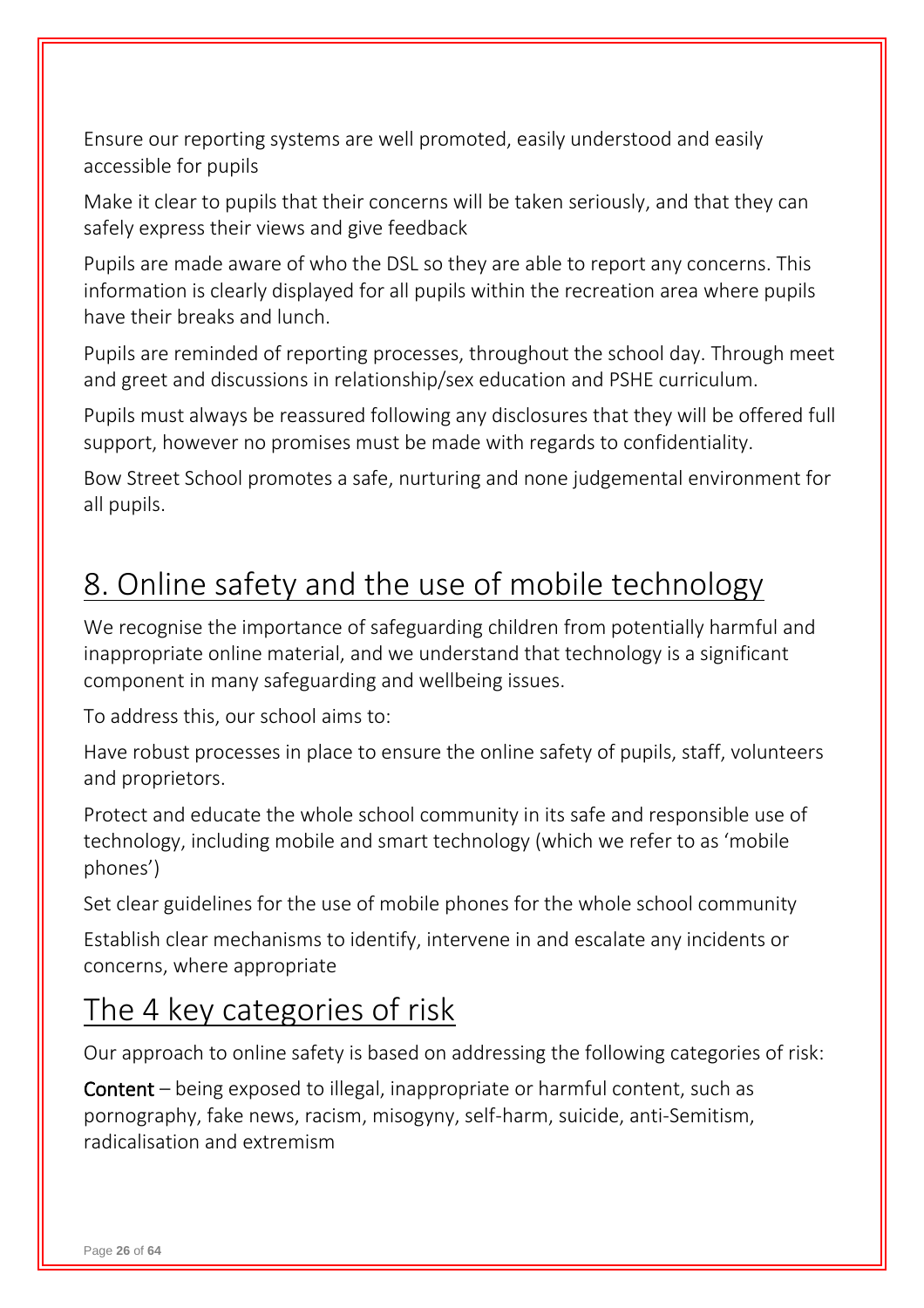Contact – being subjected to harmful online interaction with other users, such as peer-to-peer pressure, commercial advertising and adults posing as children or young adults with the intention to groom or exploit them for sexual, criminal, financial or other purposes

Conduct – personal online behaviour that increases the likelihood of, or causes, harm, such as making, sending and receiving explicit images (e.g. consensual and nonconsensual sharing of nudes and semi-nudes and/or pornography), sharing other explicit images and online bullying; and

Commerce – risks such as online gambling, inappropriate advertising, phishing and/or financial scams

#### To meet our aims and address the risks above we will:

Educate pupils about online safety as part of our curriculum. For example:

- o The safe use of social media, the internet and technology
- o Keeping personal information private
- o How to recognise unacceptable behaviour online
- o How to report any incidents of cyber-bullying, ensuring pupils are encouraged to do so, including where they are a witness rather than a victim

Train staff, as part of their induction, on safe internet use and online safeguarding issues including cyber-bullying and the risks of online radicalisation. All staff members will receive refresher training at least once each academic year

Educate parents/carers about online safety via our website, communications sent directly to them and during parents' evenings. We will also share clear procedures with them so they know how to raise concerns about online safety

Make sure staff are aware of any restrictions placed on them with regards to the use of their mobile phone and cameras, for example that:

- o Staff are allowed to bring their personal phones to school for their own use, but unless there is a very specific need for them to have access to them. They must be locked in the staff room alongside their other personal belongings, throughout the school day.
- o Staff will not take pictures or recordings of pupils on their personal phones or cameras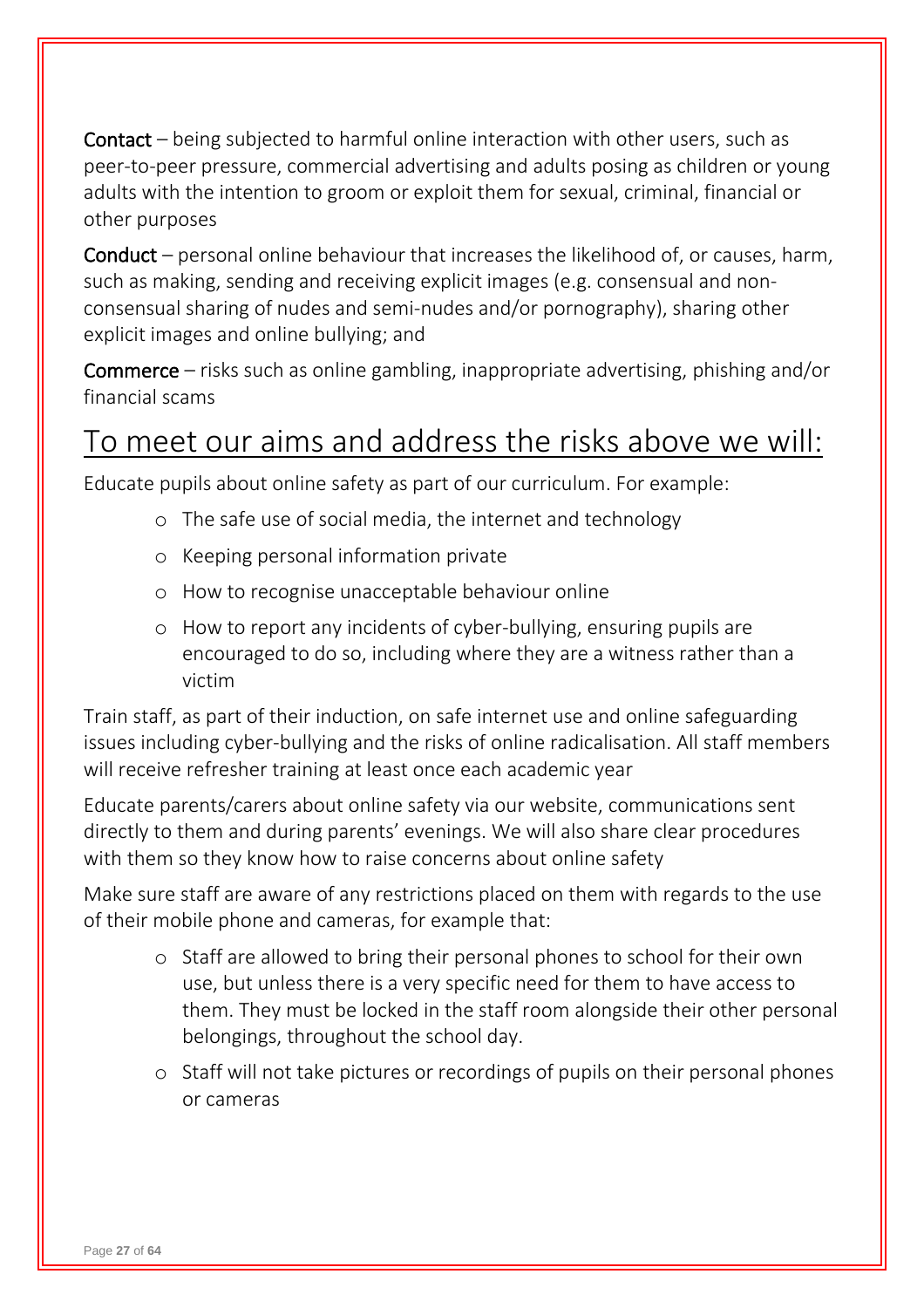Make all pupils, parents/carers, staff, volunteers and governors aware that they are expected to sign an agreement regarding the acceptable use of the internet in school, use of the school's ICT systems and use of their mobile and smart technology

Pupils are not permitted to have their mobile phone on them during the school day, unless parents have communicated a very specific reason as to why they may need access. All electronic devices must be handed in to staff at the beginning of each day.

Make sure all staff, pupils and parents/carers are aware that staff have the power to search pupils' phones, as set out in the [DfE's guidance on searching, screening and](https://www.gov.uk/government/publications/searching-screening-and-confiscation)  [confiscation](https://www.gov.uk/government/publications/searching-screening-and-confiscation)

Put in place robust filtering and monitoring systems to limit children's exposure to the 4 key categories of risk (described above) from the school's IT systems

Steps have been taken to reduce online safeguarding concerns such as pupils not having access to their phone or electronic devices and the use of ICT equipment is supervised at all times. To ensure that pupils are continued to be appropriately safeguarded an annual review of our approach to online safety will be completed.

This section summarises our approach to online safety and mobile phone use. For comprehensive details about our school's policy on online safety and the use of mobile phones, please refer to our online safety procedures which you can find on our website [http://www.bowstreetschool.com/.](http://www.bowstreetschool.com/)

#### <span id="page-27-0"></span>9. Notifying parents or carers

Where appropriate, we will discuss any concerns about a child with the child's parents or carers. The DSL will normally do this in the event of a suspicion or disclosure.

Other staff will only talk to parents or carers about any such concerns following consultation with the DSL.

If we believe that notifying the parents or carers would increase the risk to the child, we will discuss this with the local authority children's social care team before doing so.

In the case of allegations of abuse made against other children, we will normally notify the parents or carers of all the children involved.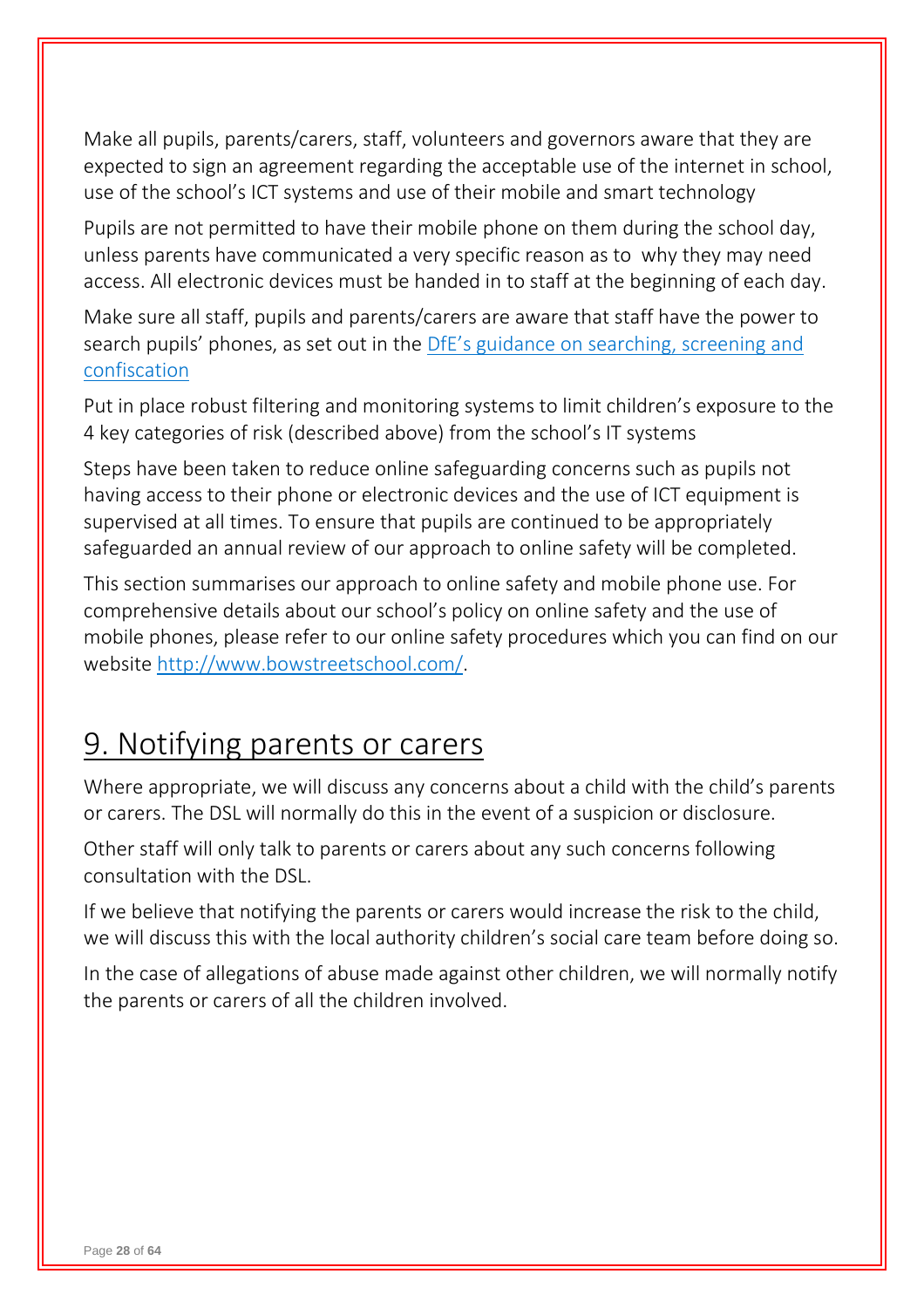# <span id="page-28-0"></span>10. Pupils with special educational needs, disabilities or health issues

We recognise that pupils with special educational needs (SEN) or disabilities or certain health conditions can face additional safeguarding challenges. Additional barriers can exist when recognising abuse and neglect in this group, including:

Assumptions that indicators of possible abuse such as behaviour, mood and injury relate to the child's condition without further exploration

Pupils being more prone to peer group isolation or bullying (including prejudice-based bullying) than other pupils

The potential for pupils with SEN, disabilities or certain health conditions being disproportionally impacted by behaviours such as bullying, without outwardly showing any signs

Communication barriers and difficulties in managing or reporting these challenges

We offer extra pastoral support for these pupils. This includes:

Child friendly posters clearly identifying reporting processes and procedures.

- Use of meet and greet at the start and end of each school day, providing additional one to one time with staff so any concerns from the day can be shared and managed.
- All pupils are required to hand in electronic devices and mobile phones to staff. Significantly reducing the likelihood of Cyberbullying/ taking unkind images during the school day.
- Specialist services such as Relate, Police and the School Nurse Team to reinforce learning around keeping your self safe which is covered through the Relationships/ Sex and PSHE curriculum.

School assemblies, providing the opportunity for the whole school community to come together to discuss any concerns.

#### <span id="page-28-1"></span>11. Pupils with a social worker

Pupils may need a social worker due to safeguarding or welfare needs. We recognise that a child's experiences of adversity and trauma can leave them vulnerable to further harm as well as potentially creating barriers to attendance, learning, behaviour and mental health.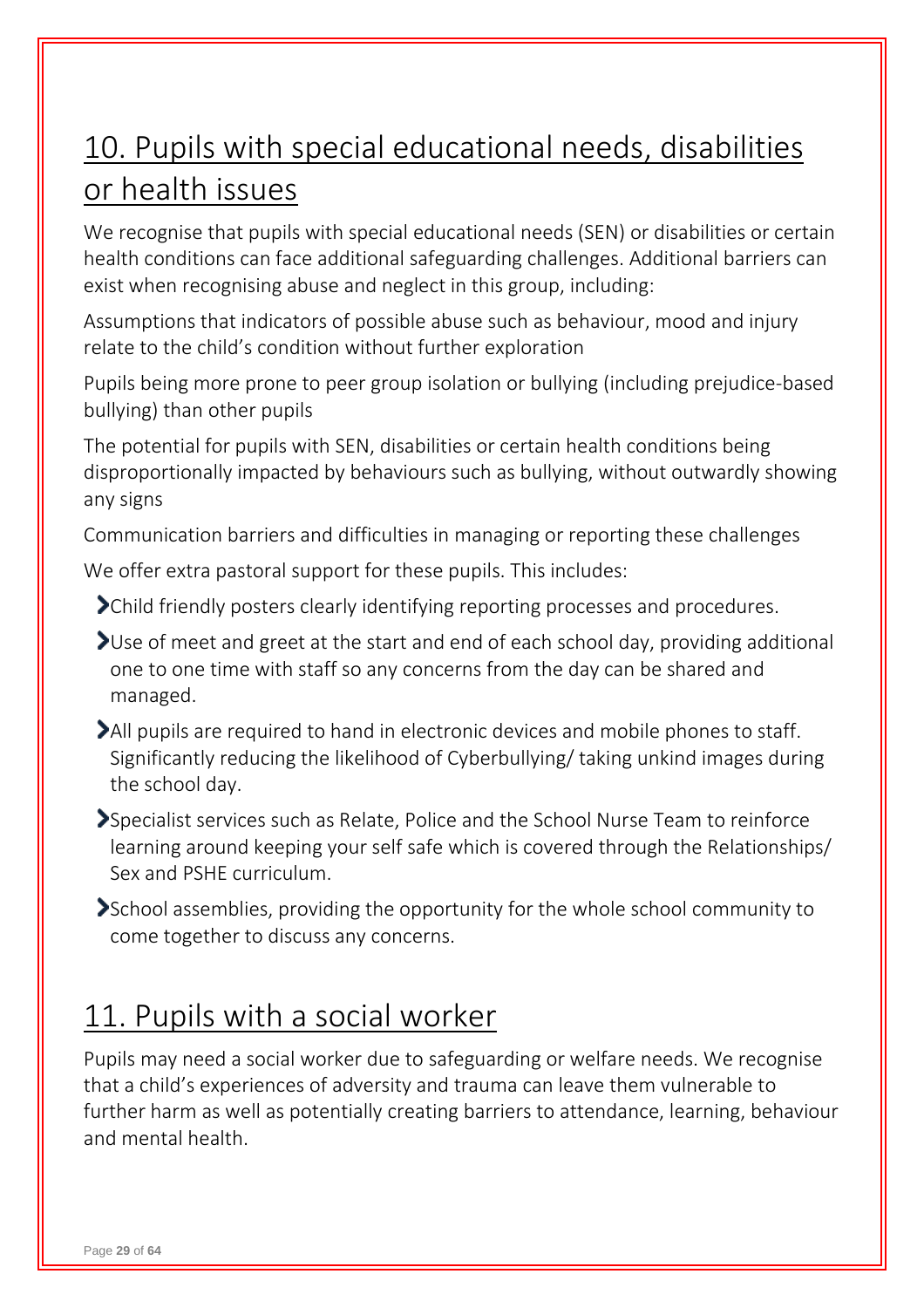The DSL and all members of staff will work with and support social workers to help protect vulnerable children.

Where we are aware that a pupil has a social worker, the DSL will always consider this fact to ensure any decisions are made in the best interests of the pupil's safety, welfare and educational outcomes. For example, it will inform decisions about:

Responding to unauthorised absence or missing education where there are known safeguarding risks

The provision of pastoral and/or academic support.

### <span id="page-29-0"></span>12. Looked-after and previously looked-after children

We will ensure that staff have the skills, knowledge and understanding to keep lookedafter children and previously looked-after children safe. In particular, we will ensure that:

Appropriate staff have relevant information about children's looked after legal status, contact arrangements with birth parents or those with parental responsibility, and care arrangements

The DSL has details of children's social workers and relevant virtual school heads

We have appointed an appropriately trained teacher, Clare Harper Headteacher, to take the lead on promoting the educational achievement of looked-after and previously looked-after children.

As part of their role, they will:

Work closely with the DSL to ensure that any safeguarding concerns regarding lookedafter and previously looked-after children are quickly and effectively responded to

Work with virtual school heads to promote the educational achievement of lookedafter and previously looked-after children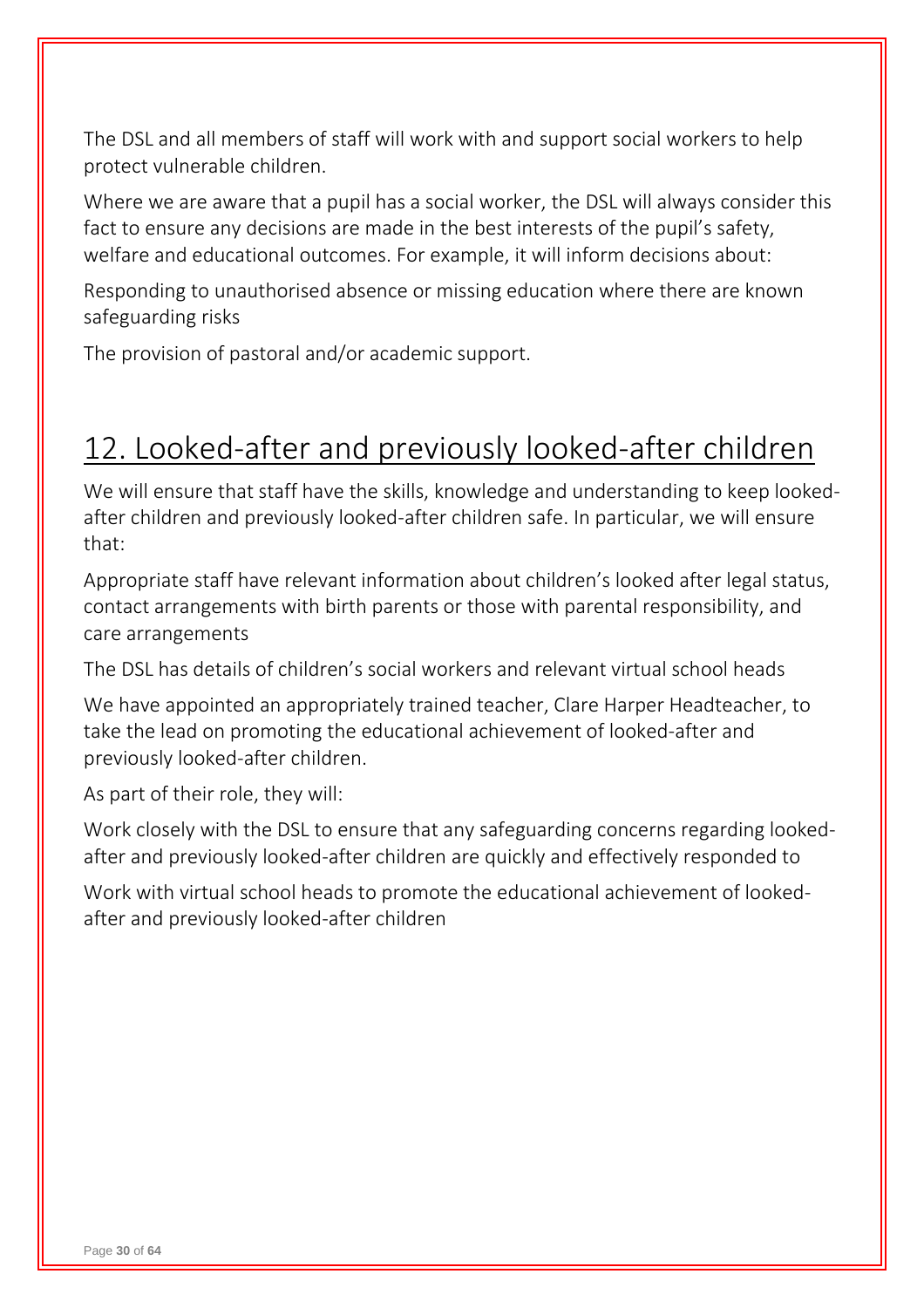# <span id="page-30-0"></span>13. Complaints and concerns about school safeguarding policies

# 13.1 Complaints against staff

Complaints against staff that are likely to require a child protection investigation will be handled in accordance with our procedures for dealing with allegations of abuse made against staff (see appendix 3).

#### 13.2 Other complaints

- All complaints will be managed through our school complaints policy and procedures.
- If staff had a specific concern/ complaint relating to another professionals behaviour, these concerns must be discussed with the headteacher. If you wish to raise a concern with regards to the headteachers practice then you must contact the proprietor. If it is not appropriate to speak with the proprietor the LADO must be informed.

# 13.3 Whistle-blowing

Please find specific information with regards to the importance of whistle- blowing and the procedures relating to whistle – blowing in the Employee Handbook.

# <span id="page-30-1"></span>14. Record-keeping

We will hold records in line with our records retention schedule.

All safeguarding concerns, discussions, decisions made and the reasons for those decisions, must be recorded in writing. If you are in any doubt about whether to record something, discuss it with the DSL.

Records will include:

A clear and comprehensive summary of the concern

Details of how the concern was followed up and resolved

A note of any action taken, decisions reached and the outcome

Concerns and referrals will be kept in a separate child protection file for each child.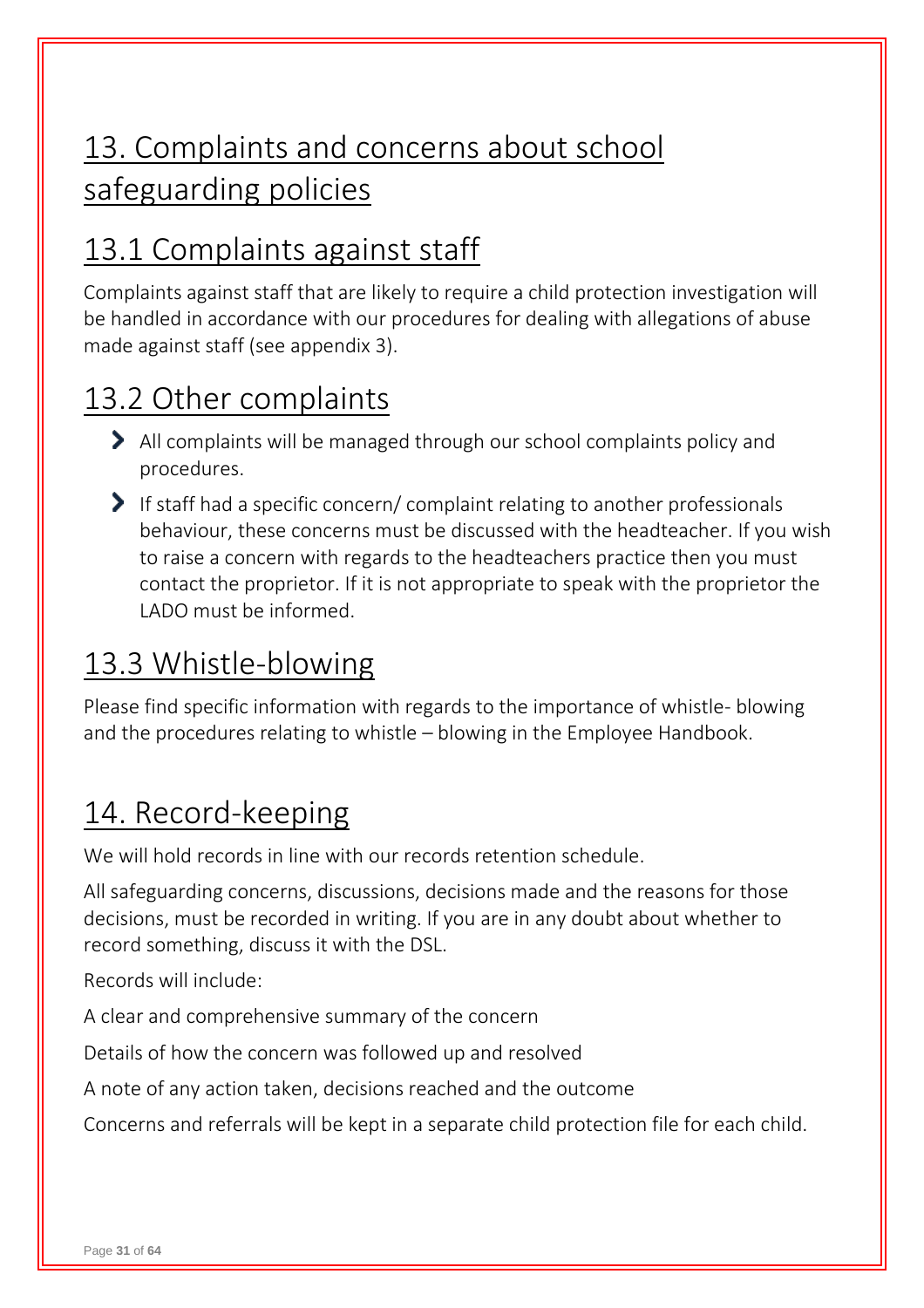Any non-confidential records will be readily accessible and available. Confidential information and records will be held securely and only available to those who have a right or professional need to see them.

Safeguarding records relating to individual children will be retained for a reasonable period of time after they have left the school.

Safeguarding records which contain information about allegations of sexual abuse will be retained for the Independent Inquiry into Child Sexual Abuse (IICSA), for the term of the inquiry.

If a child for whom the school has, or has had, safeguarding concerns moves to another school, the DSL will ensure that their child protection file is forwarded promptly and securely, and separately from the main pupil file. In addition, if the concerns are significant or complex, and/or social services are involved, the DSL will speak to the DSL of the receiving school and provide information to enable them to have time to make any necessary preparations to ensure the safety of the child.

At Bow Street School Safeguarding records are kept both electronically and paper based. All paper based records are kept in the office which is locked at all times when the Headteacher/ DSL is not working in there. The records are kept inside the office in a locked filing cabinet. The Cabinet is locked at all times unless designated staff are accessing or filing information. All electronic files are stored on a safeguarding laptop, which is password protected, each file is also password protected. The DSL and deputies are the only individuals with access to the laptop. Safeguarding records are kept for 25 years before they are destroyed.

To ensure effective record keeping Bow Street complete all child protection front sheets, chronologies and records of concern. Detailing the safeguarding concern, the person raising the concern, date/ time and actions taken.

Bow Steet School may share the information with external agencies such as Children's Social Care and the Police. When sharing concerns this is to be done following the appropriate safeguarding procedures of the Local Authority. For Wolverhampton the MASH (Multi Agency Safeguarding Hub) would be contacted via telephone and a MARF (Multi Agency Referral Form) would be completed within 24 hours detailing the concern.

In addition:

Appendix 2 sets out our policy on record-keeping specifically with respect to recruitment and pre-appointment checks

Appendix 3 sets out our policy on record-keeping with respect to allegations of abuse made against staff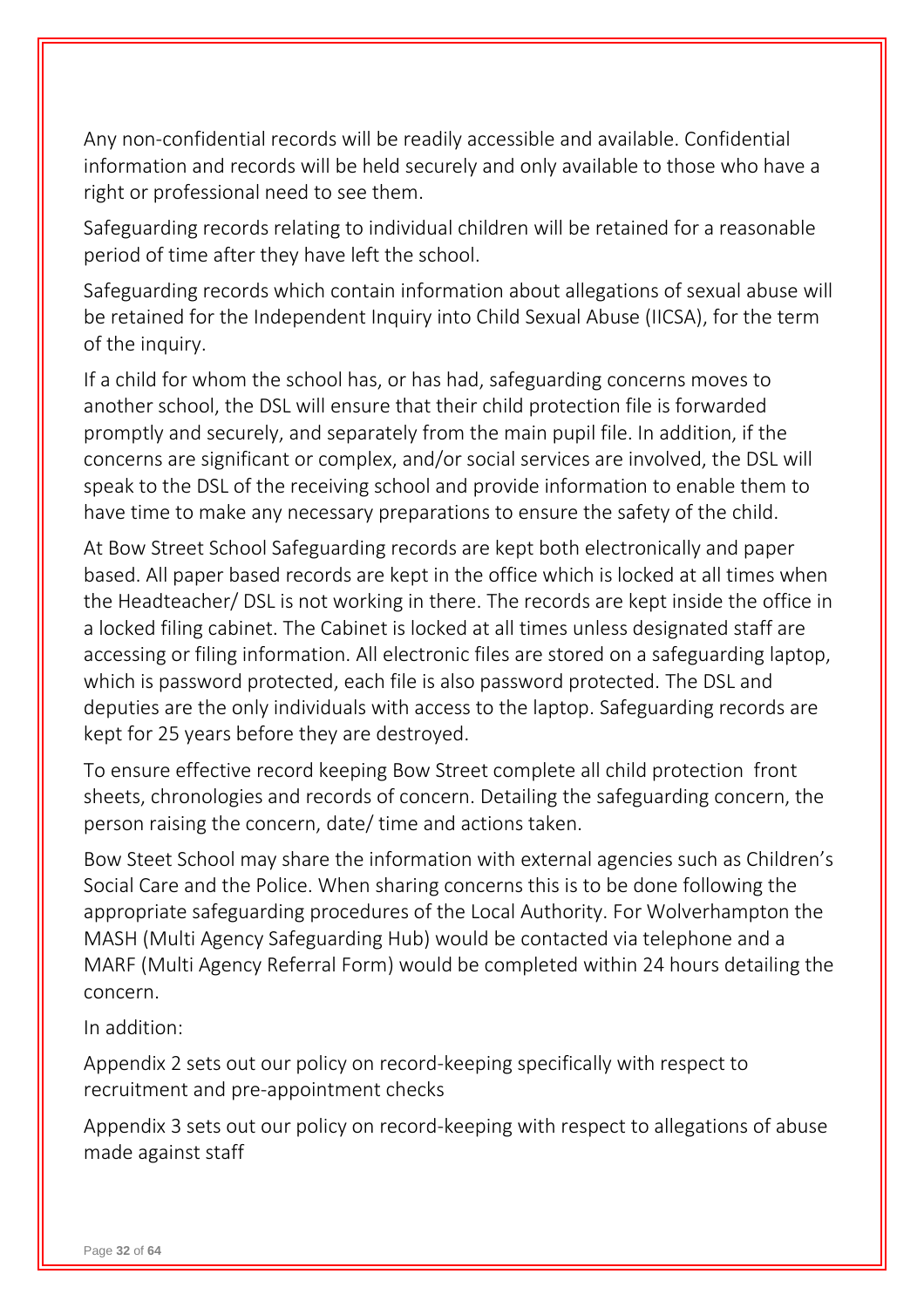# <span id="page-32-0"></span>15. Training

### 15.1 All staff

All staff members will undertake safeguarding and child protection training at induction, including on whistle-blowing procedures and online safety, to ensure they understand the school's safeguarding systems and their responsibilities, and can identify signs of possible abuse or neglect.

This training will be regularly updated and will:

Be integrated, aligned and considered as part of the whole-school safeguarding approach and wider staff training, and curriculum planning

Be in line with advice from the 3 safeguarding partners

Have regard to the Teachers' Standards to support the expectation that all teachers:

- o Manage behaviour effectively to ensure a good and safe environment
- o Have a clear understanding of the needs of all pupils

All staff will have training on the government's anti-radicalisation strategy, Prevent, to enable them to identify children at risk of being drawn into terrorism and to challenge extremist ideas.

Staff will also receive regular safeguarding and child protection updates, including on online safety, as required but at least annually (for example, through emails, ebulletins and staff meetings).

Contractors who are provided through a private finance initiative (PFI) or similar contract will also receive safeguarding training.

Volunteers will receive appropriate training, if applicable.

### 15.2 The DSL and deputy

The DSL and deputy will undertake child protection and safeguarding training at least every 2 years.

In addition, they will update their knowledge and skills at regular intervals and at least annually (for example, through e-bulletins, meeting other DSLs, or taking time to read and digest safeguarding developments).

They will also undertake Prevent awareness training.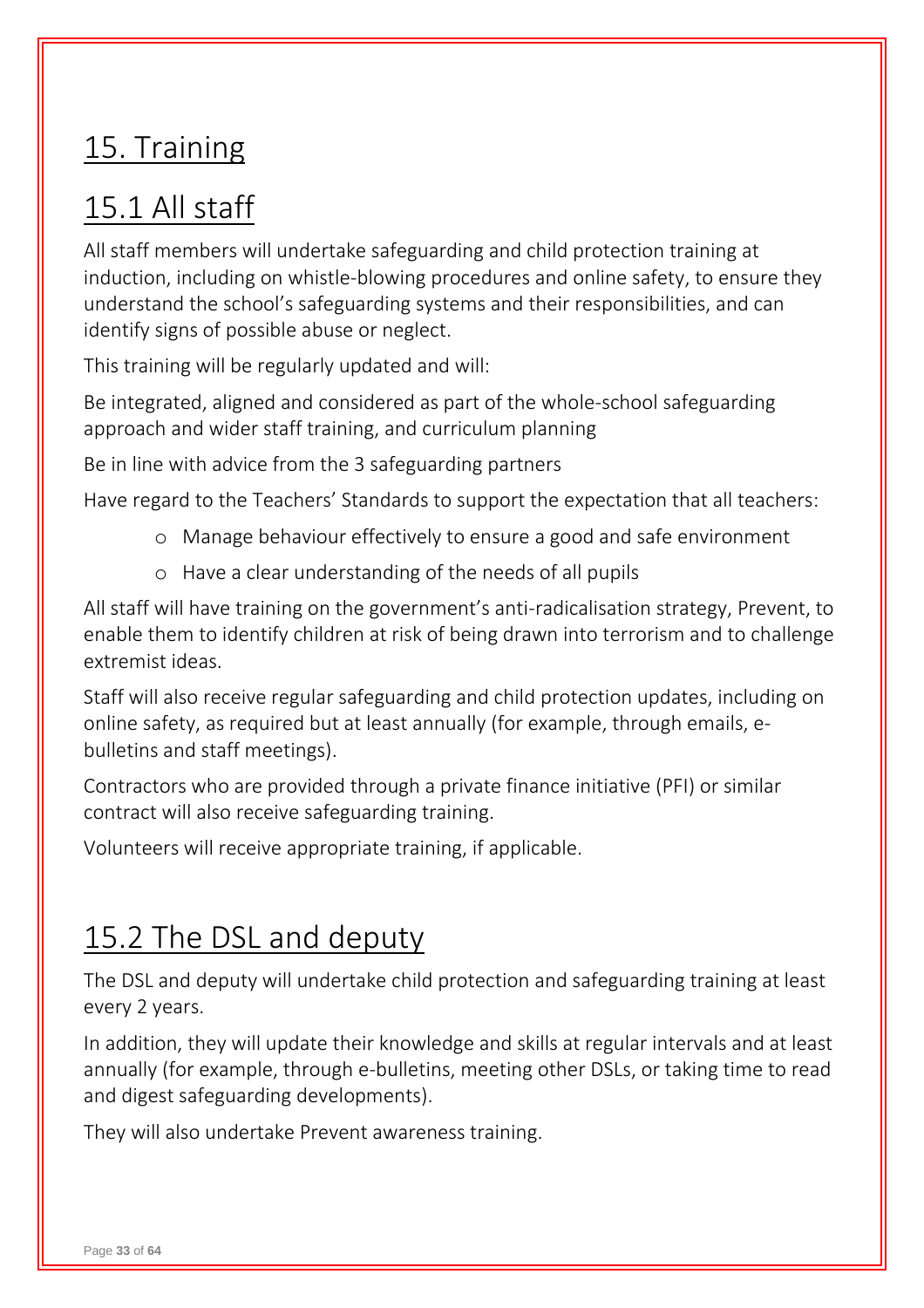### 15.3 Proprietor

All proprietors receive training about safeguarding, to make sure they have the knowledge and information needed to perform their functions and understand their responsibilities.

As the proprietor may be required to act as the 'case manager' in the event that an allegation of abuse is made against the headteacher, they receive training in managing allegations for this purpose.

# 15.4 Recruitment

Proprietors have completed safer recruitment training, however recruitment is done through an agency who produce temporary to permanent contracts for Bow Street School. All appropriate safeguarding checks are completed twice, as the agency ensure they are compliant before they commence working at Bow Street and these checks are completed again following a satisfactory 3 month probation period by the headteacher/ proprietor before a permanent contract is supplied.

See appendix 2 of this policy for more information about our safer recruitment procedures.

### <span id="page-33-0"></span>16. Monitoring arrangements

This policy will be reviewed annually by Clare Harper Headteacher/ Proprietor and Cherri Felton Proprietor.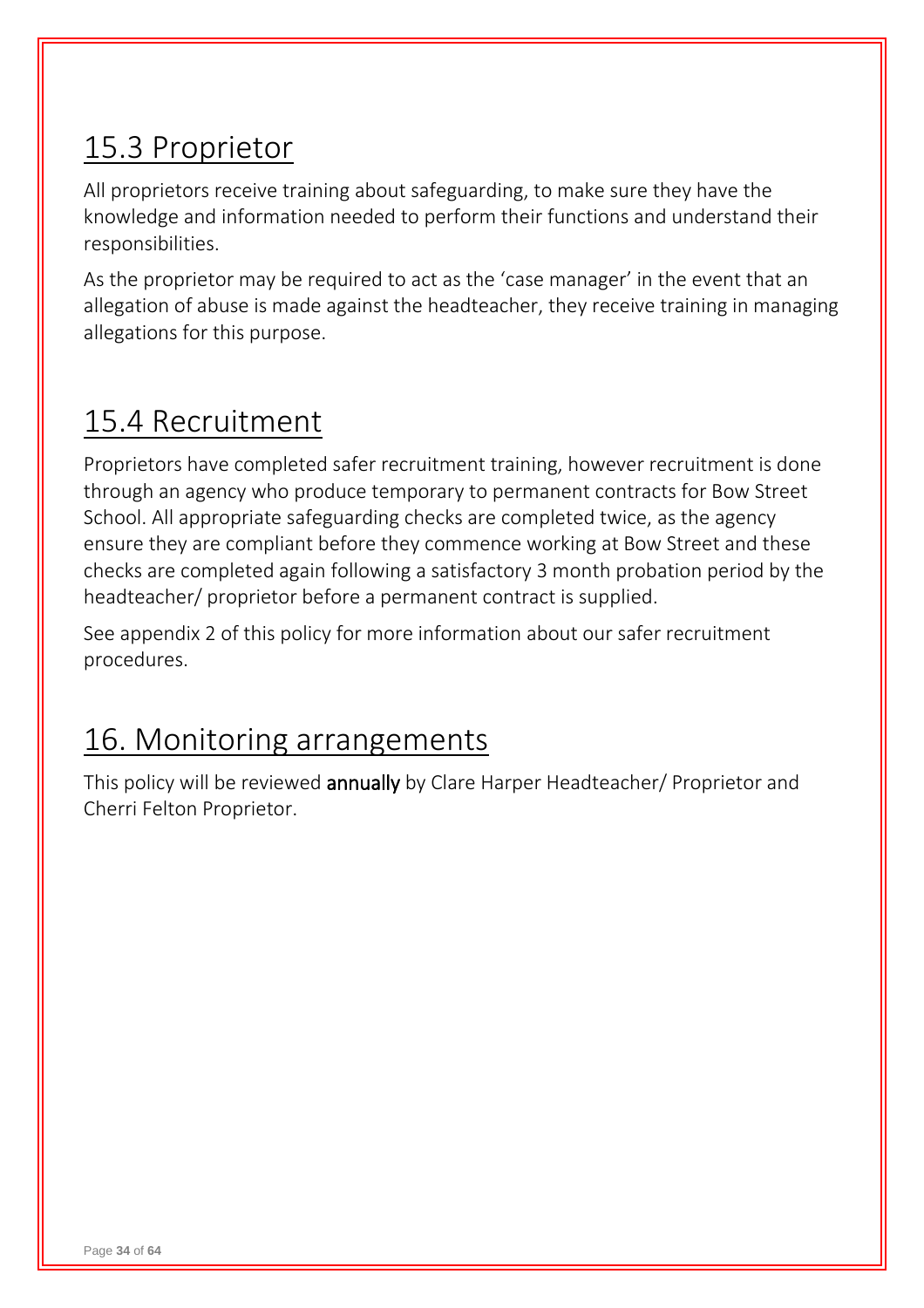These appendices are based on the Department for Education's statutory guidance, Keeping Children Safe in Education.

#### <span id="page-34-0"></span>Appendix 1: types of abuse

Abuse, including neglect, and safeguarding issues are rarely standalone events that can be covered by one definition or label. In most cases, multiple issues will overlap.

Physical abuse may involve hitting, shaking, throwing, poisoning, burning or scalding, drowning, suffocating or otherwise causing physical harm to a child. Physical harm may also be caused when a parent or carer fabricates the symptoms of, or deliberately induces, illness in a child.

Emotional abuse is the persistent emotional maltreatment of a child such as to cause severe and adverse effects on the child's emotional development. Some level of emotional abuse is involved in all types of maltreatment of a child, although it may occur alone.

Emotional abuse may involve:

Conveying to a child that they are worthless or unloved, inadequate, or valued only insofar as they meet the needs of another person

Not giving the child opportunities to express their views, deliberately silencing them or 'making fun' of what they say or how they communicate

Age or developmentally inappropriate expectations being imposed on children. These may include interactions that are beyond a child's developmental capability, as well as overprotection and limitation of exploration and learning, or preventing the child participating in normal social interaction

Seeing or hearing the ill-treatment of another

Serious bullying (including cyber-bullying), causing children frequently to feel frightened or in danger, or the exploitation or corruption of children

Sexual abuse involves forcing or enticing a child or young person to take part in sexual activities, not necessarily involving a high level of violence, whether or not the child is aware of what is happening. The activities may involve:

Physical contact, including assault by penetration (for example rape or oral sex) or non-penetrative acts such as masturbation, kissing, rubbing and touching outside of clothing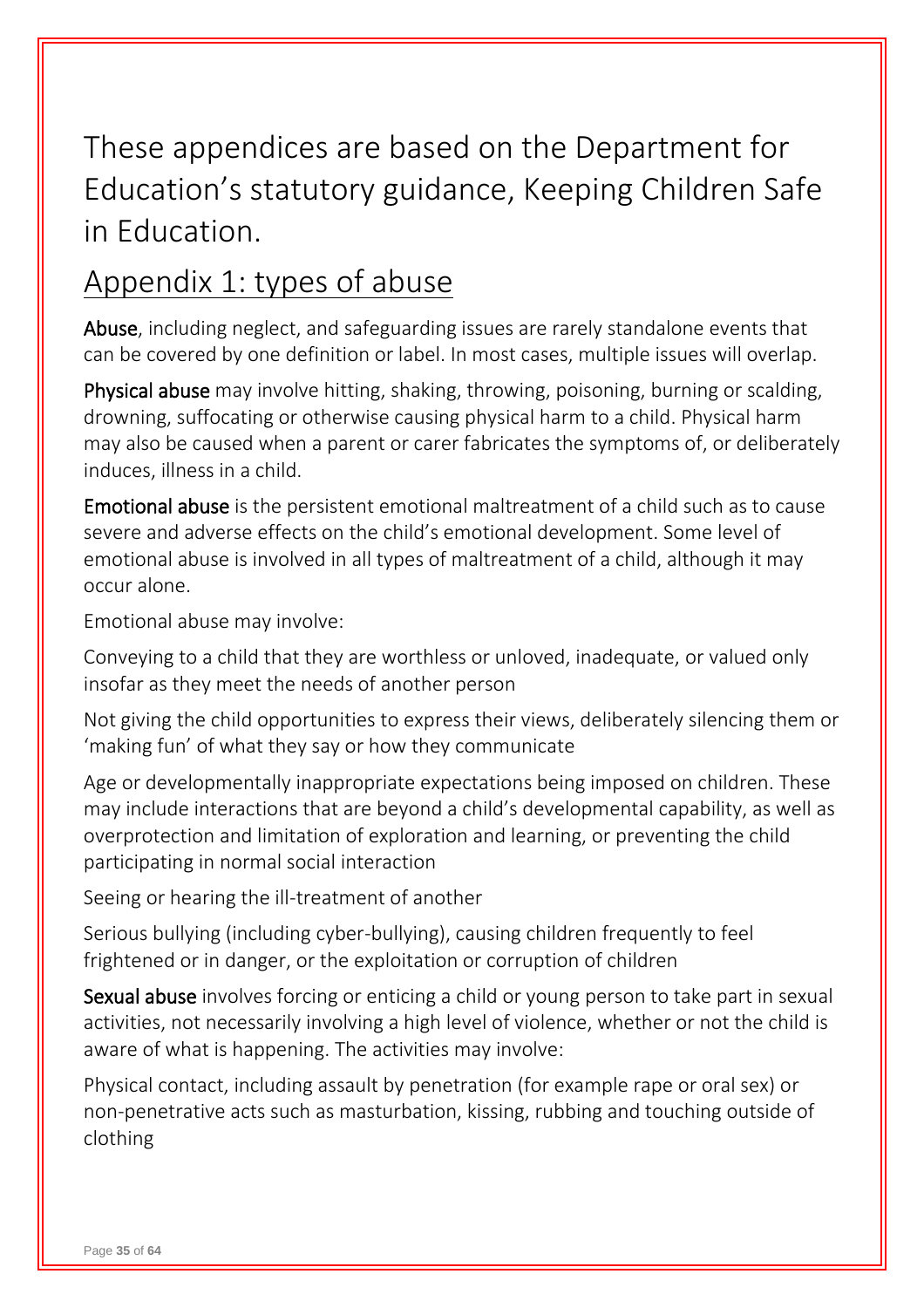Non-contact activities, such as involving children in looking at, or in the production of, sexual images, watching sexual activities, encouraging children to behave in sexually inappropriate ways, or grooming a child in preparation for abuse (including via the internet)

Sexual abuse is not solely perpetrated by adult males. Women can also commit acts of sexual abuse, as can other children.

Neglect is the persistent failure to meet a child's basic physical and/or psychological needs, likely to result in the serious impairment of the child's health or development. Neglect may occur during pregnancy as a result of maternal substance abuse.

Once a child is born, neglect may involve a parent or carer failing to:

Provide adequate food, clothing and shelter (including exclusion from home or abandonment)

Protect a child from physical and emotional harm or danger

Ensure adequate supervision (including the use of inadequate care-givers)

Ensure access to appropriate medical care or treatment

It may also include neglect of, or unresponsiveness to, a child's basic emotional needs.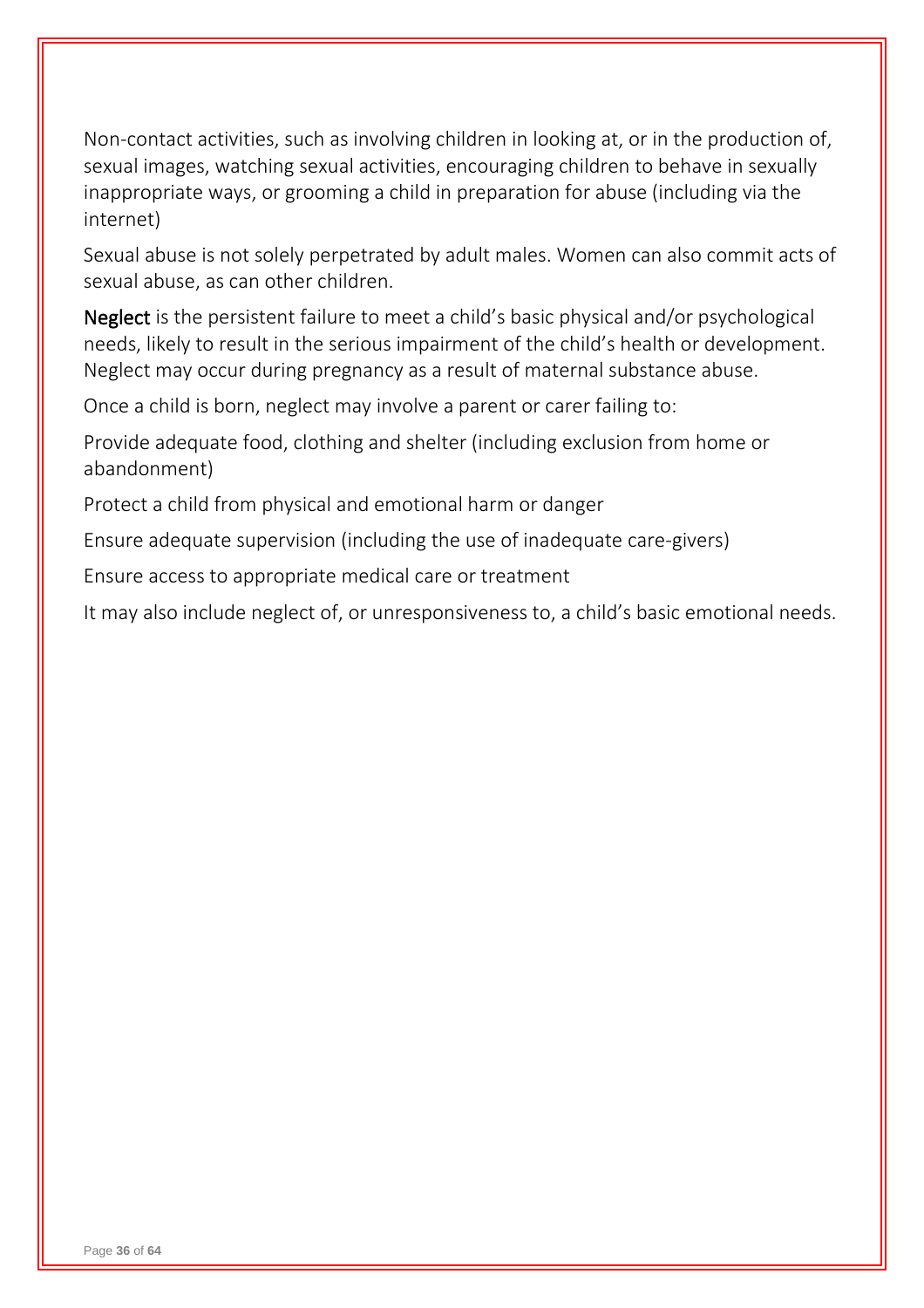# <span id="page-36-0"></span>Appendix 2: safer recruitment and DBS checks – policy and procedures

#### Recruitment and selection process

To make sure we recruit suitable people, we will ensure that those involved in the recruitment and employment of staff to work with children have completed the appropriate safeguarding checks.

The agency complete the following steps in place during the recruitment and selection process to ensure we are committed to safeguarding and promoting the welfare of children.

Fully enhanced DBS. This will either have been applied for by Simply Education or a DBS subscribed

to the Update Service, this will be renewed or checked against the Update Service annually.

- Overseas police clearance if required
- Full application form including verification of medical fitness to work
- Children's Barred List checked every 12 months via a renewed DBS or a check against the Update Service
- TRA Prohibition checked every 6 months
- Two satisfactory references. One must be from the candidate's most recent employer
- Address verification
- Verification of qualification documentation
- All candidates are interviewed by a consultant who has been trained in Safer Recruitment
- All candidates are provided with Safeguarding Part One from "Keeping Children Safe in Education"
- Proof of Safeguarding Training within the last 3 years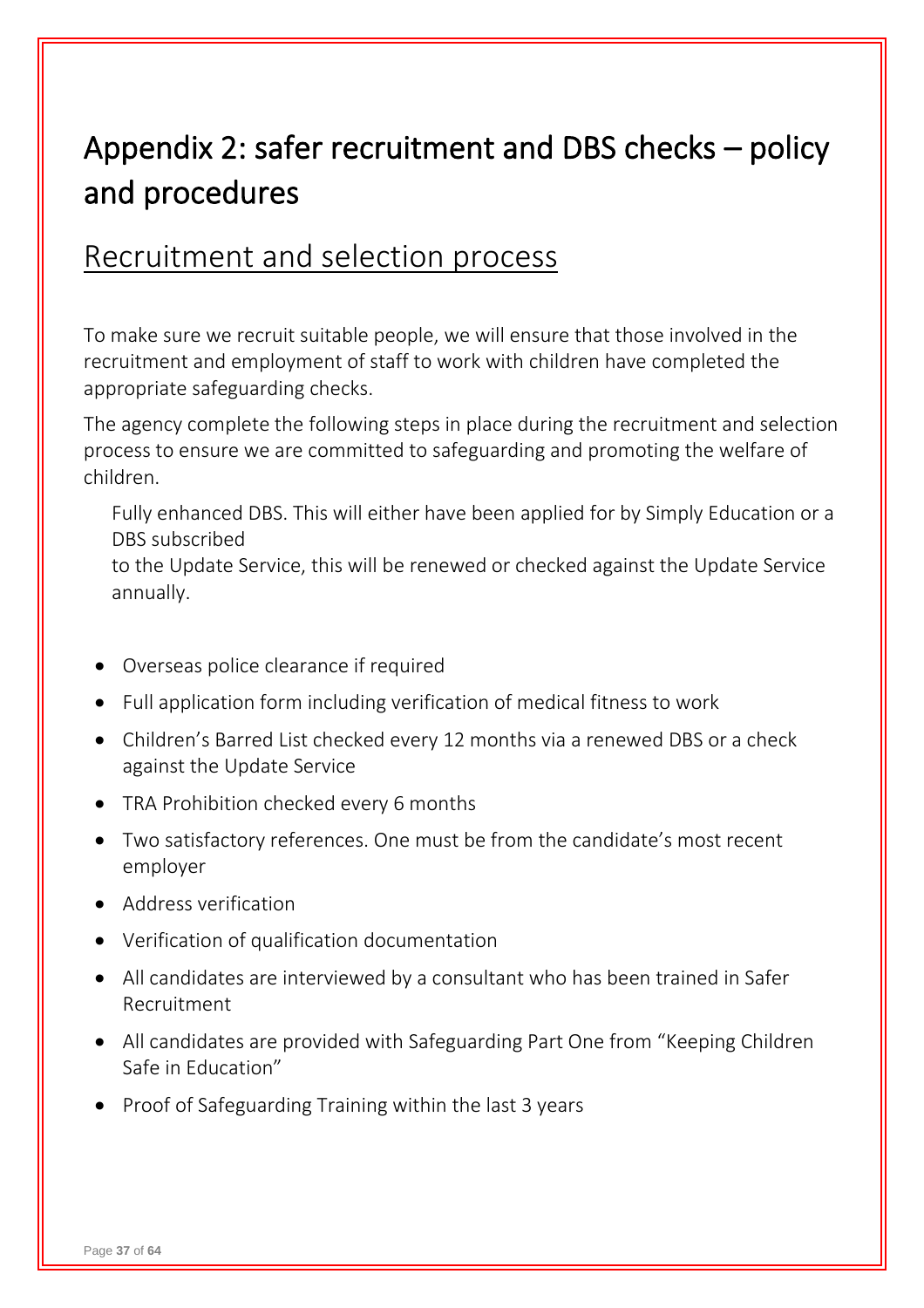- Photo ID at interview either a passport or a driving licence with birth certificate, along with right to work documentation if required.
- Proof of national insurance
- Passport sized photo
- Full 10 year work history with career gaps explained

### Seeking references and checking employment history

We will obtain references before interview. Any concerns raised will be explored further with referees and taken up with the candidate at interview.

When seeking references we will:

Not accept open references

Liaise directly with referees and verify any information contained within references with the referees

Ensure any references are from the candidate's current employer and completed by a senior person. Where the referee is school based, we will ask for the reference to be confirmed by the headteacher/principal as accurate in respect to disciplinary investigations

Obtain verification of the candidate's most recent relevant period of employment if they are not currently employed

Secure a reference from the relevant employer from the last time the candidate worked with children if they are not currently working with children

Compare the information on the application form with that in the reference and take up any inconsistencies with the candidate

Resolve any concerns before any appointment is confirmed

#### Interview and selection

When interviewing candidates, we will:

Probe any gaps in employment, or where the candidate has changed employment or location frequently, and ask candidates to explain this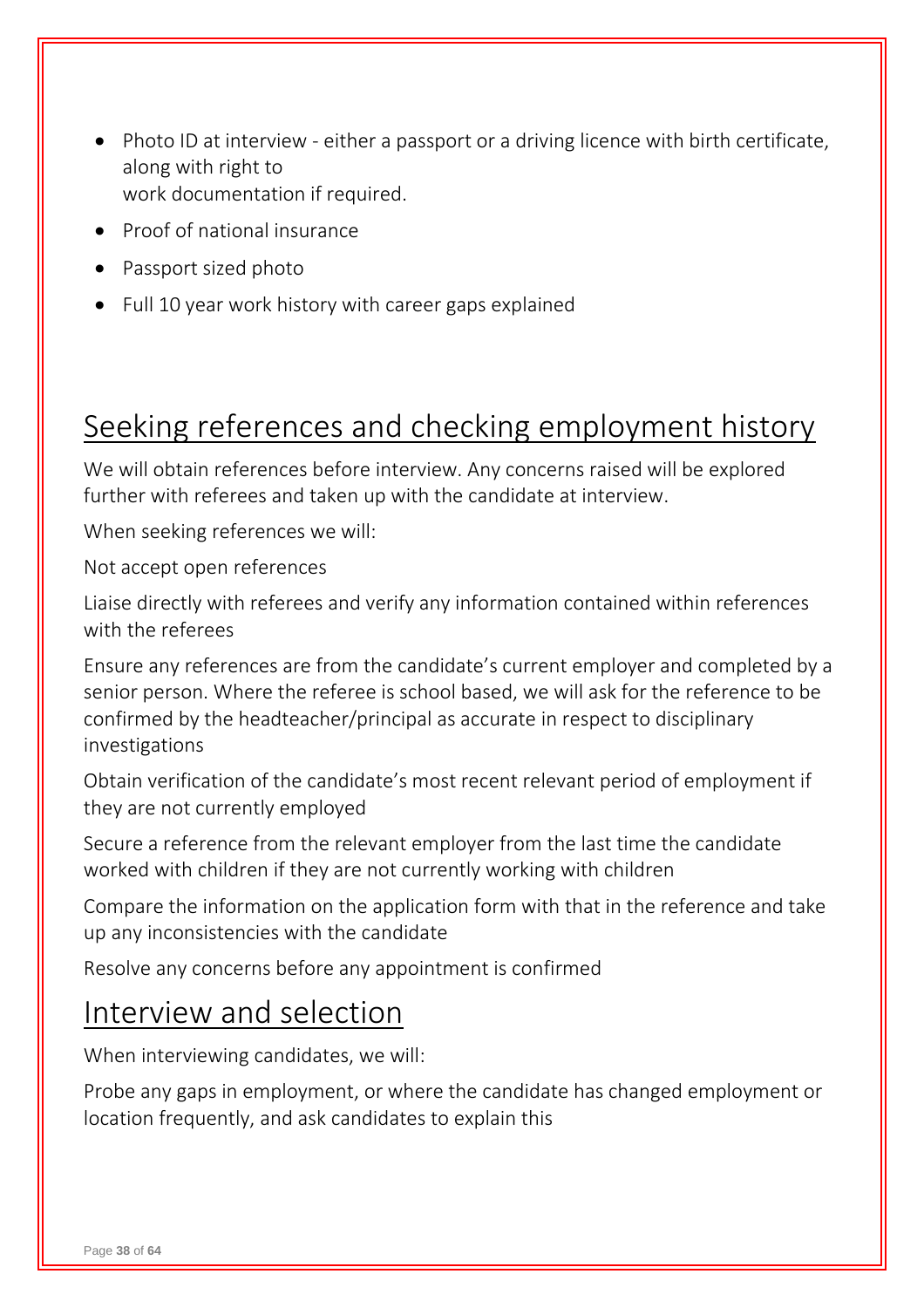Explore any potential areas of concern to determine the candidate's suitability to work with children

Record all information considered and decisions made

# Pre-appointment vetting checks

We will record all information on the checks carried out in the school's single central record (SCR). Copies of these checks, where appropriate, will be held in individuals' personnel files. We follow requirements and best practice in retaining copies of these checks, as set out below.

#### New staff

All new staff are initially recruited through an agency who has completed safer recruitment training. All above checks have been completed before commencing work at Bow Street School. New staff have a 3month probation period. If they have a satisfactory probation period all checks will be completed a second time by the headteacher / proprietor who has also been trained in safer recruitment. Once satisfied with the additional checks a DBS will be applied for by Bow Street School before offering a permanent contract.

Regulated activity means a person who will be:

Responsible, on a regular basis in a school or college, for teaching, training, instructing, caring for or supervising children; or

Carrying out paid, or unsupervised unpaid, work regularly in a school or college where that work provides an opportunity for contact with children; or

Engaging in intimate or personal care or overnight activity, even if this happens only once and regardless of whether they are supervised or not

#### Existing staff

In certain circumstances we will carry out all the relevant checks on existing staff as if the individual was a new member of staff. These circumstances are when:

There are concerns about an existing member of staff's suitability to work with children; or

An individual moves from a post that is not regulated activity to one that is; or

There has been a break in service of 12 weeks or more

We will refer to the DBS anyone who has harmed, or poses a risk of harm, to a child or vulnerable adult where: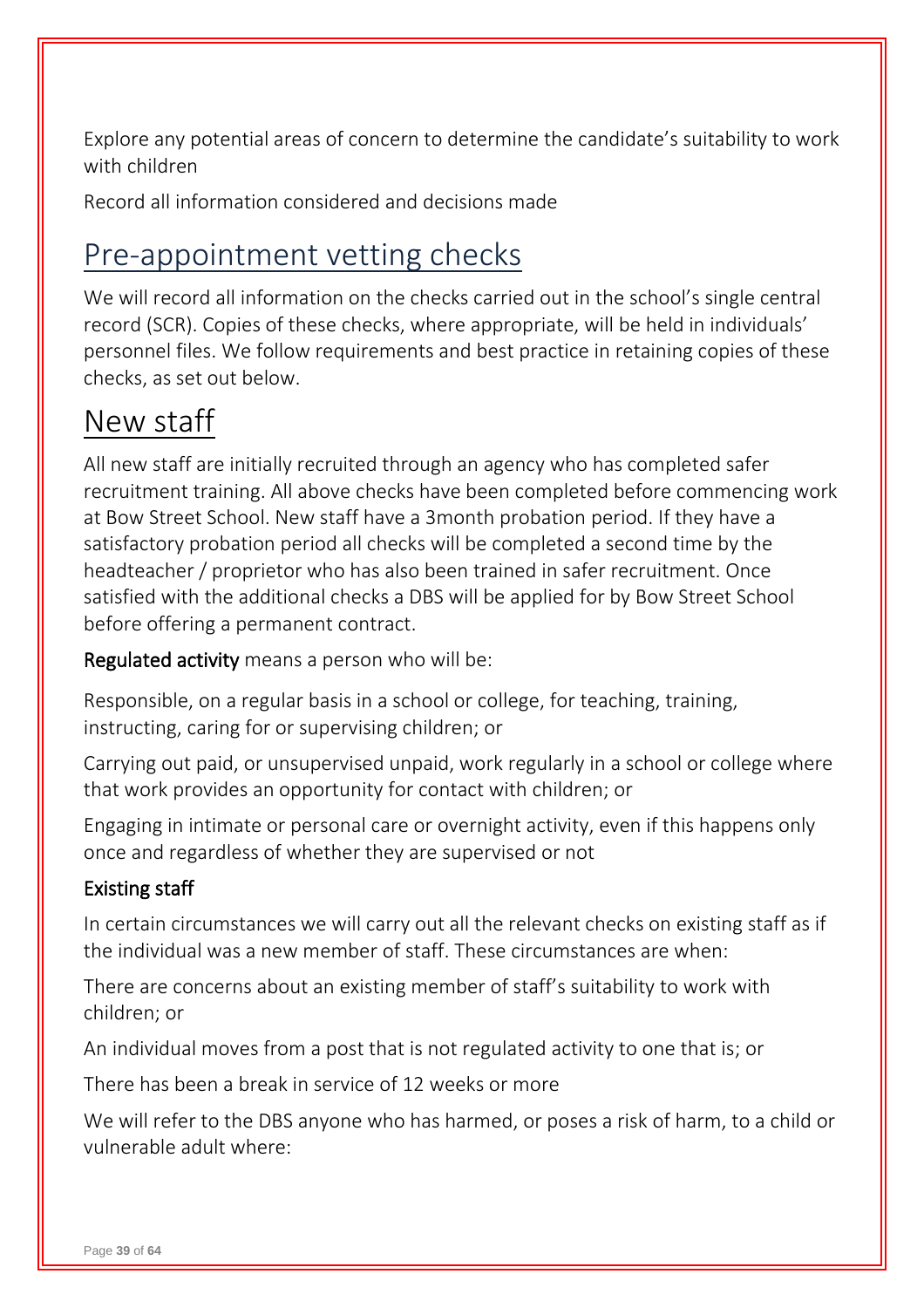We believe the individual has engaged in [relevant conduct;](https://www.gov.uk/guidance/making-barring-referrals-to-the-dbs#relevant-conduct-in-relation-to-children) or

We believe the individual has received a caution or conviction for a relevant (automatic barring either with or without the right to make representations) offence, under the [Safeguarding Vulnerable Groups Act 2006 \(Prescribed Criteria and](http://www.legislation.gov.uk/uksi/2009/37/contents/made)  [Miscellaneous Provisions\) Regulations 2009;](http://www.legislation.gov.uk/uksi/2009/37/contents/made) or

The individual has been removed from working in regulated activity (paid or unpaid) or would have been removed if they had not left

### Agency and third-party staff

We will obtain written notification from any agency or third-party organisation that it has carried out the necessary safer recruitment checks that we would otherwise perform. We will also check that the person presenting themselves for work is the same person on whom the checks have been made.

#### **Contractors**

Bow Street school will ensure that contractors are only onsite during school holidays or after hours when no children are onsite. In exceptional circumstances where a contractor needed to be onsite with children present the procedures below would be followed.

We will ensure that any contractor, or any employee of the contractor, who is to work at the school has had the appropriate level of DBS check (this includes contractors who are provided through a PFI or similar contract). This will be:

An enhanced DBS check with barred list information for contractors engaging in regulated activity

An enhanced DBS check, not including barred list information, for all other contractors who are not in regulated activity but whose work provides them with an opportunity for regular contact with children

We will obtain the DBS check for self-employed contractors.

We will not keep copies of such checks for longer than 6 months.

Contractors who have not had any checks will not be allowed to work unsupervised or engage in regulated activity under any circumstances.

We will check the identity of all contractors and their staff on arrival at the school.

# Trainee/student teachers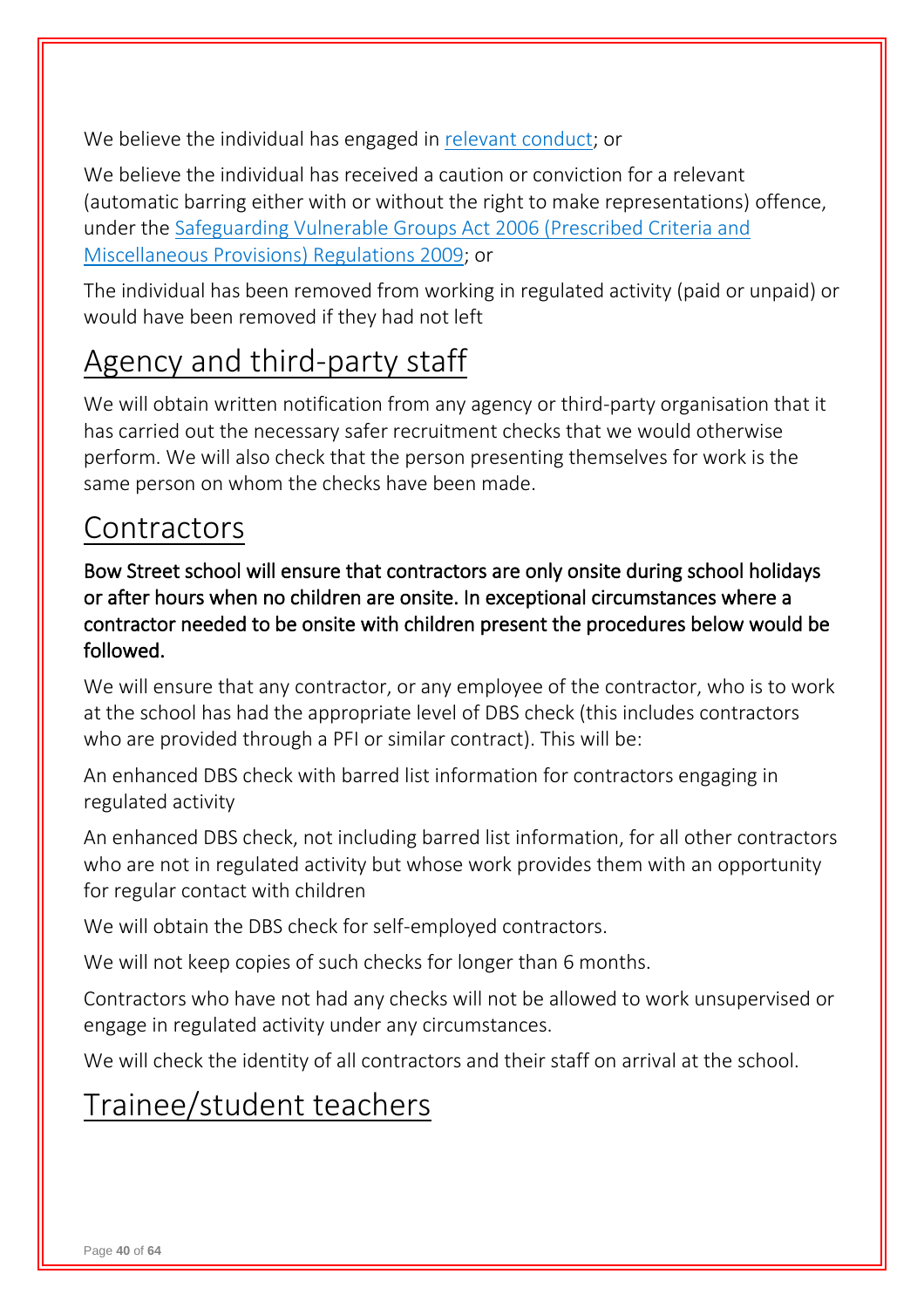Bow Street School does not currently have any trainee or student teachers, however the process outlined below would apply if a trainee or student teacher were to commence work.

Where applicants for initial teacher training are salaried by us, we will ensure that all necessary checks are carried out.

Where trainee teachers are fee-funded, we will obtain written confirmation from the training provider that necessary checks have been carried out and that the trainee has been judged by the provider to be suitable to work with children.

#### Volunteers

Bow Street School does not currently have any volunteers, however the process outlined below would apply if a volunteer were to commence work.

We will:

Never leave an unchecked volunteer unsupervised or allow them to work in regulated activity

Obtain an enhanced DBS check with barred list information for all volunteers who are new to working in regulated activity

Carry out a risk assessment when deciding whether to seek an enhanced DBS check without barred list information for any volunteers not engaging in regulated activity. We will retain a record of this risk assessment

#### Proprietors

The proprietors will have their DBS check countersigned by the secretary of state.

All proprietors will also have the following checks:

A section 128 check (to check prohibition on participation in management under [section 128 of the Education and Skills Act 2008\)](https://www.legislation.gov.uk/ukpga/2008/25/section/128).

Identity

Right to work in the UK

Other checks deemed necessary if they have lived or worked outside the UK

The proprietors will have their DBS check countersigned by the secretary of state.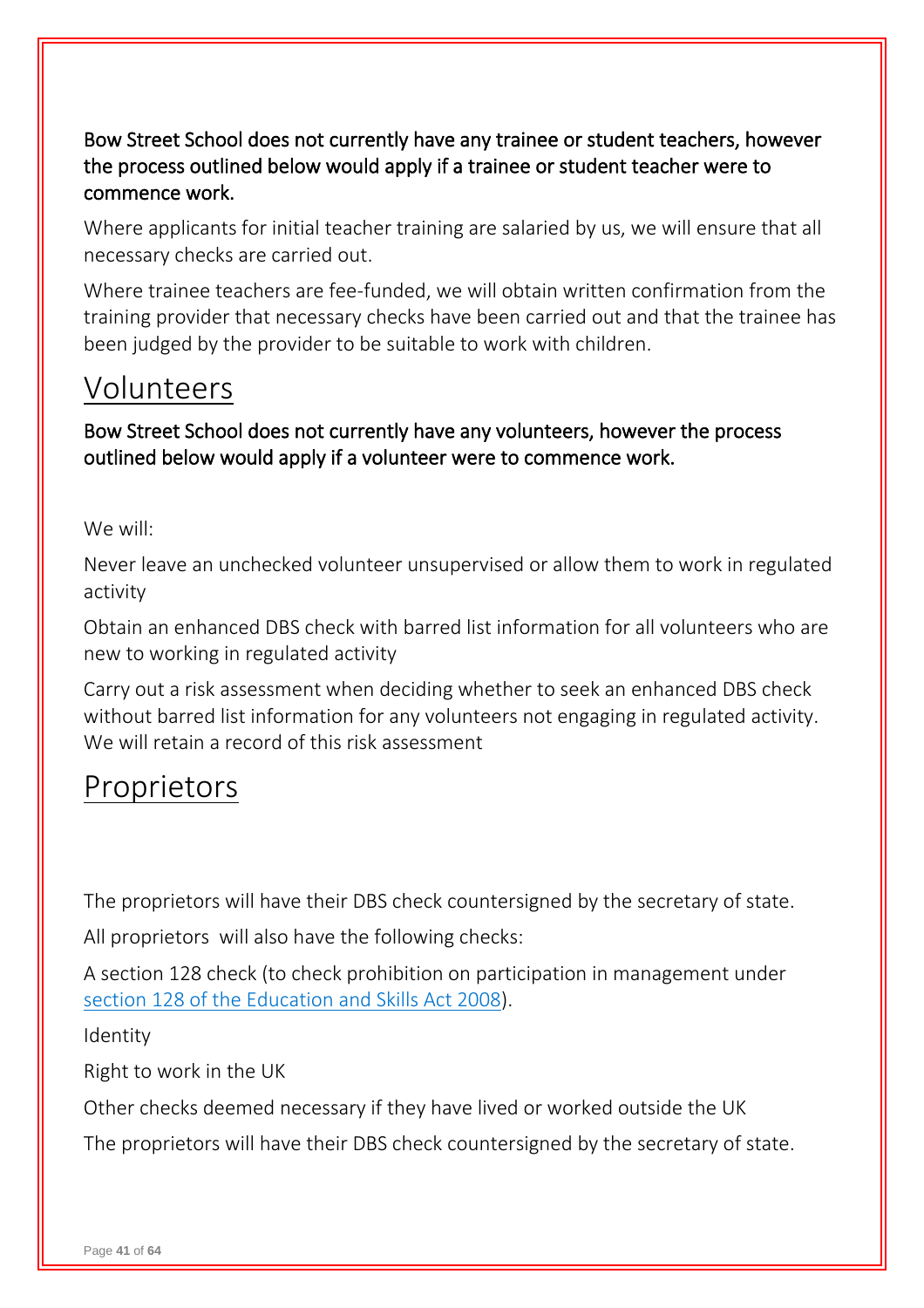#### Adults who supervise pupils on work experience

When organising work experience, we will ensure that policies and procedures are in place to protect children from harm.

We will also consider whether it is necessary for barred list checks to be carried out on the individuals who supervise a pupil under 16 on work experience. This will depend on the specific circumstances of the work experience, including the nature of the supervision, the frequency of the activity being supervised, and whether the work is regulated activity.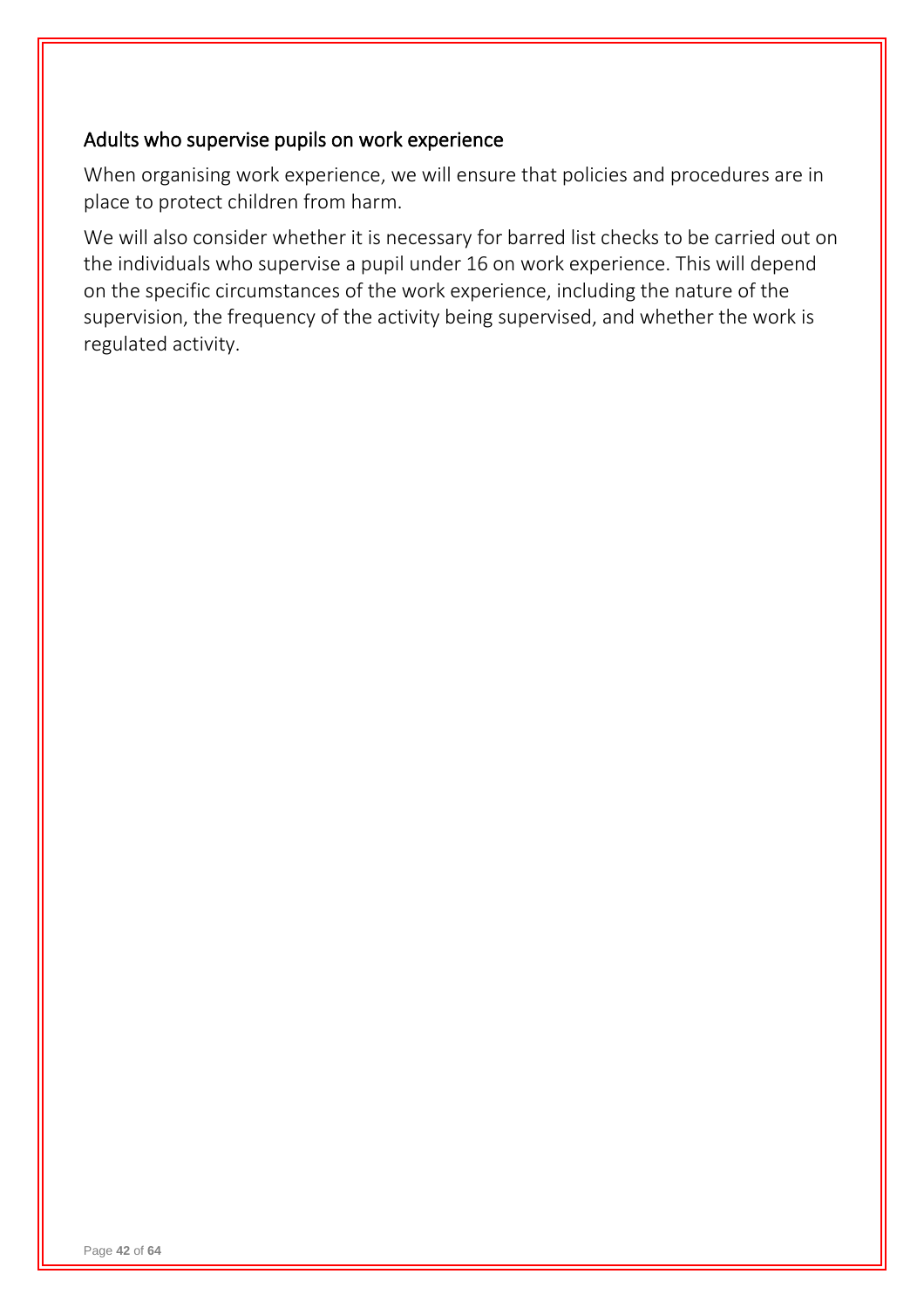<span id="page-42-0"></span>Appendix 3: allegations of abuse made against staff

#### Section 1: allegations that may meet the harms threshold

This section applies to all cases in which it is alleged that a current member of staff, including a supply teacher, volunteer or contractor, has:

Behaved in a way that has harmed a child, or may have harmed a child, and/or

Possibly committed a criminal offence against or related to a child, and/or

Behaved towards a child or children in a way that indicates he or she may pose a risk of harm to children, and/or

Behaved or may have behaved in a way that indicates they may not be suitable to work with children – this includes behaviour taking place both inside and outside of school

We will deal with any allegation of abuse quickly, in a fair and consistent way that provides effective child protection while also supporting the individual who is the subject of the allegation.

A 'case manager' will lead any investigation. This will be the headteacher, or the proprietor where the headteacher is the subject of the allegation. The case manager will be identified at the earliest opportunity.

Our procedures for dealing with allegations will be applied with common sense and judgement.

# Suspension of the accused until the case is resolved

Suspension of the accused will not be the default position, and will only be considered in cases where there is reason to suspect that a child or other children is/are at risk of harm, or the case is so serious that there might be grounds for dismissal. In such cases, we will only suspend an individual if we have considered all other options available and there is no reasonable alternative.

Based on an assessment of risk, we will consider alternatives such as:

Redeployment within the school so that the individual does not have direct contact with the child or children concerned

Providing an assistant to be present when the individual has contact with children

Redeploying the individual to alternative work in the school so that they do not have unsupervised access to children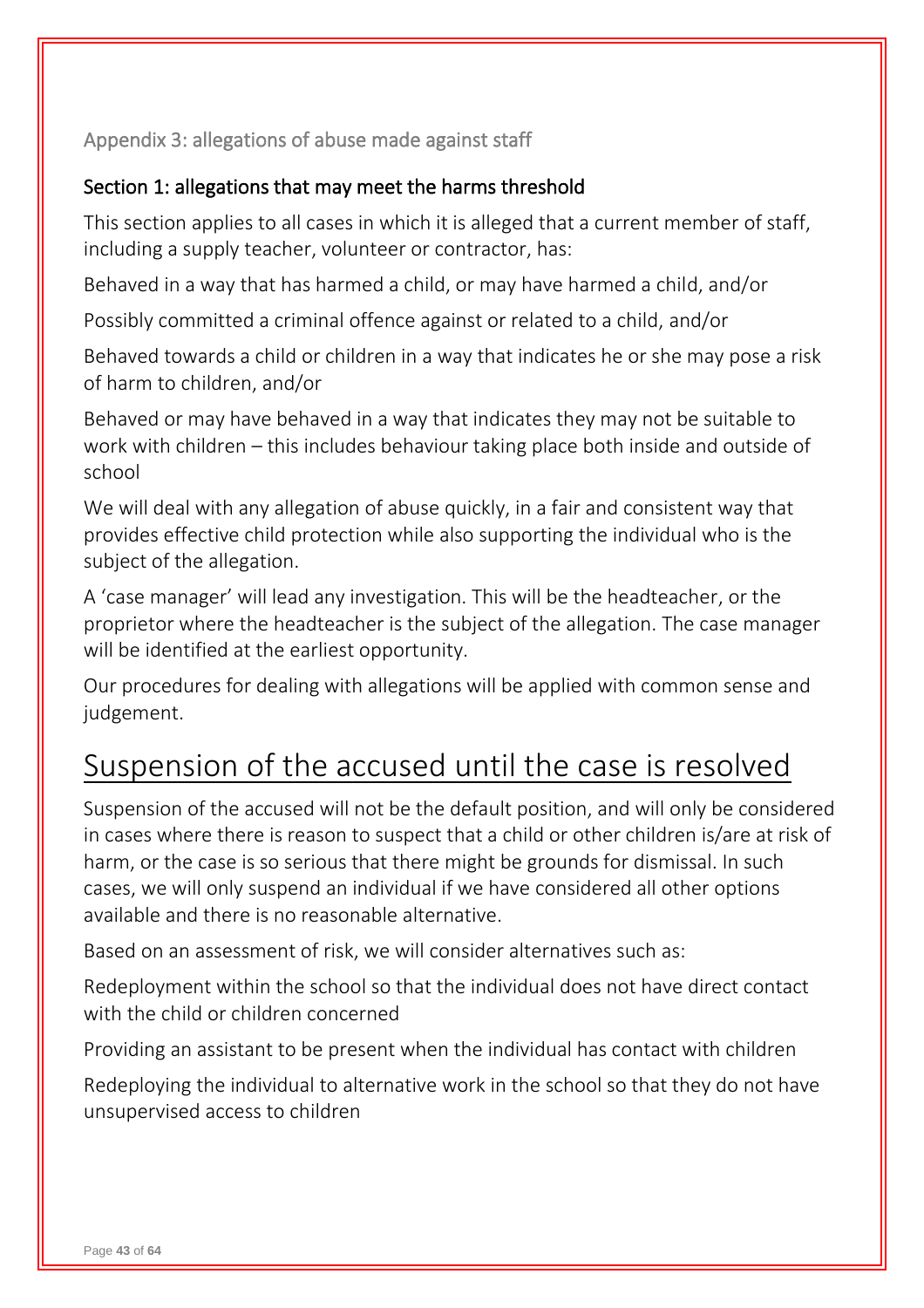Moving the child or children to classes where they will not come into contact with the individual, making it clear that this is not a punishment and parents/carers have been consulted

If in doubt, the case manager will seek views from the school's personnel adviser and the designated officer at the local authority, as well as the police and children's social care where they have been involved.

#### Definitions for outcomes of allegation investigations

Substantiated: there is sufficient evidence to prove the allegation

Malicious: there is sufficient evidence to disprove the allegation and there has been a deliberate act to deceive, or to cause harm to the subject of the allegation

False: there is sufficient evidence to disprove the allegation

Unsubstantiated: there is insufficient evidence to either prove or disprove the allegation (this does not imply guilt or innocence)

Unfounded: to reflect cases where there is no evidence or proper basis which supports the allegation being made

#### Procedure for dealing with allegations

In the event of an allegation that meets the criteria above, the case manager will take the following steps:

Conduct basic enquiries in line with local procedures to establish the facts to help determine whether there is any foundation to the allegation before carrying on with the steps below

Discuss the allegation with the designated officer at the local authority. This is to consider the nature, content and context of the allegation and agree a course of action, including whether further enquiries are necessary to enable a decision on how to proceed, and whether it is necessary to involve the police and/or children's social care services. (The case manager may, on occasion, consider it necessary to involve the police *before* consulting the designated officer – for example, if the accused individual is deemed to be an immediate risk to children or there is evidence of a possible criminal offence. In such cases, the case manager will notify the designated officer as soon as practicably possible after contacting the police)

Inform the accused individual of the concerns or allegations and likely course of action as soon as possible after speaking to the designated officer (and the police or children's social care services, where necessary). Where the police and/or children's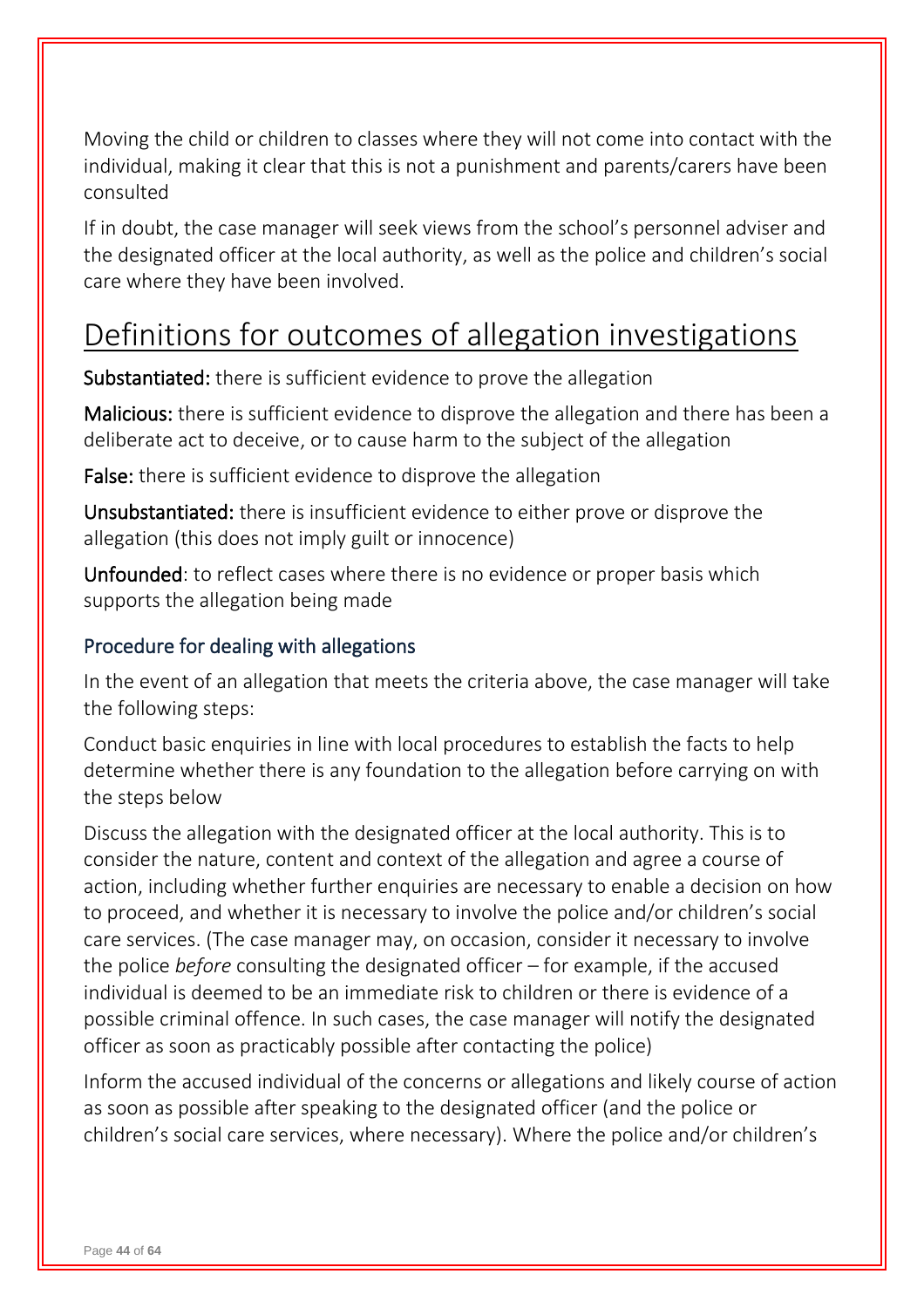social care services are involved, the case manager will only share such information with the individual as has been agreed with those agencies

Where appropriate (in the circumstances described above), carefully consider whether suspension of the individual from contact with children at the school is justified or whether alternative arrangements such as those outlined above can be put in place. Advice will be sought from the designated officer, police and/or children's social care services, as appropriate

Where the case manager is concerned about the welfare of other children in the community or the individual's family, they will discuss these concerns with the DSL and make a risk assessment of the situation. If necessary, the DSL may make a referral to children's social care

If immediate suspension is considered necessary, agree and record the rationale for this with the designated officer. The record will include information about the alternatives to suspension that have been considered, and why they were rejected. Written confirmation of the suspension will be provided to the individual facing the allegation or concern within 1 working day, and the individual will be given a named contact at the school and their contact details

If it is decided that no further action is to be taken in regard to the subject of the allegation or concern, record this decision and the justification for it and agree with the designated officer what information should be put in writing to the individual and by whom, as well as what action should follow both in respect of the individual and those who made the initial allegation

If it is decided that further action is needed, take steps as agreed with the designated officer to initiate the appropriate action in school and/or liaise with the police and/or children's social care services as appropriate

Provide effective support for the individual facing the allegation or concern, including appointing a named representative to keep them informed of the progress of the case and considering what other support is appropriate. Staff can turn to for advice from a trade union representatives, or a colleague, or any other individual such as a family member, other professional.

Inform the parents or carers of the child/children involved about the allegation as soon as possible if they do not already know (following agreement with children's social care services and/or the police, if applicable). The case manager will also inform the parents or carers of the requirement to maintain confidentiality about any allegations made against teachers (where this applies) while investigations are ongoing. Any parent or carer who wishes to have the confidentiality restrictions removed in respect of a teacher will be advised to seek legal advice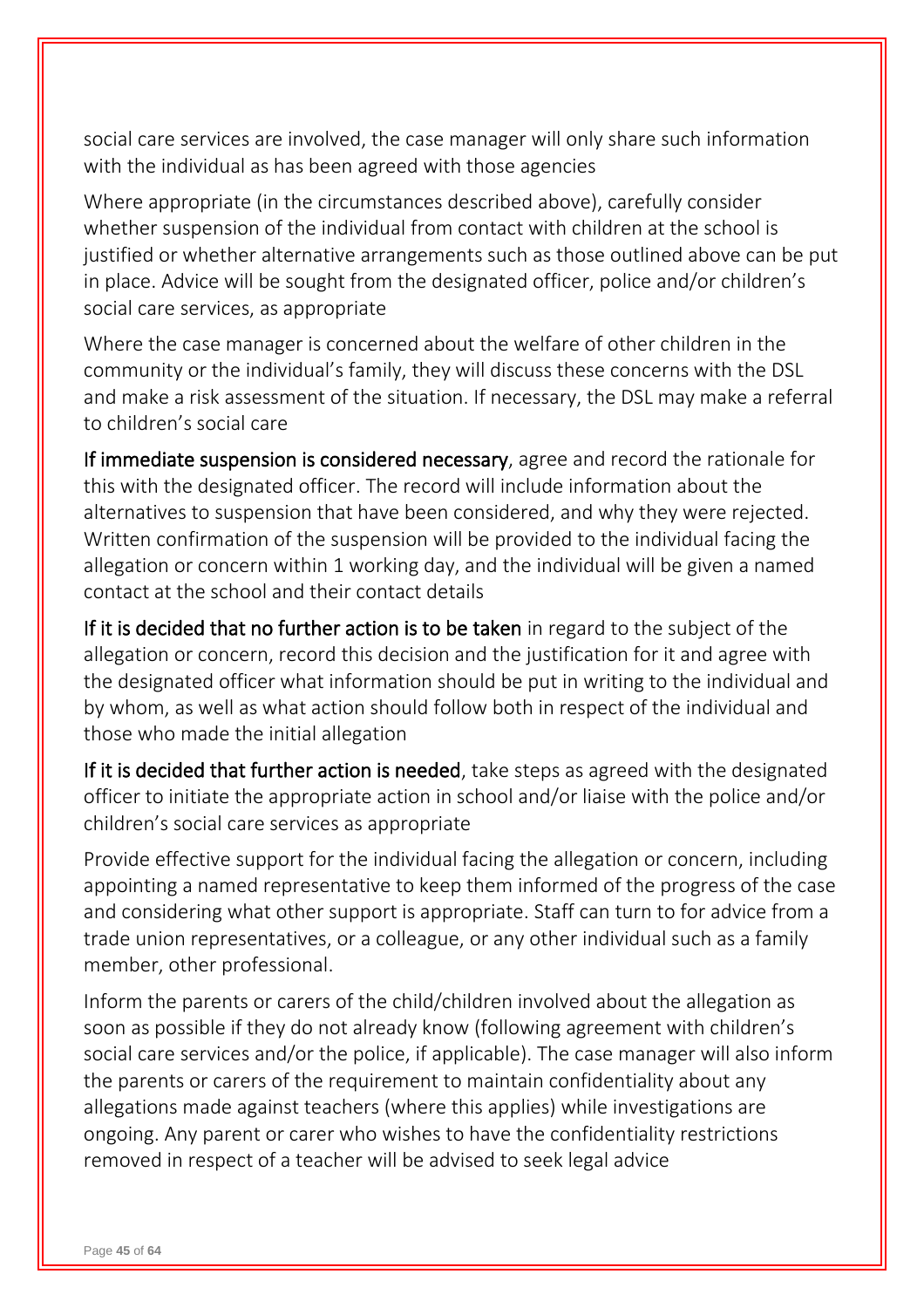Keep the parents or carers of the child/children involved informed of the progress of the case (only in relation to their child – no information will be shared regarding the staff member)

Make a referral to the DBS where it is thought that the individual facing the allegation or concern has engaged in conduct that harmed or is likely to harm a child, or if the individual otherwise poses a risk of harm to a child

If the school is made aware that the secretary of state has made an interim prohibition order in respect of an individual, we will immediately suspend that individual from teaching, pending the findings of the investigation by the Teaching Regulation Agency.

Where the police are involved, wherever possible the school will ask the police at the start of the investigation to obtain consent from the individuals involved to share their statements and evidence for use in the school's disciplinary process, should this be required at a later point.

# Additional considerations for supply teachers and all contracted staff

If there are concerns or an allegation is made against someone not directly employed by the school, such as a supply teacher or contracted staff member provided by an agency, we will take the actions below in addition to our standard procedures.

We will not decide to stop using an individual due to safeguarding concerns without finding out the facts and liaising with our LADO to determine a suitable outcome

The governing board will discuss with the agency whether it is appropriate to suspend the individual, or redeploy them to another part of the school, while the school carries out the investigation

We will involve the agency fully, but the school will take the lead in collecting the necessary information and providing it to the LADO as required

We will address issues such as information sharing, to ensure any previous concerns or allegations known to the agency are taken into account (we will do this, for example, as part of the allegations management meeting or by liaising directly with the agency where necessary)

When using an agency, we will inform them of our process for managing allegations, and keep them updated about our policies as necessary, and will invite the agency's HR manager or equivalent to meetings as appropriate.

### **Timescales**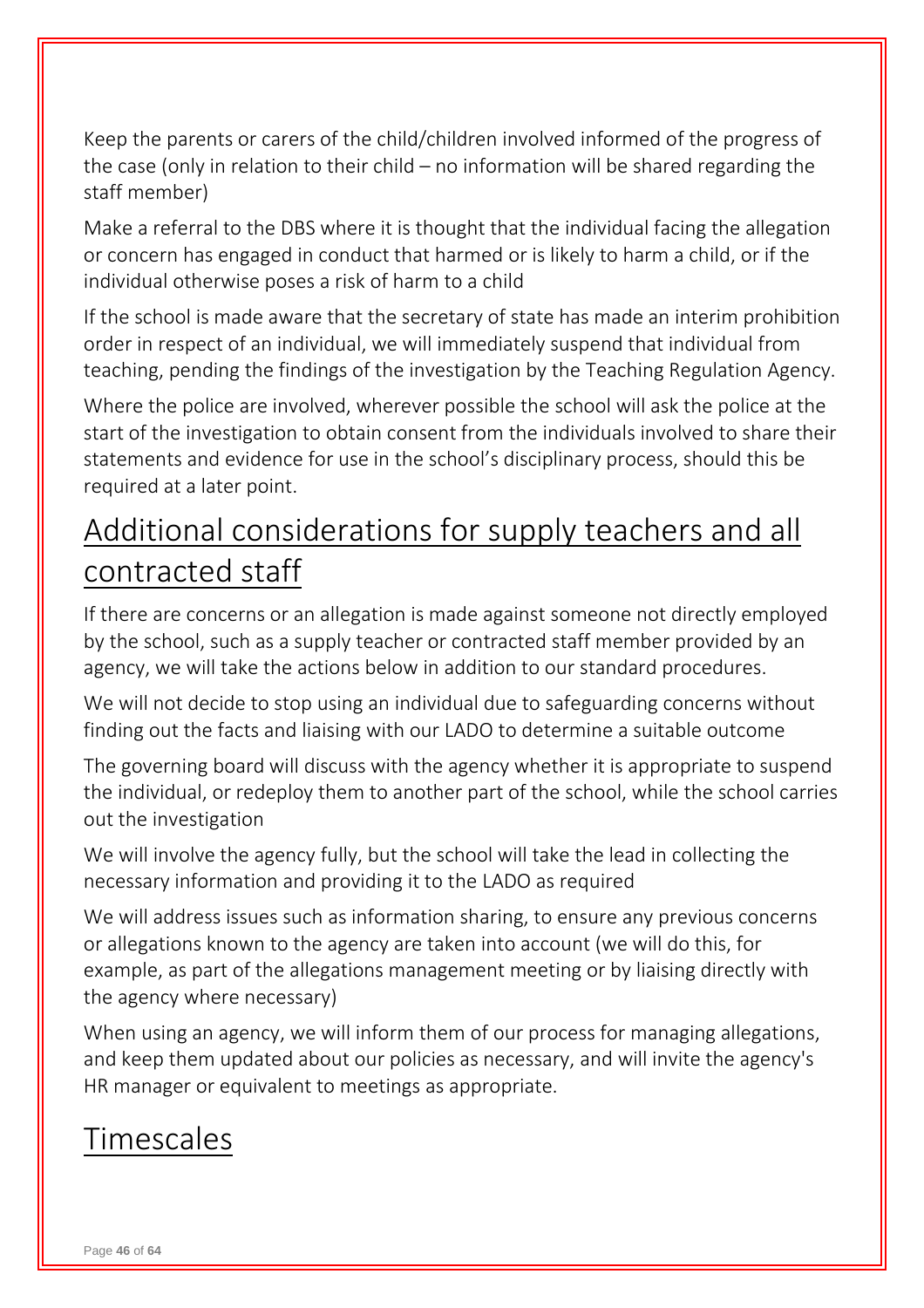We will deal with all allegations as quickly and effectively as possible and will endeavour to comply with the following timescales, where reasonably practicable:

Any cases where it is clear immediately that the allegation is unsubstantiated or malicious should be resolved within 1 week

If the nature of an allegation does not require formal disciplinary action, appropriate action should be taken within 3 working days

If a disciplinary hearing is required and can be held without further investigation, this should be held within 15 working days

However, these are objectives only and where they are not met, we will endeavour to take the required action as soon as possible thereafter.

# Specific actions

#### Action following a criminal investigation or prosecution

The case manager will discuss with the local authority's designated officer whether any further action, including disciplinary action, is appropriate and, if so, how to proceed, taking into account information provided by the police and/or children's social care services.

#### Conclusion of a case where the allegation is substantiated

If the allegation is substantiated and the individual is dismissed or the school ceases to use their services, or the individual resigns or otherwise ceases to provide their services, the school will make a referral to the DBS for consideration of whether inclusion on the barred lists is required.

If the individual concerned is a member of teaching staff, the school will consider whether to refer the matter to the Teaching Regulation Agency to consider prohibiting the individual from teaching.

#### Individuals returning to work after suspension

If it is decided on the conclusion of a case that an individual who has been suspended can return to work, the case manager will consider how best to facilitate this.

The case manager will also consider how best to manage the individual's contact with the child or children who made the allegation, if they are still attending the school.

#### Unsubstantiated, unfounded, false or malicious reports

If a report is:

Determined to be unsubstantiated, unfounded, false or malicious, the DSL will consider the appropriate next steps. If they consider that the child and/or person who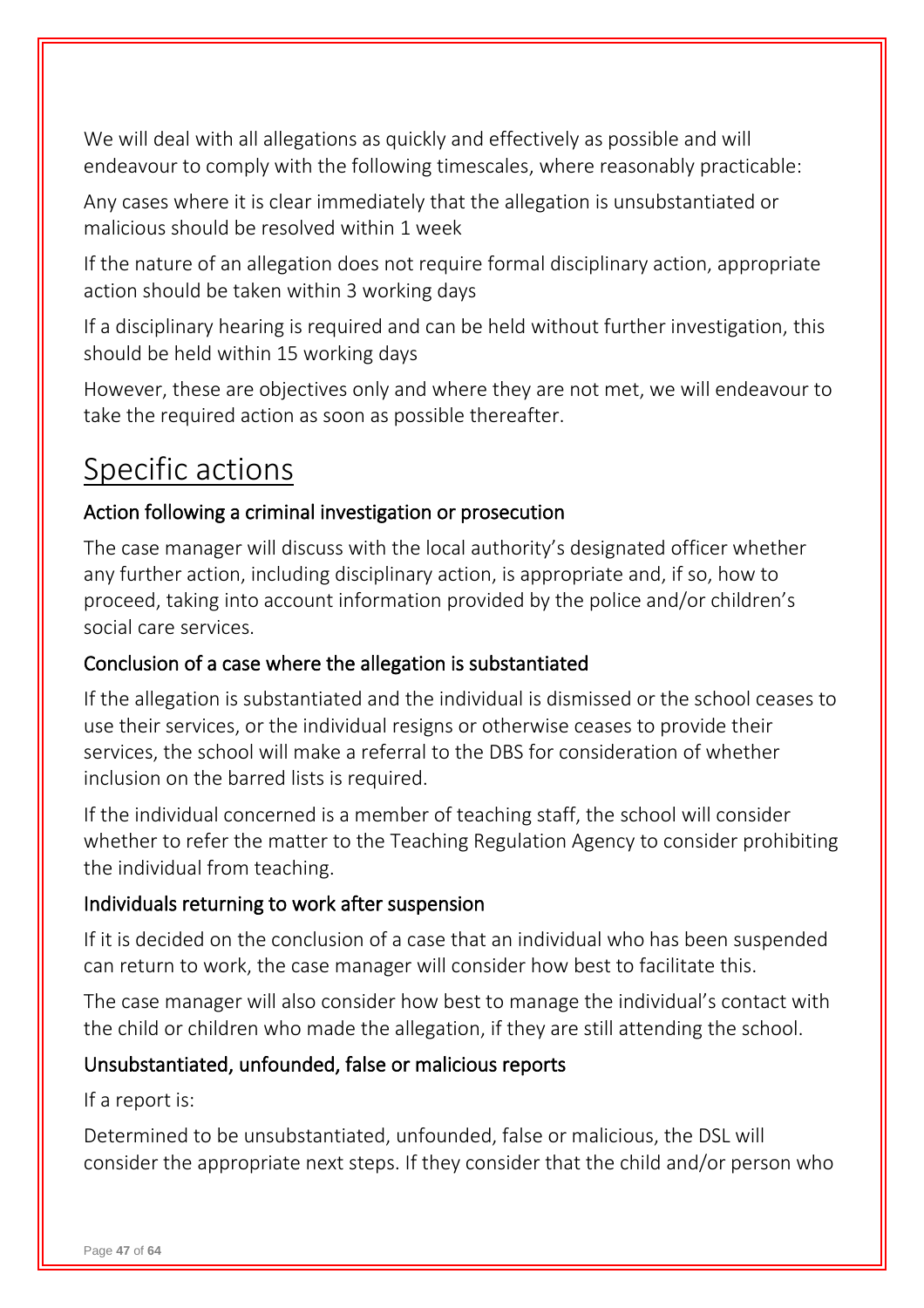made the allegation is in need of help, or the allegation may have been a cry for help, a referral to children's social care may be appropriate

Shown to be deliberately invented, or malicious, the school will consider whether any disciplinary action is appropriate against the individual(s) who made it

# Unsubstantiated, unfounded, false or malicious allegations

If an allegation is:

Determined to be unsubstantiated, unfounded, false or malicious, the LADO and case manager will consider the appropriate next steps. If they consider that the child and/or person who made the allegation is in need of help, or the allegation may have been a cry for help, a referral to children's social care may be appropriate

Shown to be deliberately invented, or malicious, the school will consider whether any disciplinary action is appropriate against the individual(s) who made it

# Confidentiality and information sharing

The school will make every effort to maintain confidentiality and guard against unwanted publicity while an allegation is being investigated or considered.

The case manager will take advice from the LADO, police and children's social care services, as appropriate, to agree:

- Who needs to know about the allegation and what information can be shared
- How to manage speculation, leaks and gossip, including how to make parents or carers of a child/children involved aware of their obligations with respect to confidentiality
- What, if any, information can be reasonably given to the wider community to reduce speculation
- How to manage press interest if, and when, it arises

### Record-keeping

The case manager will maintain clear records about any case where the allegation or concern meets the criteria above and store them on the individual's confidential personnel file for the duration of the case.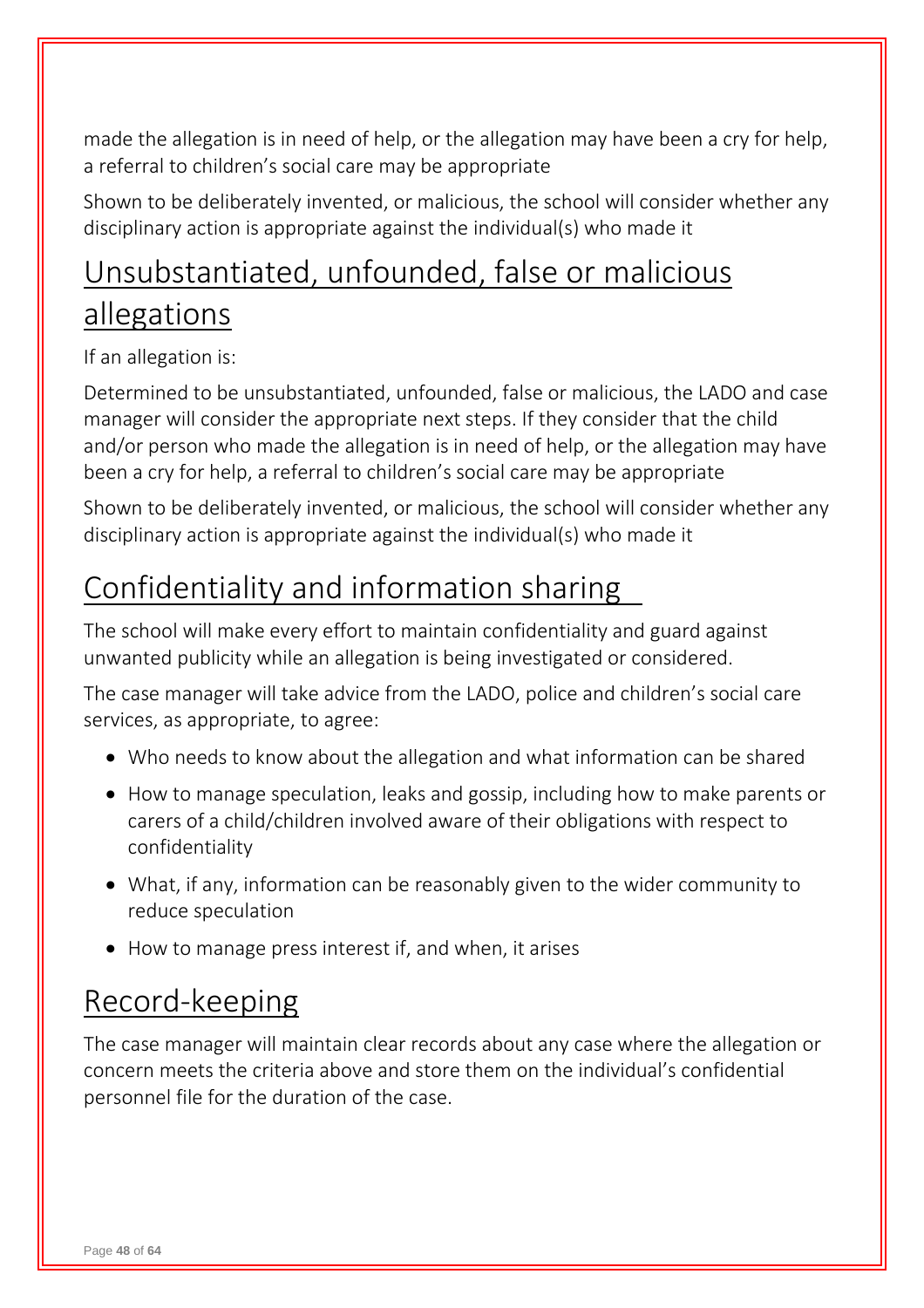The records of any allegation that, following an investigation, is found to be malicious or false will be deleted from the individual's personnel file (unless the individual consents for the records to be retained on the file).

For all other allegations (which are not found to be malicious or false), the following information will be kept on the file of the individual concerned:

- A clear and comprehensive summary of the allegation
- Details of how the allegation was followed up and resolved
- Notes of any action taken, decisions reached and the outcome
- A declaration on whether the information will be referred to in any future reference

In these cases, the school will provide a copy to the individual, in agreement with children's social care or the police as appropriate.

Where records contain information about allegations of sexual abuse, we will preserve these for the Independent Inquiry into Child Sexual Abuse (IICSA), for the term of the inquiry. We will retain all other records at least until the individual has reached normal pension age, or for 10 years from the date of the allegation if that is longer.

#### References

When providing employer references, we will:

Not refer to any allegation that has been found to be false, unfounded, unsubstantiated or malicious, or any repeated allegations which have all been found to be false, unfounded, unsubstantiated or malicious

Include substantiated allegations, provided that the information is factual and does not include opinions

### Learning lessons

After any cases where the allegations are *substantiated*, the case manager will review the circumstances of the case with the local authority's designated officer to determine whether there are any improvements that we can make to the school's procedures or practice to help prevent similar events in the future.

This will include consideration of (as applicable):

- Issues arising from the decision to suspend the member of staff
- The duration of the suspension
- Whether or not the suspension was justified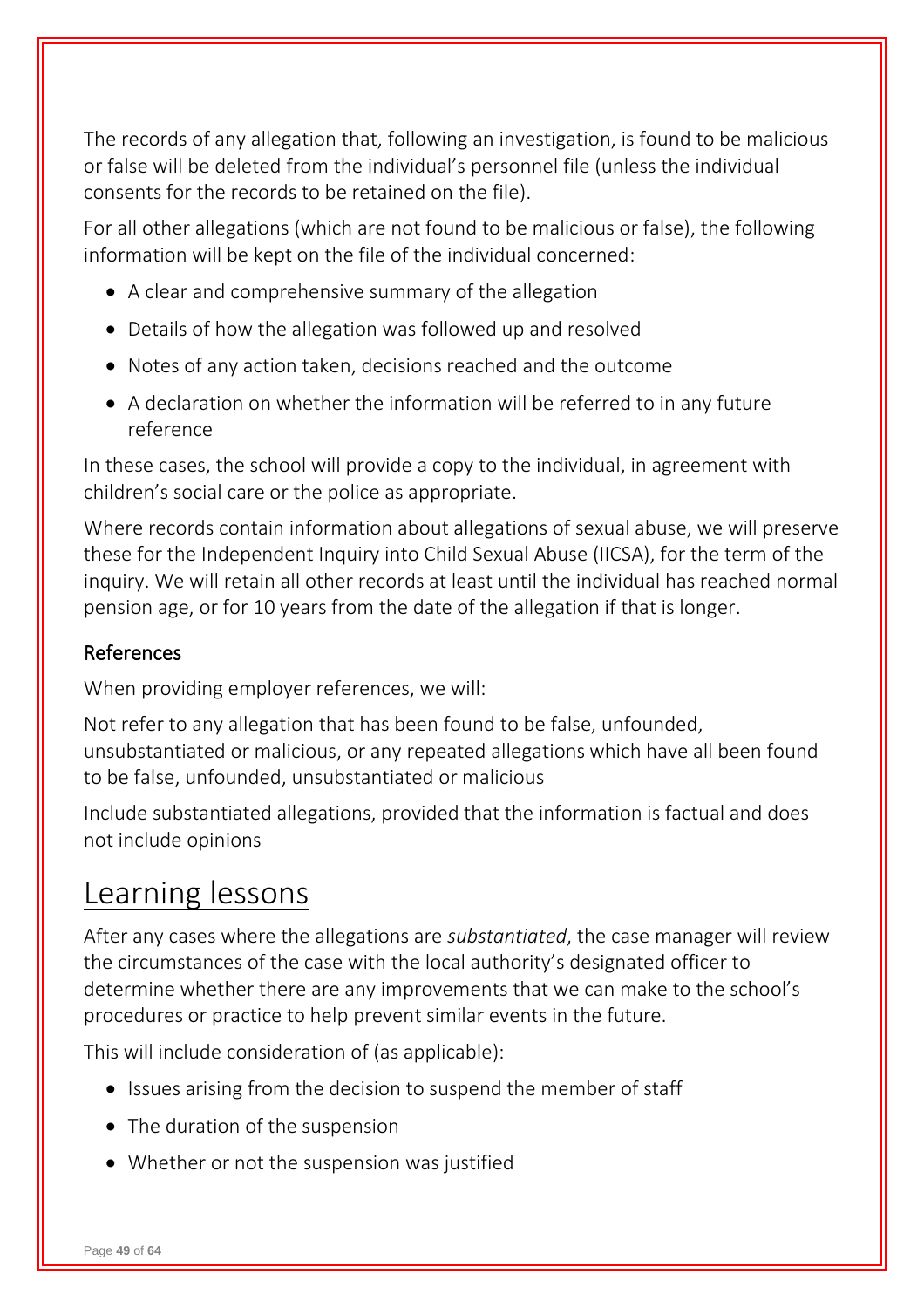• The use of suspension when the individual is subsequently reinstated. We will consider how future investigations of a similar nature could be carried out without suspending the individual

For all other cases, the case manager will consider the facts and determine whether any improvements can be made.

#### Non-recent allegations

Abuse can be reported, no matter how long ago it happened.

We will report any non-recent allegations made by a child to the LADO in line with our local authority's procedures for dealing with non-recent allegations.

Where an adult makes an allegation to the school that they were abused as a child, we will advise the individual to report the allegation to the police.

# Section 2: concerns that do not meet the harm threshold

This section applies to all concerns (including allegations) about members of staff, including supply teachers, volunteers and contractors, which do not meet the harm threshold set out in section 1 above.

Concerns may arise through, for example:

Suspicion

Complaint

Disclosure made by a child, parent or other adult within or outside the school

Pre-employment vetting checks

We recognise the importance of responding to and dealing with any concerns in a timely manner to safeguard the welfare of children.

### Definition of low-level concerns

The term 'low-level' concern is any concern  $-$  no matter how small  $-$  that an adult working in or on behalf of the school may have acted in a way that:

Is inconsistent with the staff code of conduct, including inappropriate conduct outside of work, and

Does not meet the allegations threshold or is otherwise not considered serious enough to consider a referral to the designated officer at the local authority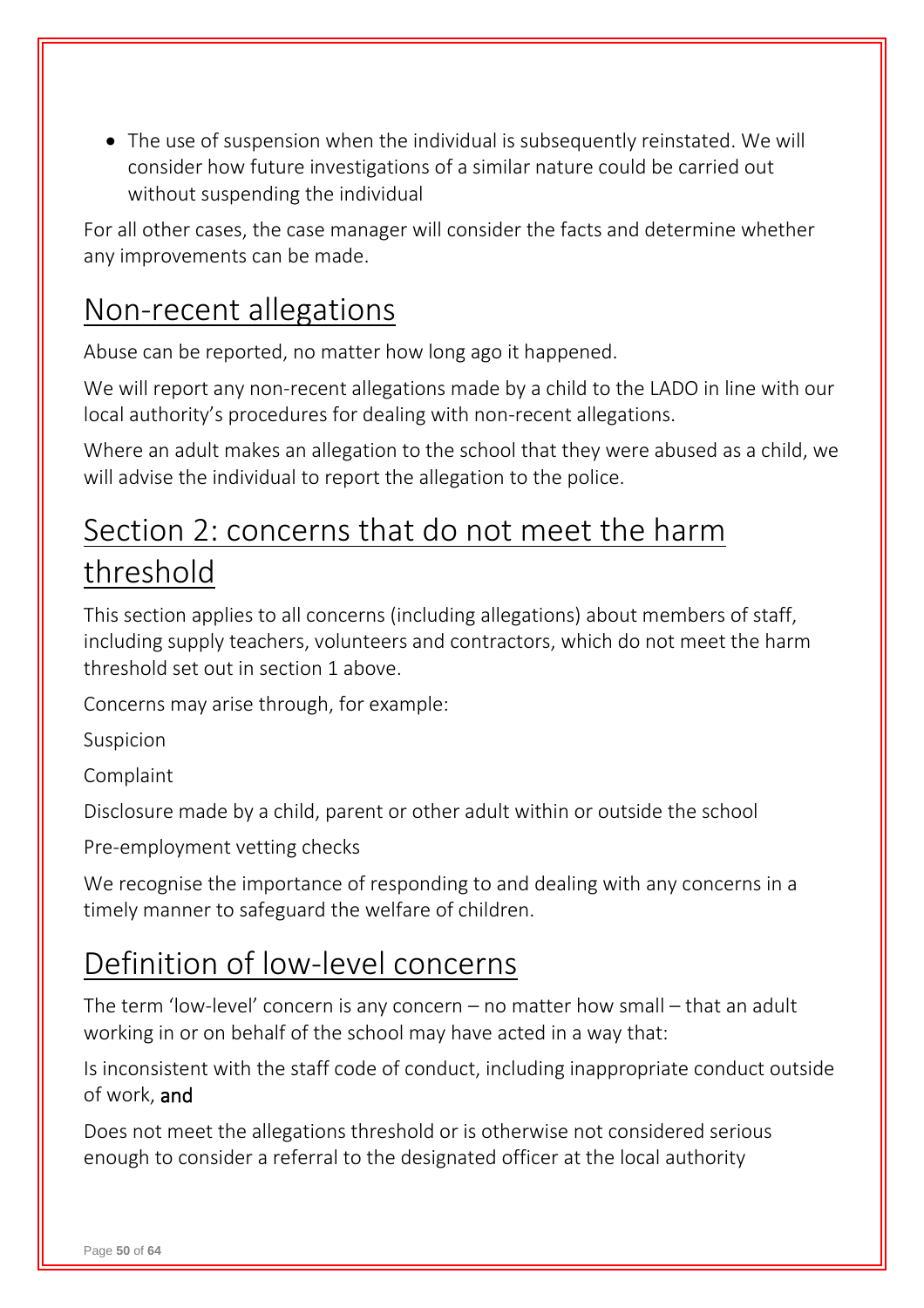Examples of such behaviour could include, but are not limited to:

Being overly friendly with children

Having favourites

Taking photographs of children on their mobile phone

Engaging with a child on a one-to-one basis in a secluded area or behind a closed door

Using inappropriate sexualised, intimidating or offensive language

# Sharing low-level concerns

We recognise the importance of creating a culture of openness, trust and transparency to encourage all staff to share low-level concerns so that they can be addressed appropriately.

We will create this culture by:

Ensuring staff are clear about what appropriate behaviour is, and are confident in distinguishing expected and appropriate behaviour from concerning, problematic or inappropriate behaviour, in themselves and others

Empowering staff to share any low-level concerns as per section 7.7 of this policy

Empowering staff to self-refer

Addressing unprofessional behaviour and supporting the individual to correct it at an early stage

Providing a responsive, sensitive and proportionate handling of such concerns when they are raised

Helping to identify any weakness in the school's safeguarding system

#### Responding to low-level concerns

If the concern is raised via a third party, the headteacher will collect evidence where necessary by speaking:

Directly to the person who raised the concern, unless it has been raised anonymously

To the individual involved and any witnesses

The headteacher will use the information collected to categorise the type of behaviour and determine any further action, in line with the school's code of conduct.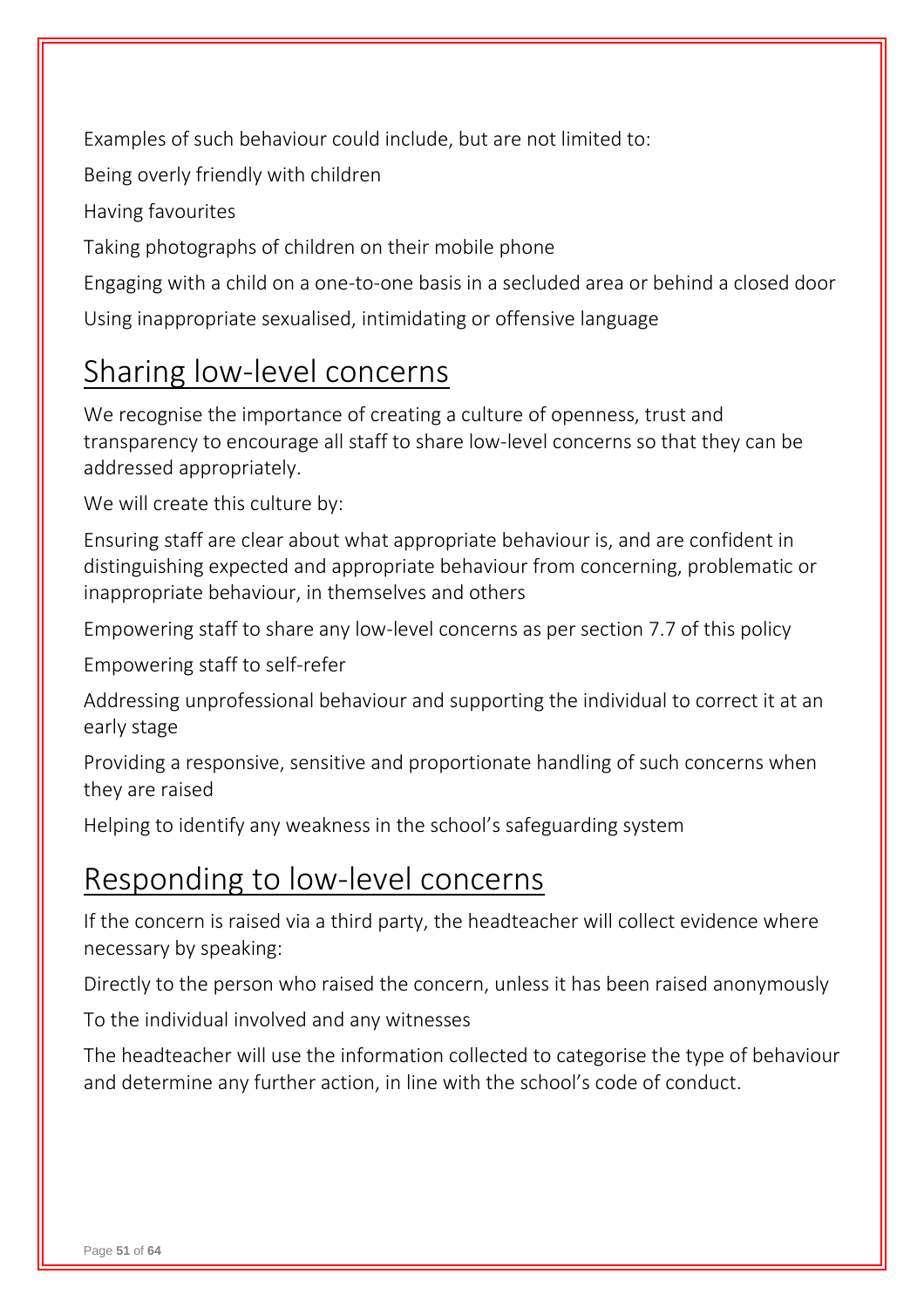If categorised as low -level concerns the staff members behaviour will be addressed individually and support will be offered so they understand why there actions may have not been appropriate.

# Record keeping

All low-level concerns will be recorded in writing. In addition to details of the concern raised, records will include the context in which the concern arose, any action taken and the rationale for decisions and action taken.

Records will be:

Kept confidential, held securely and comply with the DPA 2018 and UK GDPR

Reviewed so that potential patterns of concerning, problematic or inappropriate behaviour can be identified. Where a pattern of such behaviour is identified, we will decide on a course of action, either through our disciplinary procedures or, where a pattern of behaviour moves from a concern to meeting the harms threshold as described in section 1 of this appendix, we will refer it to the designated officer at the local authority

Retained at least until the individual leaves employment at the school

Where a low-level concern relates to a supply teacher or contractor, we will notify the individual's employer, so any potential patterns of inappropriate behaviour can be identified.

# References

We will not include low-level concerns in references unless:

The concern (or group of concerns) has met the threshold for referral to the designated officer at the local authority and is found to be substantiated; and/or

The concern (or group of concerns) relates to issues which would ordinarily be included in a reference, such as misconduct or poor performance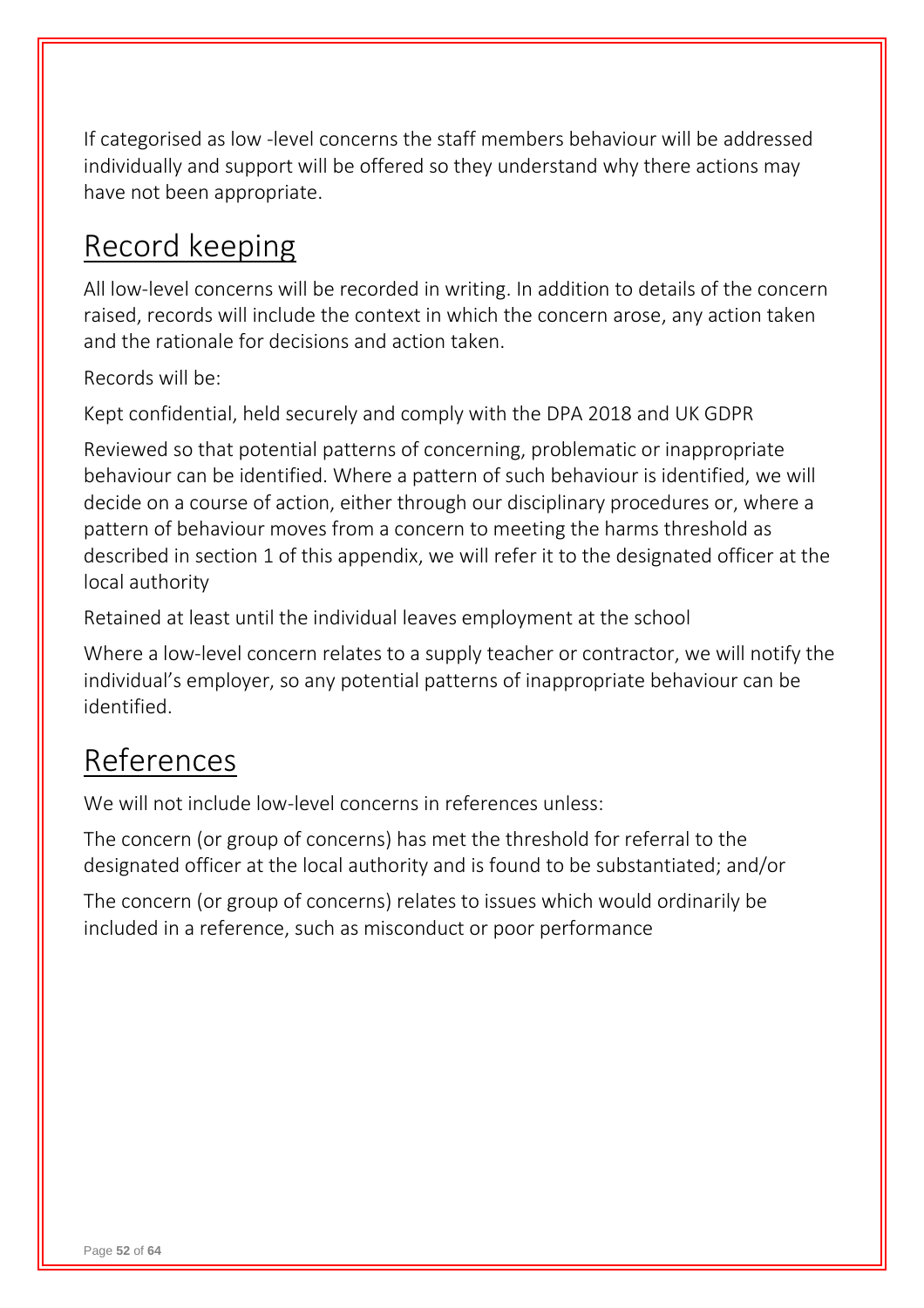<span id="page-52-0"></span>**Appendix 4: specific safeguarding issues**

#### Children missing from education

A child going missing from education, particularly repeatedly, can be a warning sign of a range of safeguarding issues. This might include abuse or neglect, such as sexual abuse or exploitation or child criminal exploitation, or issues such as mental health problems, substance abuse, radicalisation, FGM or forced marriage.

There are many circumstances where a child may become missing from education, but some children are particularly at risk. These include children who:

Are at risk of harm or neglect

Are at risk of forced marriage or FGM

**>** Come from Gypsy, Roma, or Traveller families

**>** Come from the families of service personnel

**>**Go missing or run away from home or care

Are supervised by the youth justice system

**Cease to attend a school** 

**>** Come from new migrant families

We will follow our procedures for unauthorised absence and for dealing with children who go missing from education, particularly on repeat occasions, to help identify the risk of abuse and neglect, including sexual exploitation, and to help prevent the risks of going missing in future. This includes informing the local authority if a child leaves the school without a new school being named, and adhering to requirements with respect to sharing information with the local authority, when applicable, when removing a child's name from the admission register at non-standard transition points.

If a child is missing from education for five consecutive days and Bow Street school are unable to make contact with the family a safe and well visit will be completed, during this visit staff must have site of the child. If a child has been absent from school for 10 consecutive days even with contact from parents/ carers a safe and well visit will be completed to ensure the welfare of the child.

Staff will be trained in signs to look out for and the individual triggers to be aware of when considering the risks of potential safeguarding concerns which may be related to being missing, such as travelling to conflict zones, FGM and forced marriage.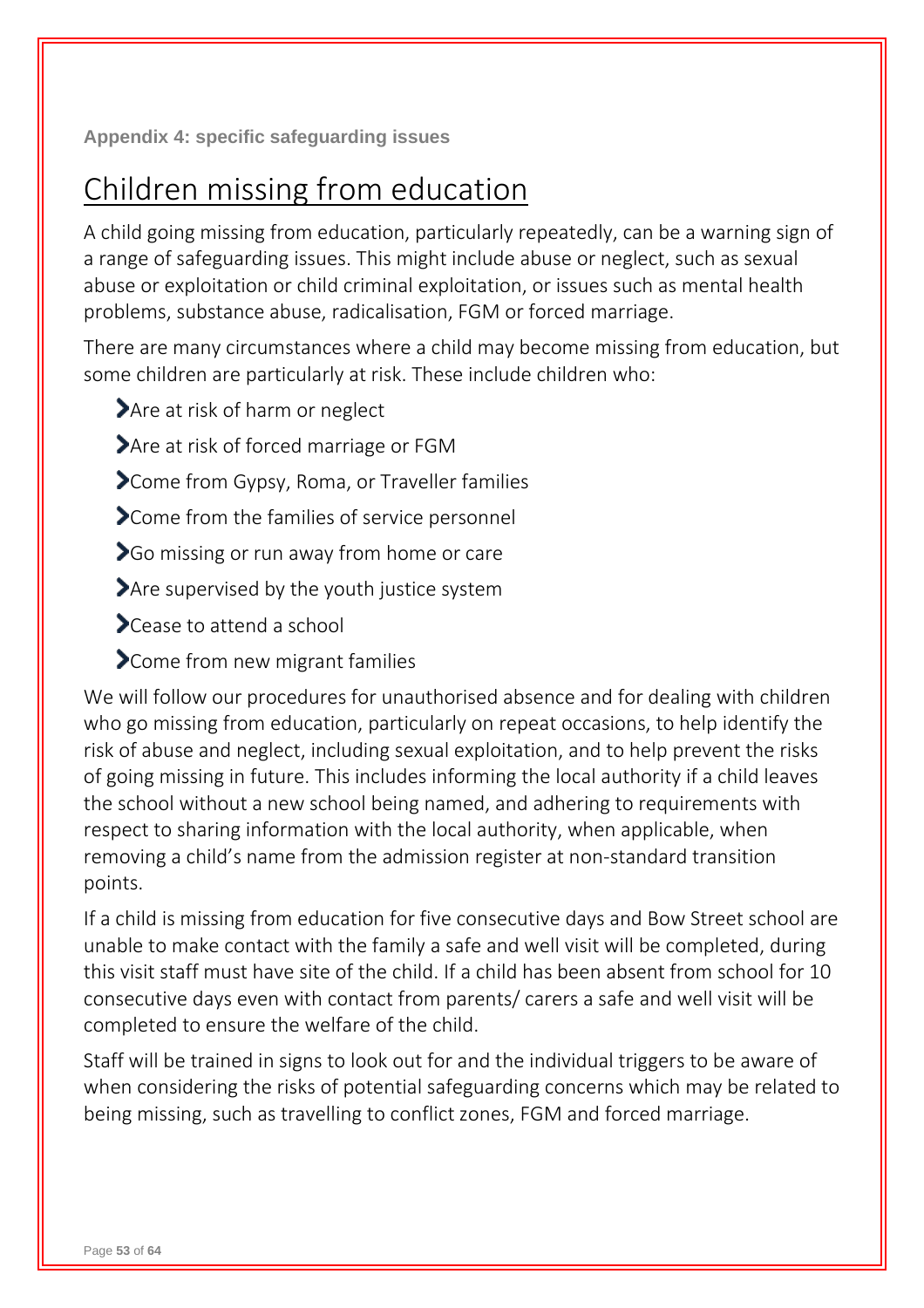If a staff member suspects that a child is suffering from harm or neglect, we will follow local child protection procedures, including with respect to making reasonable enquiries. We will make an immediate referral to the local authority children's social care team, and the police, if the child is suffering or likely to suffer from harm, or in immediate danger.

# Child criminal exploitation

Child criminal exploitation (CCE) is a form of abuse where an individual or group takes advantage of an imbalance of power to coerce, control, manipulate or deceive a child into criminal activity, in exchange for something the victim needs or wants, and/or for the financial or other advantage of the perpetrator or facilitator, and/or through violence or the threat of violence.

The abuse can be perpetrated by males or females, and children or adults. It can be a one-off occurrence or a series of incidents over time, and range from opportunistic to complex organised abuse.

The victim can be exploited even when the activity appears to be consensual. It does not always involve physical contact and can happen online. For example, young people may be forced to work in cannabis factories, coerced into moving drugs or money across the country (county lines), forced to shoplift or pickpocket, or to threaten other young people.

Indicators of CCE can include a child:

Appearing with unexplained gifts or new possessions

Associating with other young people involved in exploitation

Suffering from changes in emotional wellbeing

Misusing drugs and alcohol

Going missing for periods of time or regularly coming home late

Regularly missing school or education

Not taking part in education

If a member of staff suspects CCE, they will discuss this with the DSL. The DSL will trigger the local safeguarding procedures, including a referral to the local authority's children's social care team and the police, if appropriate.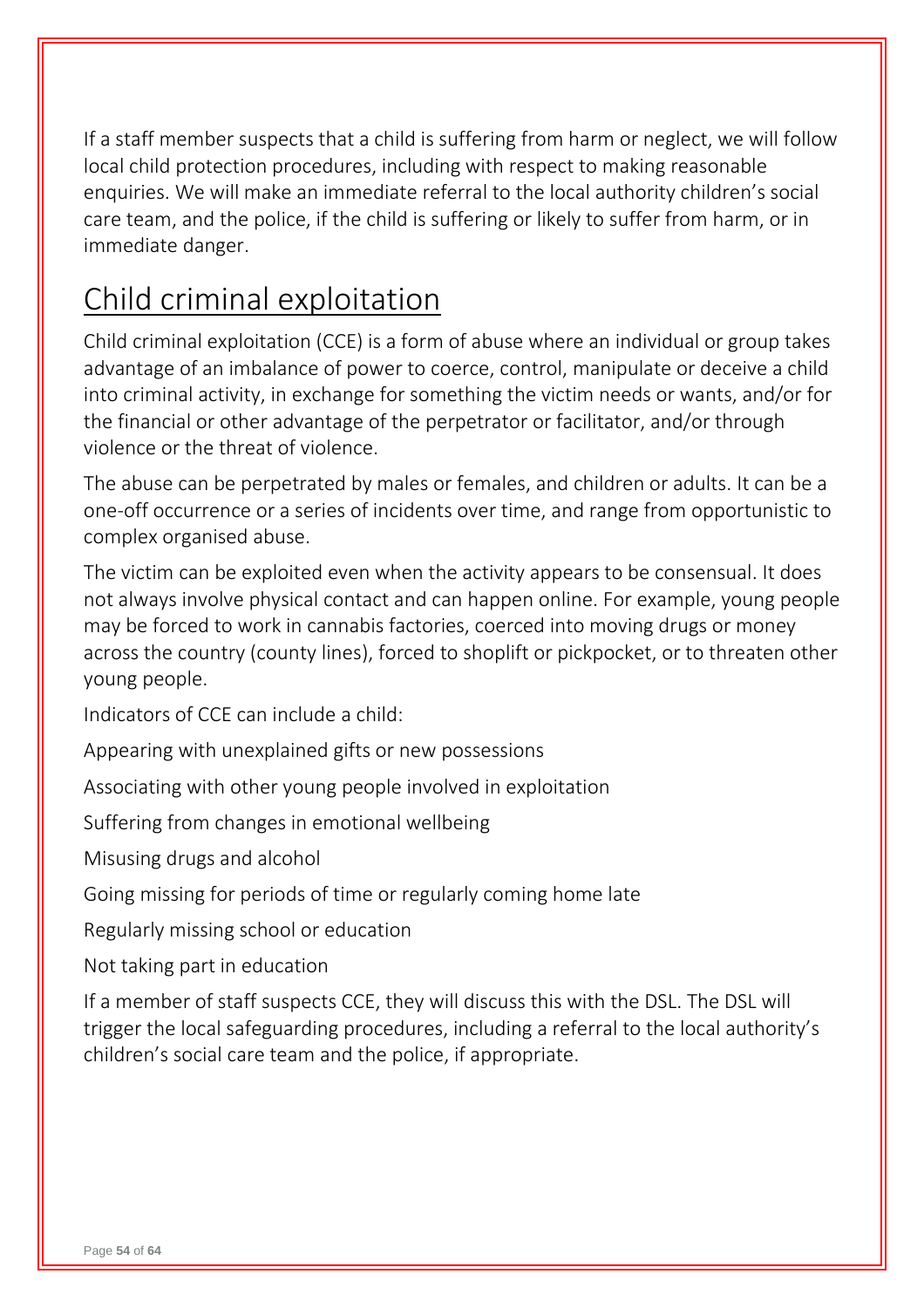### Child sexual exploitation

Child sexual exploitation (CSE) is a form of child sexual abuse where an individual or group takes advantage of an imbalance of power to coerce, manipulate or deceive a child into sexual activity, in exchange for something the victim needs or wants and/or for the financial advantage or increased status of the perpetrator or facilitator. It may, or may not, be accompanied by violence or threats of violence.

The abuse can be perpetrated by males or females, and children or adults. It can be a one-off occurrence or a series of incidents over time, and range from opportunistic to complex organised abuse.

The victim can be exploited even when the activity appears to be consensual. Children or young people who are being sexually exploited may not understand that they are being abused. They often trust their abuser and may be tricked into believing they are in a loving, consensual relationship.

CSE can include both physical contact (penetrative and non-penetrative acts) and noncontact sexual activity. It can also happen online. For example, young people may be persuaded or forced to share sexually explicit images of themselves, have sexual conversations by text, or take part in sexual activities using a webcam. CSE may also occur without the victim's immediate knowledge, for example through others copying videos or images.

In addition to the CCE indicators above, indicators of CSE can include a child:

Having an older boyfriend or girlfriend

Suffering from sexually transmitted infections or becoming pregnant

If a member of staff suspects CSE, they will discuss this with the DSL. The DSL will trigger the local safeguarding procedures, including a referral to the local authority's children's social care team and the police, if appropriate.

#### Domestic abuse

Children can witness and be adversely affected by domestic abuse and/or violence at home where it occurs between family members. In some cases, a child may blame themselves for the abuse or may have had to leave the family home as a result.

Types of domestic abuse include intimate partner violence, abuse by family members, teenage relationship abuse and child/adolescent to parent violence and abuse. Anyone can be a victim of domestic abuse, regardless of gender, age, ethnicity, socioeconomic status, sexuality or background, and domestic abuse can take place inside or outside of the home.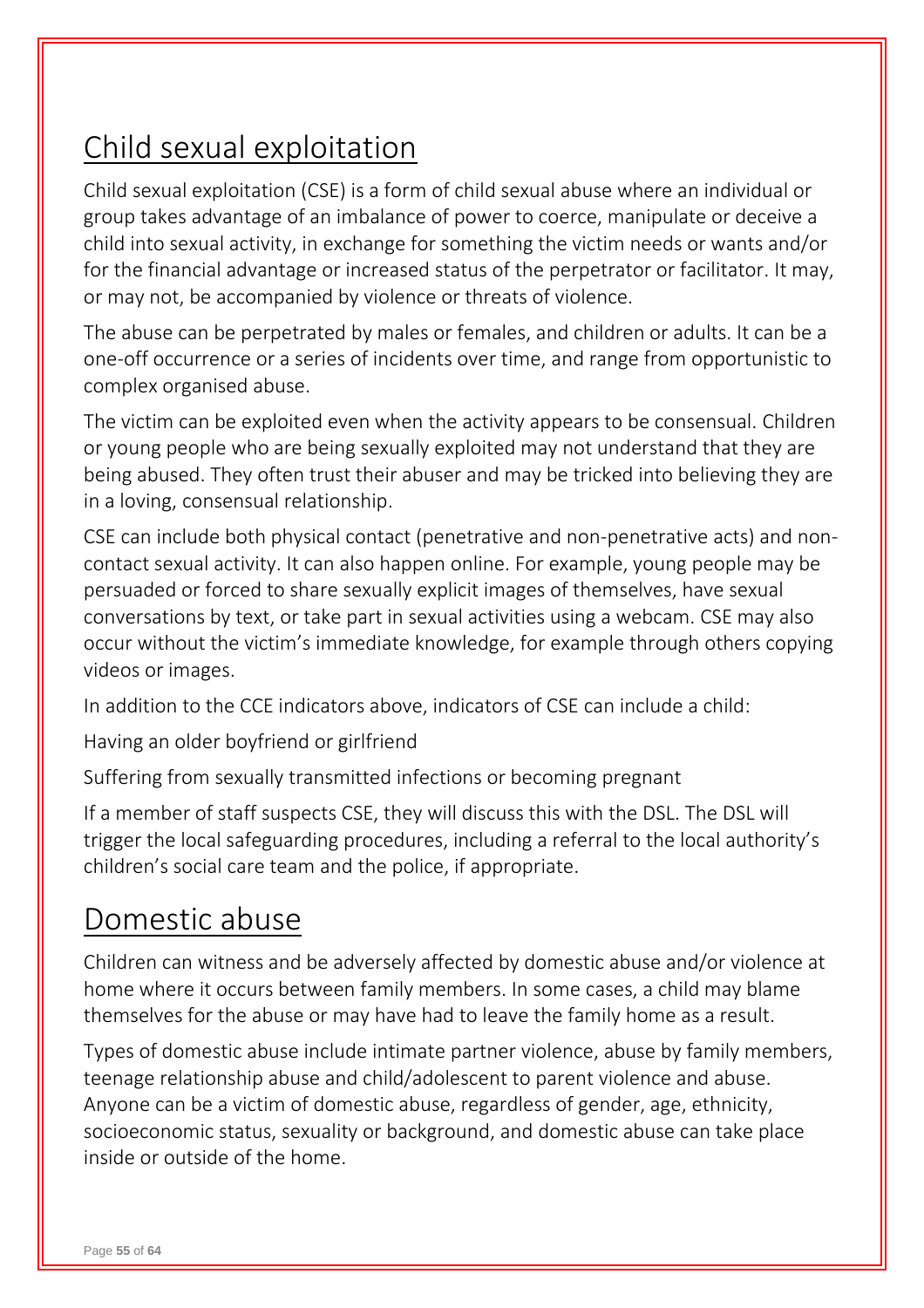Older children may also experience domestic abuse and/or violence in their own personal relationships.

Exposure to domestic abuse and/or violence can have a serious, long-lasting emotional and psychological impact on children.

If police are called to an incident of domestic abuse and any children in the household have experienced the incident, the police will inform the key adult in school (usually the designated safeguarding lead) before the child or children arrive at school the following day.

The DSL will provide support according to the child's needs and update records about their circumstances.

#### Homelessness

Being homeless or being at risk of becoming homeless presents a real risk to a child's welfare.

The DSL and deputy will be aware of contact details and referral routes in to the local housing authority so they can raise/progress concerns at the earliest opportunity (where appropriate and in accordance with local procedures).

Where a child has been harmed or is at risk of harm, the DSL will also make a referral to children's social care.

#### So-called 'honour-based' abuse (including FGM and forced marriage)

So-called 'honour-based' abuse (HBA) encompasses incidents or crimes committed to protect or defend the honour of the family and/or community, including FGM, forced marriage, and practices such as breast ironing.

Abuse committed in this context often involves a wider network of family or community pressure and can include multiple perpetrators.

All forms of HBA are abuse and will be handled and escalated as such. All staff will be alert to the possibility of a child being at risk of HBA or already having suffered it. If staff have a concern, they will speak to the DSL, who will activate local safeguarding procedures.

#### FGM

The DSL will make sure that staff have access to appropriate training to equip them to be alert to children affected by FGM or at risk of FGM.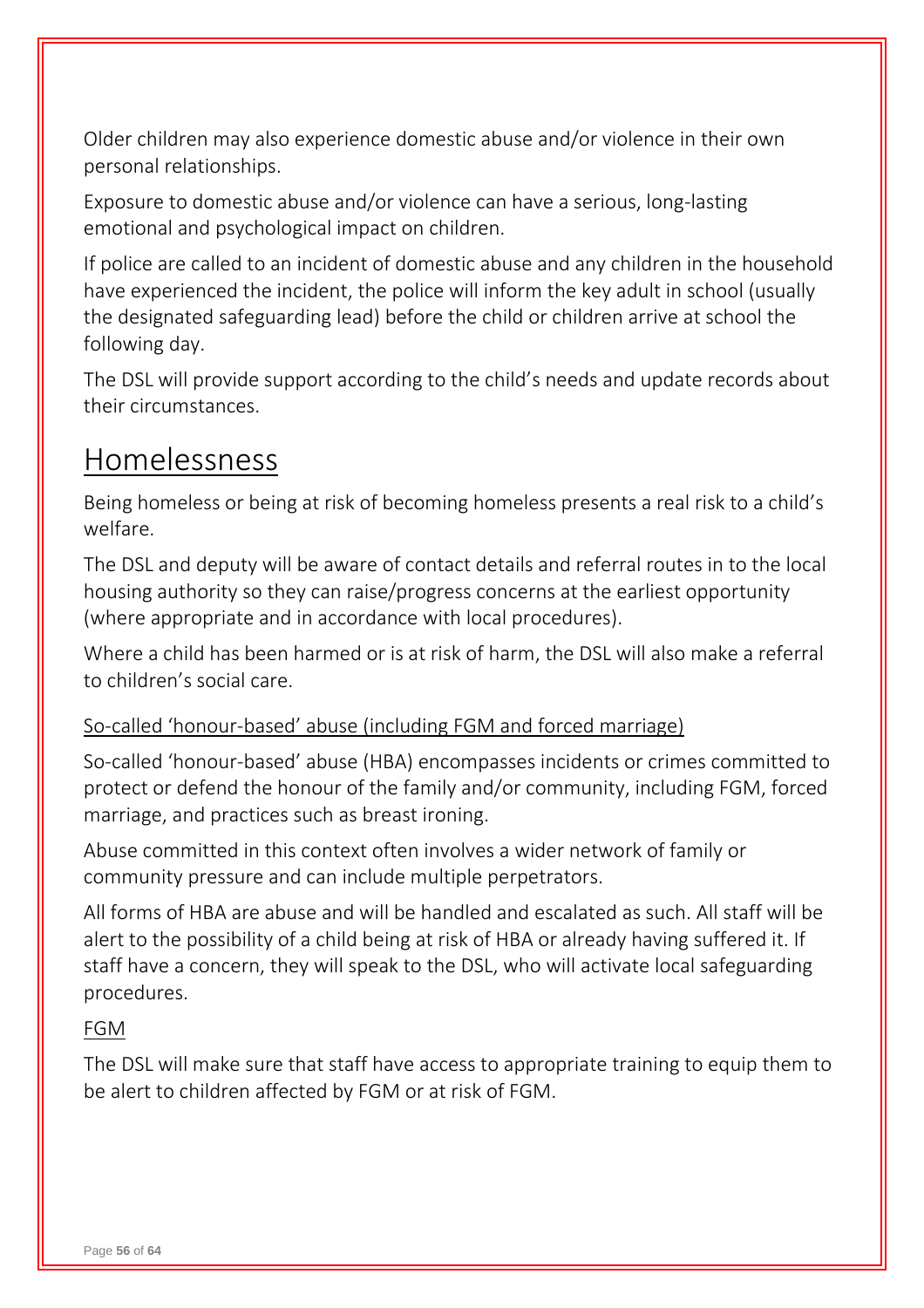Section 7.3 of this policy sets out the procedures to be followed if a staff member discovers that an act of FGM appears to have been carried out or suspects that a pupil is at risk of FGM.

Indicators that FGM has already occurred include:

A pupil confiding in a professional that FGM has taken place

A mother/family member disclosing that FGM has been carried out

A family/pupil already being known to social services in relation to other safeguarding issues

 $\sum A$  girl:

- Having difficulty walking, sitting or standing, or looking uncomfortable
- Finding it hard to sit still for long periods of time (where this was not a problem previously)
- Spending longer than normal in the bathroom or toilet due to difficulties urinating
- Having frequent urinary, menstrual or stomach problems
- Avoiding physical exercise or missing PE
- Being repeatedly absent from school, or absent for a prolonged period
- Demonstrating increased emotional and psychological needs for example, withdrawal or depression, or significant change in behaviour
- Being reluctant to undergo any medical examinations
- Asking for help, but not being explicit about the problem
- Talking about pain or discomfort between her legs

Potential signs that a pupil may be at risk of FGM include:

**The girl's family having a history of practising FGM (this is the biggest risk factor** to consider)

**>FGM** being known to be practised in the girl's community or country of origin

A parent or family member expressing concern that FGM may be carried out

A family not engaging with professionals (health, education or other) or already being known to social care in relation to other safeguarding issues

 $\blacktriangleright$ A girl:

• Having a mother, older sibling or cousin who has undergone FGM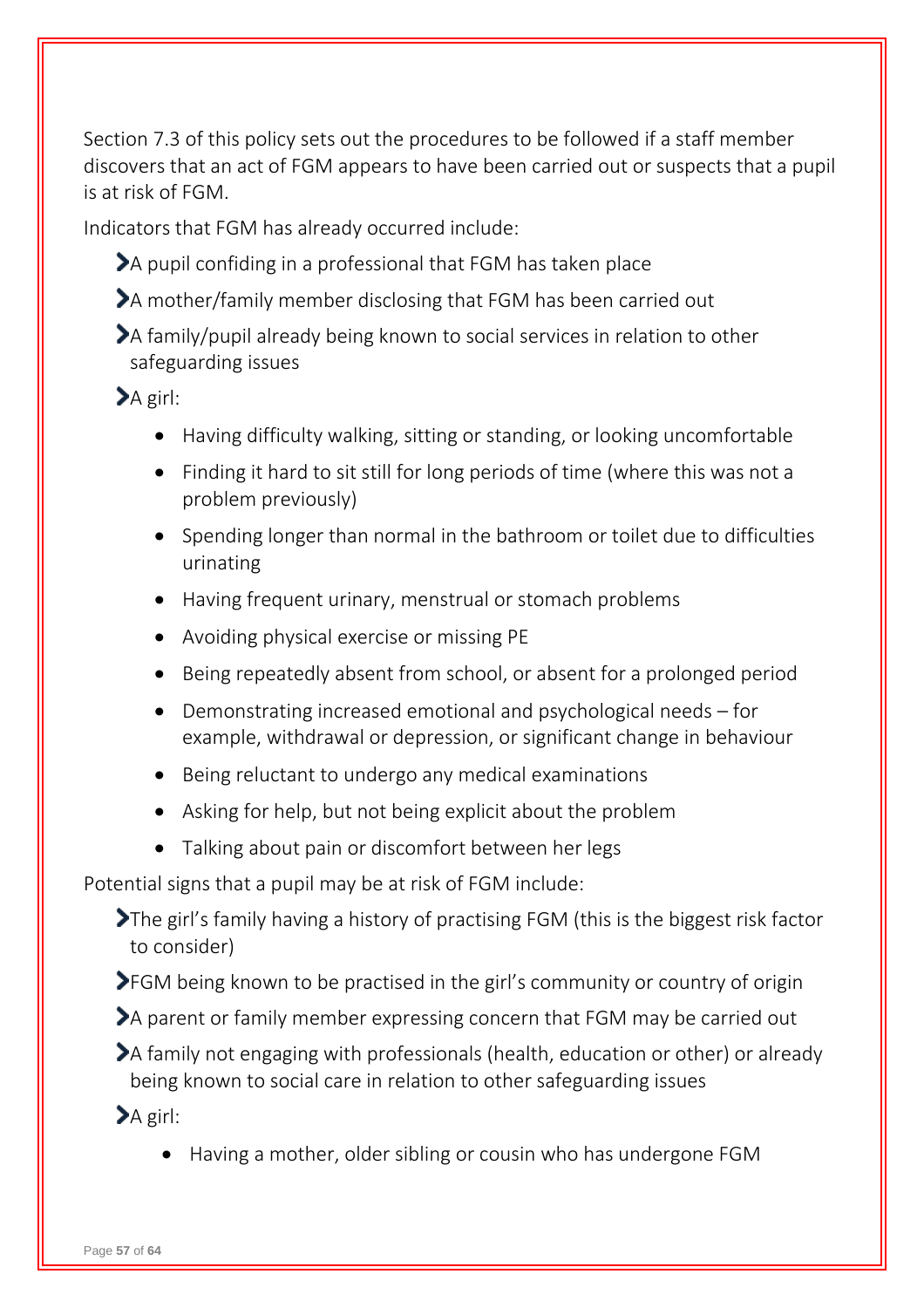- Having limited level of integration within UK society
- Confiding to a professional that she is to have a "special procedure" or to attend a special occasion to "become a woman"
- Talking about a long holiday to her country of origin or another country where the practice is prevalent, or parents/carers stating that they or a relative will take the girl out of the country for a prolonged period
- Requesting help from a teacher or another adult because she is aware or suspects that she is at immediate risk of FGM
- Talking about FGM in conversation for example, a girl may tell other children about it (although it is important to take into account the context of the discussion)
- Being unexpectedly absent from school
- Having sections missing from her 'red book' (child health record) and/or attending a travel clinic or equivalent for vaccinations/anti-malarial medication

The above indicators and risk factors are not intended to be exhaustive.

#### Forced marriage

Forcing a person into marriage is a crime. A forced marriage is one entered into without the full and free consent of one or both parties and where violence, threats, or any other form of coercion is used to cause a person to enter into a marriage. Threats can be physical or emotional and psychological.

Staff will receive training around forced marriage and the presenting symptoms. We are aware of the 'one chance' rule, i.e. we may only have one chance to speak to the potential victim and only one chance to save them.

If a member of staff suspects that a pupil is being forced into marriage, they will speak to the pupil about their concerns in a secure and private place. They will then report this to the DSL.

The DSL will:

Speak to the pupil about the concerns in a secure and private place

Activate the local safeguarding procedures and refer the case to the local authority's designated officer

Seek advice from the Forced Marriage Unit on 020 7008 0151 or [fmu@fco.gov.uk](mailto:fmu@fco.gov.uk)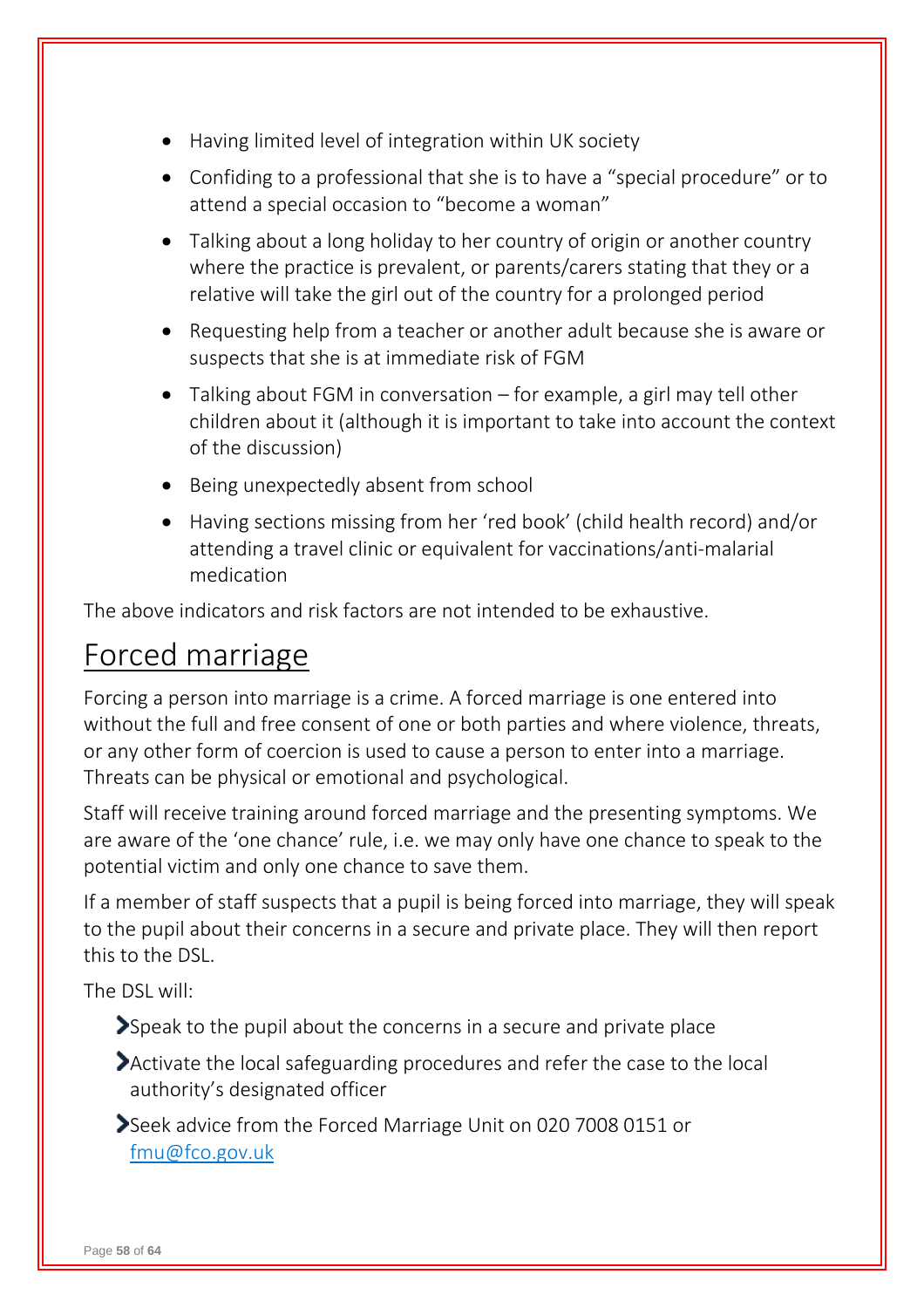Refer the pupil to an education welfare officer, pastoral tutor, learning mentor, or school counsellor, as appropriate

#### Preventing radicalisation

Radicalisation refers to the process by which a person comes to support terrorism and extremist ideologies associated with terrorist groups

Extremism is vocal or active opposition to fundamental British values, such as democracy, the rule of law, individual liberty, and mutual respect and tolerance of different faiths and beliefs. This also includes calling for the death of members of the armed forces

Terrorism is an action that:

- Endangers or causes serious violence to a person/people;
- Causes serious damage to property; or
- Seriously interferes or disrupts an electronic system

The use or threat of terrorism must be designed to influence the government or to intimidate the public and is made for the purpose of advancing a political, religious or ideological cause.

Schools have a duty to prevent children from being drawn into terrorism. The DSL will undertake Prevent awareness training and make sure that staff have access to appropriate training to equip them to identify children at risk.

We will assess the risk of children in our school being drawn into terrorism. This assessment will be based on an understanding of the potential risk in our local area, in collaboration with our local safeguarding partners and local police force.

We will ensure that suitable internet filtering is in place, and equip our pupils to stay safe online at school and at home.

There is no single way of identifying an individual who is likely to be susceptible to an extremist ideology. Radicalisation can occur quickly or over a long period.

Staff will be alert to changes in pupils' behaviour.

The government website [Educate Against Hate](http://educateagainsthate.com/parents/what-are-the-warning-signs/) and charity [NSPCC](https://www.nspcc.org.uk/what-you-can-do/report-abuse/dedicated-helplines/protecting-children-from-radicalisation/) say that signs that a pupil is being radicalised can include:

Refusal to engage with, or becoming abusive to, peers who are different from themselves

Becoming susceptible to conspiracy theories and feelings of persecution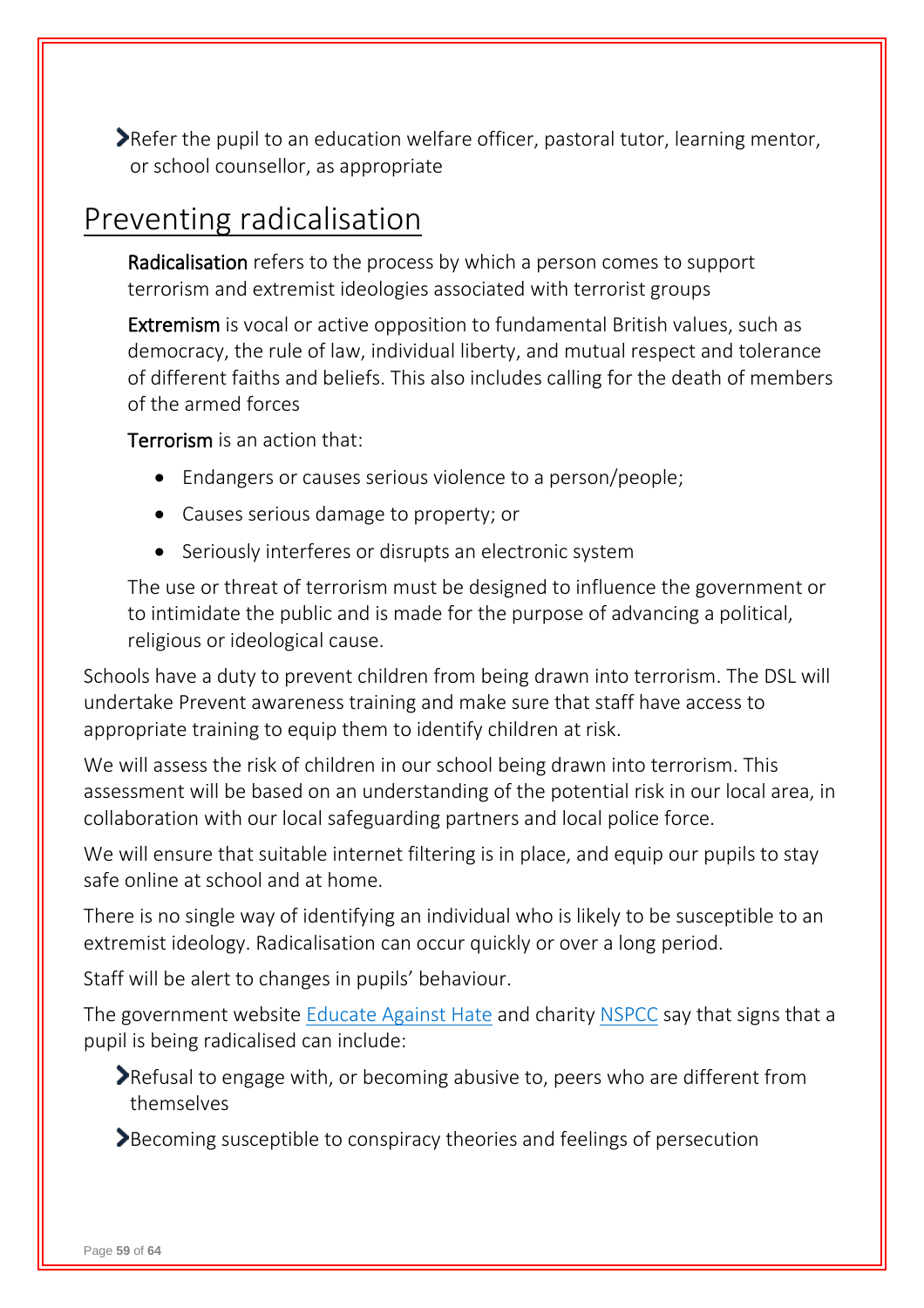**>**Changes in friendship groups and appearance

**>**Rejecting activities they used to enjoy

**>**Converting to a new religion

Isolating themselves from family and friends

**Talking as if from a scripted speech** 

An unwillingness or inability to discuss their views

A sudden disrespectful attitude towards others

Increased levels of anger

Increased secretiveness, especially around internet use

Expressions of sympathy for extremist ideologies and groups, or justification of their actions

Accessing extremist material online, including on Facebook or Twitter

Possessing extremist literature

**>**Being in contact with extremist recruiters and joining, or seeking to join, extremist organisations

Children who are at risk of radicalisation may have low self-esteem, or be victims of bullying or discrimination. It is important to note that these signs can also be part of normal teenage behaviour – staff should have confidence in their instincts and seek advice if something feels wrong.

If staff are concerned about a pupil, they will follow our procedures set out in section 7.5 of this policy, including discussing their concerns with the DSL.

Staff should always take action if they are worried.

Further information on the school's measures to prevent radicalisation are set out in other school policies and procedures, including the curriculum policy and online/esafety policy.

#### Peer-on-peer abuse

Peer-on-peer abuse is when children abuse other children. This type of abuse can take place inside and outside of school and online.

Peer-on-peer abuse is most likely to include, but may not be limited to:

Bullying (including cyber-bullying, prejudice-based and discriminatory bullying)

Abuse in intimate personal relationships between peers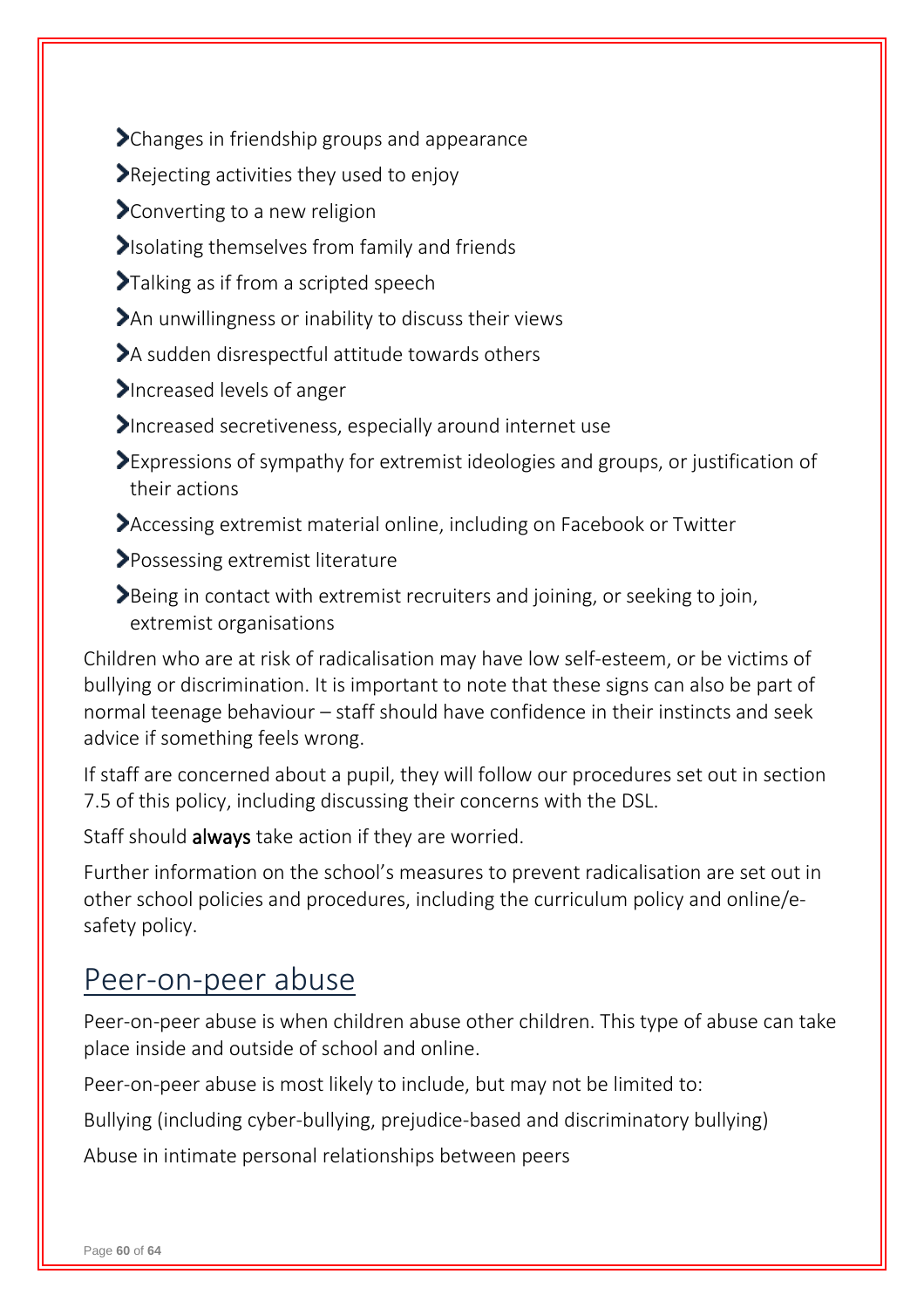Physical abuse such as hitting, kicking, shaking, biting, hair pulling, or otherwise causing physical harm (this may include an online element which facilitates, threatens and/or encourages physical abuse)

Sexual violence, such as rape, assault by penetration and sexual assault (this may include an online element which facilitates, threatens and/or encourages sexual violence)

Sexual harassment, such as sexual comments, remarks, jokes and online sexual harassment, which may be standalone or part of a broader pattern of abuse

Causing someone to engage in sexual activity without consent, such as forcing someone to strip, touch themselves sexually, or to engage in sexual activity with a third party

Consensual and non-consensual sharing of nudes and semi nudes images and/or videos (also known as sexting or youth produced sexual imagery)

Upskirting, which typically involves taking a picture under a person's clothing without their permission, with the intention of viewing their genitals or buttocks to obtain sexual gratification, or cause the victim humiliation, distress or alarm

Initiation/hazing type violence and rituals (this could include activities involving harassment, abuse or humiliation used as a way of initiating a person into a group and may also include an online element)

Where children abuse their peers online, this can take the form of, for example, abusive, harassing, and misogynistic messages; the non-consensual sharing of indecent images, especially around chat groups; and the sharing of abusive images and pornography, to those who don't want to receive such content.

If staff have any concerns about peer-on-peer abuse, or a child makes a report to them, they will follow the procedures set out in section 7 of this policy, as appropriate. In particular, section 7.8 and 7.9 set out more detail about our school's approach to this type of abuse.

# Sexual violence and sexual harassment between children

Sexual violence and sexual harassment can occur:

Between 2 children of any age and sex

Through a group of children sexually assaulting or sexually harassing a single child or group of children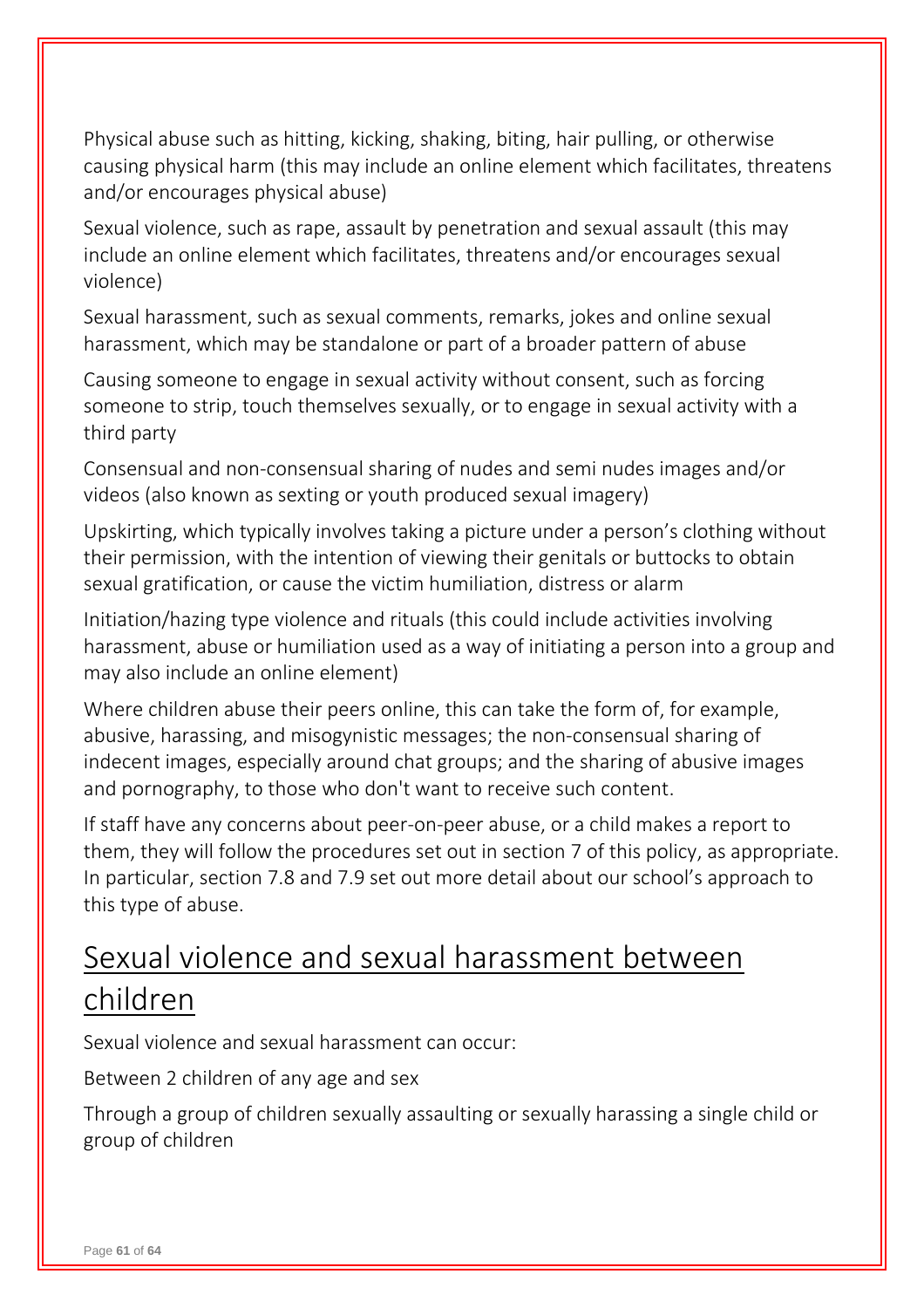Online and face to face (both physically and verbally)

Sexual violence and sexual harassment exist on a continuum and may overlap.

Children who are victims of sexual violence and sexual harassment will likely find the experience stressful and distressing. This will, in all likelihood, adversely affect their educational attainment and will be exacerbated if the alleged perpetrator(s) attends the same school.

If a victim reports an incident, it is essential that staff make sure they are reassured that they are being taken seriously and that they will be supported and kept safe. A victim should never be given the impression that they are creating a problem by reporting sexual violence or sexual harassment. Nor should a victim ever be made to feel ashamed for making a report.

Some groups are potentially more at risk. Evidence shows that girls, children with SEN and/or disabilities, and lesbian, gay, bisexual and transgender (LGBT) children are at greater risk.

Staff should be aware of the importance of:

Challenging inappropriate behaviours

Making clear that sexual violence and sexual harassment is not acceptable, will never be tolerated and is not an inevitable part of growing up

Challenging physical behaviours (potentially criminal in nature), such as grabbing bottoms, breasts and genitalia, pulling down trousers, flicking bras and lifting up skirts. Dismissing or tolerating such behaviours risks normalising them

If staff have any concerns about sexual violence or sexual harassment, or a child makes a report to them, they will follow the procedures set out in section 7 of this policy, as appropriate. In particular, section 7.8 and 7.9 set out more detail about our school's approach to this type of abuse.

#### Serious violence

Indicators which may signal that a child is at risk from, or involved with, serious violent crime may include:

Increased absence from school

Change in friendships or relationships with older individuals or groups

Significant decline in performance

Signs of self-harm or a significant change in wellbeing

Signs of assault or unexplained injuries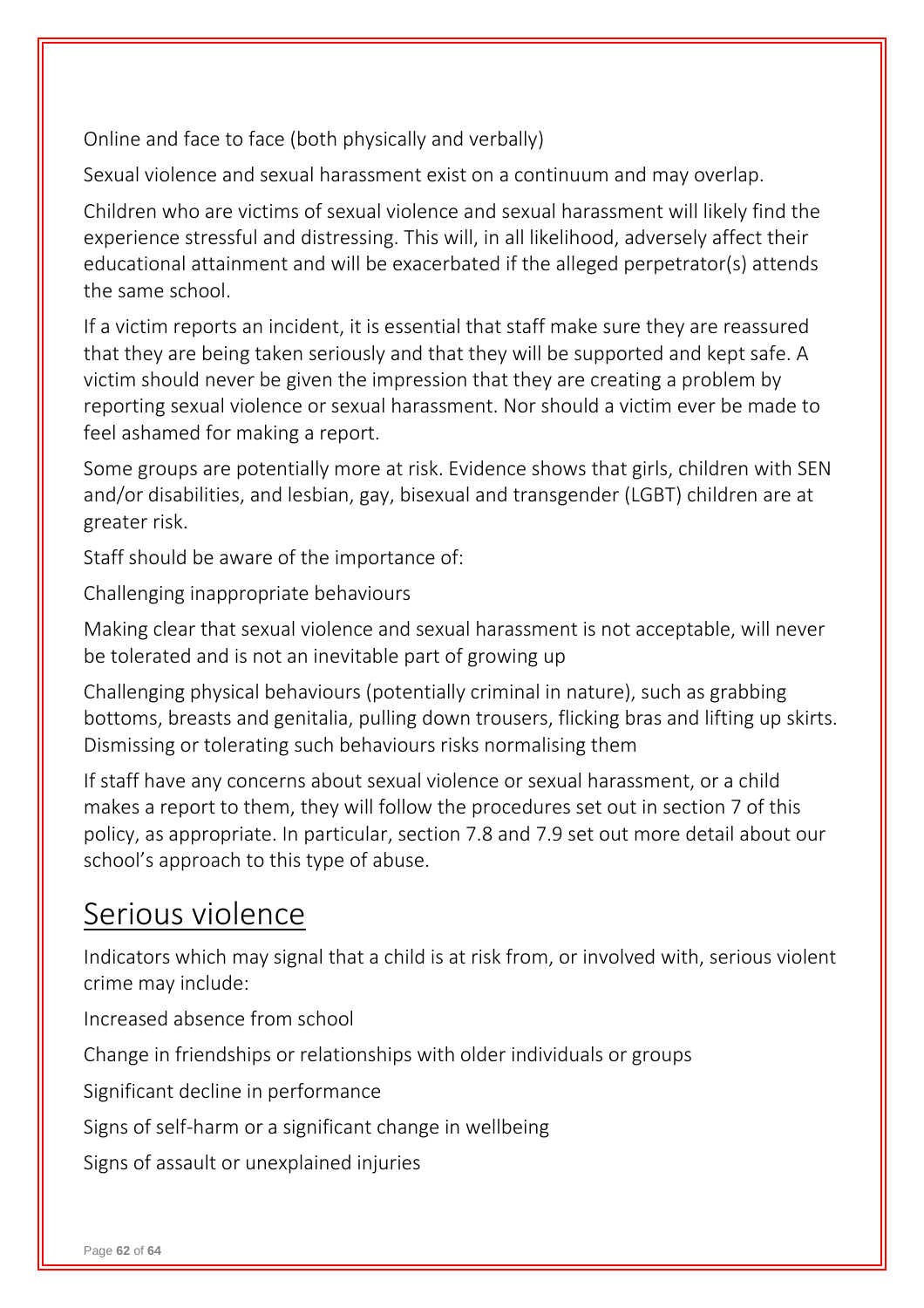Unexplained gifts or new possessions (this could indicate that the child has been approached by, or is involved with, individuals associated with criminal networks or gangs and may be at risk of criminal exploitation (see above))

Risk factors which increase the likelihood of involvement in serious violence include:

#### Being male

Having been frequently absent or permanently excluded from school

Having experienced child maltreatment

Having been involved in offending, such as theft or robbery

Staff will be aware of these indicators and risk factors. If a member of staff has a concern about a pupil being involved in, or at risk of, serious violence, they will report this to the DSL.

# Checking the identity and suitability of visitors

All visitors will be required to verify their identity to the satisfaction of staff and to leave their belongings, including their mobile phone(s), in a safe place during their visit.

If the visitor is unknown to the setting, we will check their credentials and reason for visiting before allowing them to enter the setting. Visitors should be ready to produce identification.

Visitors are expected to sign the visitors' book.

Visitors to the school who are visiting for a professional purpose, such as educational psychologists and school improvement officers, will be asked to show photo ID and:

- Will be asked to show their DBS certificate, which will be checked alongside their photo ID; or
- The organisation sending the professional, such as the LA or educational psychology service, will provide prior written confirmation that an appropriate level of DBS check has been carried out

All other visitors, including visiting speakers, will be accompanied by a member of staff at all times. We will not invite into the school any speaker who is known to disseminate extremist views, and will carry out appropriate checks to ensure that any individual or organisation using school facilities is not seeking to disseminate extremist views or radicalise pupils or staff.